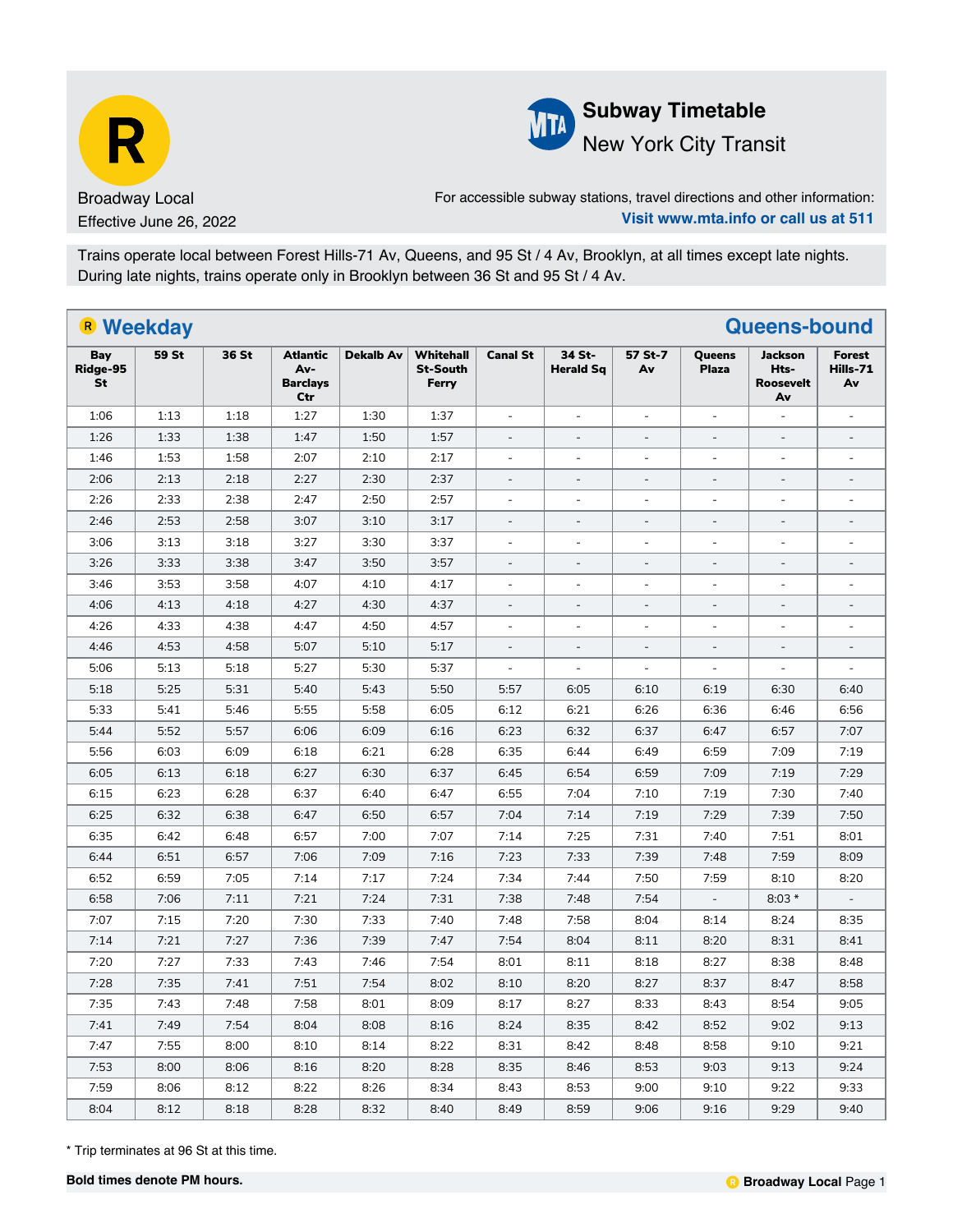| Bay<br>Ridge-95<br>St | <b>59 St</b>   | 36 St | <b>Atlantic</b><br>Av-<br><b>Barclays</b><br>Ctr | <b>Dekalb Av</b> | Whitehall<br><b>St-South</b><br>Ferry | <b>Canal St</b> | 34 St-<br>Herald Sq | 57 St-7<br>Av | Queens<br><b>Plaza</b> | <b>Jackson</b><br>Hts-<br>Roosevelt<br>Av | <b>Forest</b><br>Hills-71<br>Av |
|-----------------------|----------------|-------|--------------------------------------------------|------------------|---------------------------------------|-----------------|---------------------|---------------|------------------------|-------------------------------------------|---------------------------------|
| 8:11                  | 8:19           | 8:25  | 8:35                                             | 8:38             | 8:46                                  | 8:54            | 9:06                | 9:12          | 9:22                   | 9:35                                      | 9:47                            |
| 8:18                  | 8:26           | 8:32  | 8:42                                             | 8:45             | 8:53                                  | 9:01            | 9:11                | 9:18          | 9:28                   | 9:40                                      | 9:52                            |
| 8:21                  | 8:29           | 8:35  | 8:45                                             | 8:48             | 8:56                                  | 9:04            | 9:14                | 9:20          | 9:30                   | 9:42                                      | 9:54                            |
| 8:29                  | 8:37           | 8:42  | 8:52                                             | 8:55             | 9:03                                  | 9:11            | 9:22                | 9:28          | 9:38                   | 9:48                                      | 10:00                           |
| 8:35                  | 8:43           | 8:49  | 8:59                                             | 9:02             | 9:10                                  | 9:19            | 9:30                | 9:36          | 9:46                   | 9:56                                      | 10:12                           |
| 8:43                  | 8:51           | 8:57  | 9:07                                             | 9:10             | 9:18                                  | 9:27            | 9:37                | 9:43          | 9:53                   | 10:04                                     | 10:19                           |
| 8:52                  | 9:00           | 9:05  | 9:15                                             | 9:18             | 9:26                                  | 9:34            | 9:43                | 9:49          | 9:59                   | 10:11                                     | 10:26                           |
| 9:03                  | 9:11           | 9:16  | 9:26                                             | 9:29             | 9:37                                  | 9:45            | 9:54                | 10:00         | 10:10                  | 10:21                                     | 10:35                           |
| 9:11                  | 9:19           | 9:25  | 9:35                                             | 9:38             | 9:46                                  | 9:53            | 10:03               | 10:09         | 10:19                  | 10:30                                     | 10:44                           |
| 9:23                  | 9:31           | 9:37  | 9:46                                             | 9:49             | 9:57                                  | 10:05           | 10:14               | 10:20         | 10:30                  | 10:41                                     | 10:54                           |
| 9:33                  | 9:41           | 9:47  | 9:56                                             | 9:59             | 10:07                                 | 10:15           | 10:24               | 10:30         | 10:40                  | 10:51                                     | 11:04                           |
| 9:43                  | 9:51           | 9:57  | 10:06                                            | 10:09            | 10:17                                 | 10:25           | 10:34               | 10:40         | 10:50                  | 11:04                                     | 11:15                           |
| 9:53                  | 10:01          | 10:07 | 10:16                                            | 10:19            | 10:27                                 | 10:35           | 10:44               | 10:50         | 11:00                  | 11:11                                     | 11:22                           |
| 10:03                 | 10:11          | 10:17 | 10:26                                            | 10:29            | 10:37                                 | 10:44           | 10:54               | 11:00         | 11:09                  | 11:20                                     | 11:32                           |
| 10:13                 | 10:21          | 10:27 | 10:36                                            | 10:39            | 10:47                                 | 10:54           | 11:04               | 11:10         | 11:19                  | 11:32                                     | 11:43                           |
| 10:22                 | 10:31          | 10:37 | 10:46                                            | 10:49            | 10:57                                 | 11:04           | 11:14               | 11:20         | 11:29                  | 11:40                                     | 11:51                           |
| 10:32                 | 10:41          | 10:47 | 10:56                                            | 10:59            | 11:07                                 |                 |                     |               | 11:39                  | 11:51                                     | 12:03                           |
| 10:42                 | 10:51          | 10:57 | 11:06                                            |                  |                                       | 11:14           | 11:24               | 11:30         | 11:49                  | 12:02                                     | 12:14                           |
|                       |                |       |                                                  | 11:09            | 11:17                                 | 11:24           | 11:34               | 11:40         |                        |                                           |                                 |
| 10:51                 | 11:00          | 11:06 | 11:15                                            | 11:18            | 11:26                                 | 11:33           | 11:43               | 11:49         | 11:58                  | 12:09                                     | 12:21<br>12:31                  |
| 11:02                 | 11:11          | 11:17 | 11:26                                            | 11:29            | 11:37                                 | 11:44           | 11:54               | 12:00         | 12:09                  | 12:20                                     |                                 |
| 11:12                 | 11:21          | 11:27 | 11:36                                            | 11:39            | 11:47                                 | 11:54           | 12:04               | 12:10         | 12:19                  | 12:30                                     | 12:41                           |
| 11:22                 | 11:31          | 11:37 | 11:46                                            | 11:49            | 11:57                                 | 12:04           | 12:14               | 12:20         | 12:29                  | 12:40                                     | 12:51                           |
| 11:31                 | 11:40          | 11:46 | 11:55                                            | 11:58            | 12:06                                 | 12:13           | 12:23               | 12:29         | 12:38                  | 12:49                                     | 1:00                            |
| 11:42                 | 11:51          | 11:57 | 12:06                                            | 12:09            | 12:17                                 | 12:24           | 12:34               | 12:40         | 12:49                  | 1:02                                      | 1:14                            |
| 11:52                 | 12:01          | 12:07 | 12:16                                            | 12:19            | 12:27                                 | 12:34           | 12:44               | 12:50         | 12:59                  | 1:10                                      | 1:22                            |
| 12:02                 | 12:11          | 12:17 | 12:26                                            | 12:29            | 12:37                                 | 12:44           | 12:54               | 1:00          | 1:09                   | 1:20                                      | 1:31                            |
| 12:12                 | 12:21          | 12:27 | 12:36                                            | 12:39            | 12:47                                 | 12:54           | 1:04                | 1:10          | 1:19                   | 1:32                                      | 1:44                            |
| 12:22                 | 12:31          | 12:37 | 12:46                                            | 12:49            | 12:57                                 | 1:04            | 1:14                | 1:20          | 1:29                   | 1:40                                      | 1:51                            |
| 12:31                 | 12:40          | 12:46 | 12:55                                            | 12:58            | 1:06                                  | 1:13            | 1:23                | 1:29          | 1:38                   | 1:49                                      | 2:00                            |
| 12:42                 | 12:51          | 12:57 | 1:06                                             | 1:09             | 1:17                                  | 1:24            | 1:34                | 1:40          | 1:49                   | 2:02                                      | 2:14                            |
| 12:52                 | 1:01           | 1:07  | 1:16                                             | 1:19             | 1:27                                  | 1:34            | 1:44                | 1:50          | 1:59                   | 2:10                                      | 2:21                            |
| 1:02                  | 1:11           | 1:17  | 1:26                                             | 1:29             | 1:37                                  | 1:44            | 1:54                | 2:00          | 2:09                   | 2:20                                      | 2:31                            |
| 1:11                  | 1:20           | 1:26  | 1:35                                             | 1:38             | 1:46                                  | 1:53            | 2:03                | 2:09          | 2:18                   | 2:29                                      | 2:40                            |
| 1:21                  | 1:30           | 1:36  | 1:45                                             | 1:48             | 1:56                                  | 2:03            | 2:13                | 2:19          | 2:29                   | 2:39                                      | 2:51                            |
| $\sim$                | $\blacksquare$ | 1:38  | 1:47                                             | 1:50             | 1:58                                  | 2:05            | 2:15                | 2:21          | 2:31                   | 2:42                                      | 2:54                            |
| 1:31                  | 1:40           | 1:46  | 1:55                                             | 1:58             | 2:06                                  | 2:13            | 2:23                | 2:29          | 2:39                   | 2:49                                      | 3:01                            |
| 1:41                  | 1:50           | 1:56  | 2:05                                             | 2:08             | 2:16                                  | 2:23            | 2:33                | 2:39          | 2:49                   | 3:02                                      | 3:14                            |
| 1:51                  | 2:00           | 2:06  | 2:15                                             | 2:18             | 2:26                                  | 2:33            | 2:43                | 2:49          | 2:59                   | 3:10                                      | 3:21                            |
| 2:01                  | 2:10           | 2:16  | 2:25                                             | 2:28             | 2:36                                  | 2:44            | 2:54                | 3:00          | 3:10                   | 3:20                                      | 3:32                            |
| 2:11                  | 2:20           | 2:26  | 2:35                                             | 2:38             | 2:46                                  | 2:54            | 3:04                | 3:10          | 3:20                   | 3:30                                      | 3:42                            |
| 2:21                  | 2:30           | 2:36  | 2:45                                             | 2:48             | 2:56                                  | 3:04            | 3:14                | 3:20          | 3:30                   | 3:42                                      | 3:54                            |
| 2:31                  | 2:40           | 2:46  | 2:55                                             | 2:58             | 3:06                                  | 3:14            | 3:24                | 3:30          | 3:40                   | 3:52                                      | 4:03                            |
| 2:41                  | 2:50           | 2:56  | 3:05                                             | 3:08             | 3:16                                  | 3:24            | 3:34                | 3:40          | 3:50                   | 4:01                                      | 4:12                            |
| 2:51                  | 2:59           | 3:05  | 3:15                                             | 3:18             | 3:26                                  | 3:33            | 3:43                | 3:49          | 3:59                   | 4:10                                      | 4:21                            |
| 2:58                  | 3:06           | 3:12  | 3:22                                             | 3:25             | 3:33                                  | 3:40            | 3:50                | 3:56          | 4:06                   | 4:17                                      | 4:28                            |
| 3:06                  | 3:15           | 3:21  | 3:30                                             | 3:33             | 3:41                                  | 3:50            | 4:00                | 4:06          | 4:16                   | 4:30                                      | 4:41                            |
| $\sim$                | $\sim$         | 3:27  | 3:36                                             | 3:39             | 3:47                                  | 3:55            | 4:05                | 4:13          | 4:23                   | 4:34                                      | 4:45                            |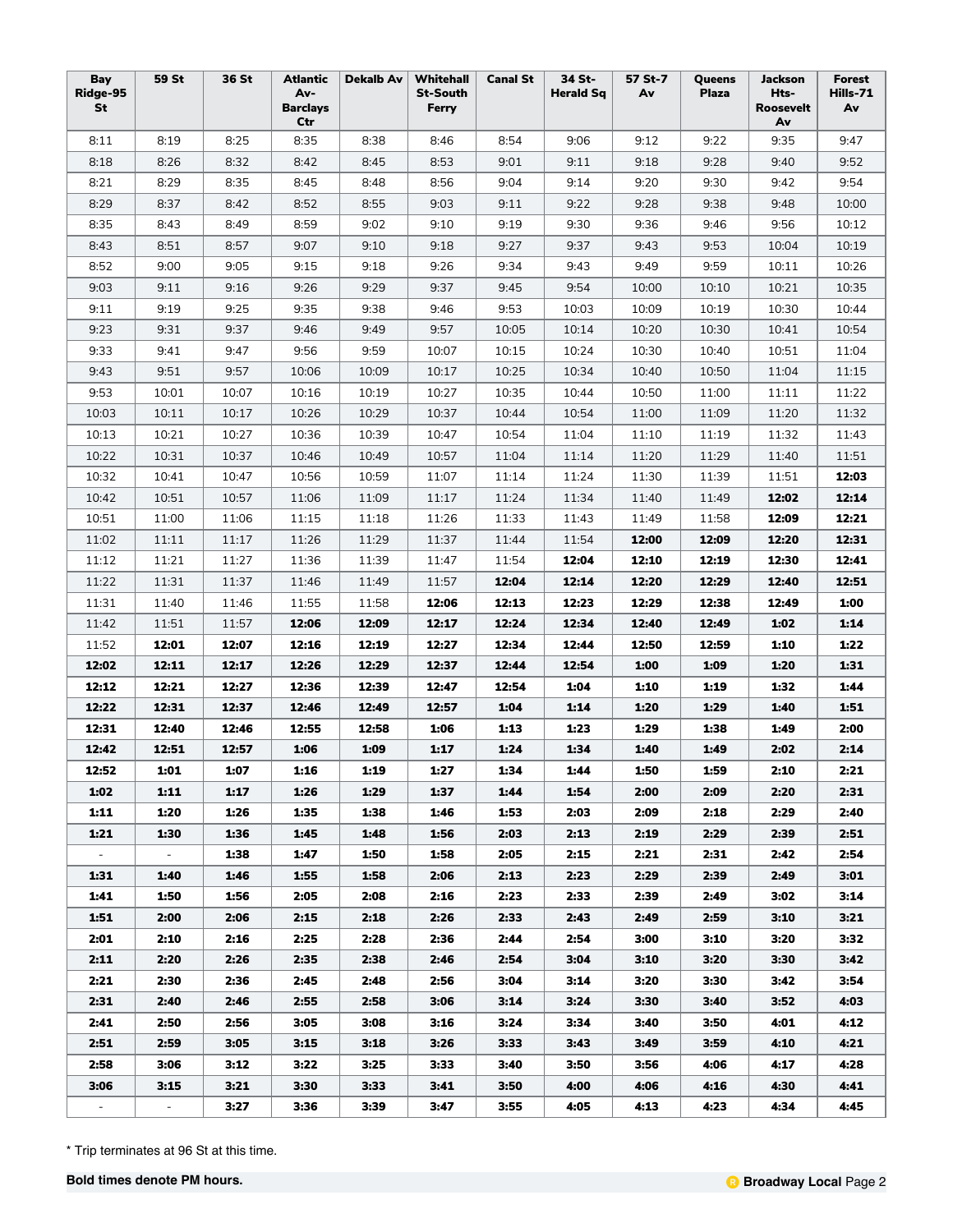| Bay<br>Ridge-95<br>St    | 59 St                    | 36 St | <b>Atlantic</b><br>Av-<br><b>Barclays</b><br>Ctr | <b>Dekalb Av</b> | Whitehall<br><b>St-South</b><br>Ferry | <b>Canal St</b> | 34 St-<br>Herald Sq | 57 St-7<br>Av | Queens<br><b>Plaza</b> | Jackson<br>Hts-<br>Roosevelt<br>Av | <b>Forest</b><br>Hills-71<br>Av |
|--------------------------|--------------------------|-------|--------------------------------------------------|------------------|---------------------------------------|-----------------|---------------------|---------------|------------------------|------------------------------------|---------------------------------|
| 3:16                     | 3:25                     | 3:33  | 3:42                                             | 3:45             | 3:53                                  | 4:01            | 4:11                | 4:17          | 4:27                   | 4:41                               | 4:52                            |
| 3:26                     | 3:35                     | 3:41  | 3:50                                             | 3:53             | 4:01                                  | 4:10            | 4:20                | 4:26          | 4:36                   | 4:47                               | 4:58                            |
| $\overline{\phantom{a}}$ | $\overline{\phantom{a}}$ | 3:48  | 3:58                                             | 4:01             | 4:09                                  | 4:16            | 4:26                | 4:33          | 4:43                   | 4:54                               | 5:05                            |
| 3:40                     | 3:48                     | 3:54  | 4:04                                             | 4:07             | 4:17                                  | 4:24            | 4:34                | 4:41          | 4:51                   | 5:02                               | 5:13                            |
| 3:48                     | 3:56                     | 4:02  | 4:12                                             | 4:15             | 4:23                                  | 4:32            | 4:42                | 4:49          | 4:59                   | 5:10                               | 5:21                            |
| 3:56                     | 4:04                     | 4:09  | 4:19                                             | 4:22             | 4:30                                  | 4:39            | 4:49                | 4:56          | 5:06                   | 5:17                               | 5:28                            |
| $\overline{\phantom{a}}$ | $\overline{\phantom{a}}$ | 4:17  | 4:27                                             | 4:30             | 4:38                                  | 4:47            | 4:57                | 5:03          | 5:14                   | 5:26                               | 5:37                            |
| 4:06                     | 4:14                     | 4:21  | 4:31                                             | 4:34             | 4:42                                  | 4:50            | 5:00                | 5:06          | 5:17                   | 5:28                               | 5:39                            |
| 4:16                     | 4:24                     | 4:29  | 4:39                                             | 4:42             | 4:50                                  | 4:58            | 5:08                | 5:14          | 5:25                   | 5:36                               | 5:47                            |
| 4:23                     | 4:31                     | 4:36  | 4:46                                             | 4:49             | 4:57                                  | 5:05            | 5:15                | 5:22          | 5:32                   | 5:43                               | 5:55                            |
| 4:28                     | 4:36                     | 4:42  | 4:51                                             | 4:54             | 5:02                                  | 5:10            | 5:22                | 5:28          | 5:39                   | 5:50                               | 6:01                            |
| 4:37                     | 4:45                     | 4:50  | 5:00                                             | 5:03             | 5:11                                  | 5:19            | 5:29                | 5:36          | 5:46                   | 5:57                               | 6:09                            |
| 4:45                     | 4:53                     | 4:58  | 5:08                                             | 5:11             | 5:19                                  | 5:28            | 5:38                | 5:45          | 5:55                   | 6:06                               | 6:18                            |
| 4:53                     | 5:01                     | 5:06  | 5:16                                             | 5:19             | 5:27                                  | 5:36            | 5:47                | 5:53          | 6:04                   | 6:15                               | 6:27                            |
| 5:00                     | 5:08                     | 5:13  | 5:23                                             | 5:26             | 5:34                                  | 5:41            | 5:52                | 5:58          | 6:09                   | 6:20                               | 6:32                            |
| 5:08                     | 5:16                     | 5:21  | 5:31                                             | 5:34             | 5:42                                  | 5:49            | 6:00                | 6:06          | 6:17                   | 6:30                               | 6:43                            |
| 5:14                     | 5:22                     | 5:27  | 5:37                                             | 5:40             | 5:48                                  | 5:58            | 6:08                | 6:15          | 6:25                   | 6:36                               | 6:49                            |
| 5:23                     | 5:31                     | 5:37  | 5:46                                             | 5:49             | 5:57                                  | 6:07            | 6:17                | 6:24          | 6:34                   | 6:45                               | 6:58                            |
| 5:32                     | 5:39                     | 5:45  | 5:54                                             | 5:57             | 6:05                                  | 6:15            | 6:26                | 6:32          | 6:42                   | 6:53                               | 7:06                            |
| 5:40                     | 5:47                     | 5:53  | 6:02                                             | 6:05             | 6:13                                  | 6:21            | 6:31                | 6:37          | 6:47                   | 6:59                               | 7:12                            |
| 5:47                     | 5:54                     | 6:00  | 6:09                                             | 6:12             | 6:20                                  | 6:28            | 6:38                | 6:44          | 6:54                   | 7:05                               | 7:18                            |
| 5:54                     | 6:01                     | 6:07  | 6:16                                             | 6:19             | 6:27                                  | 6:35            | 6:45                | 6:51          | 7:01                   | 7:14                               | 7:27                            |
| 6:04                     | 6:12                     | 6:17  | 6:27                                             | 6:30             | 6:37                                  | 6:45            | 6:55                | 7:01          | 7:11                   | 7:22                               | 7:35                            |
| 6:12                     | 6:20                     | 6:25  | 6:35                                             | 6:38             | 6:45                                  | 6:54            | 7:06                | 7:12          | 7:22                   | 7:33                               | 7:46                            |
| 6:21                     | 6:29                     | 6:34  | 6:43                                             | 6:46             | 6:54                                  | 7:01            | 7:11                | 7:17          | 7:27                   | 7:38                               | 7:51                            |
| 6:29                     | 6:37                     | 6:42  | 6:51                                             | 6:54             | 7:01                                  | 7:09            | 7:19                | 7:25          | 7:35                   | 7:46                               | 7:59                            |
| 6:35                     | 6:42                     | 6:48  | 6:57                                             | 7:00             | 7:08                                  | 7:16            | 7:26                | 7:32          | 7:42                   | 7:53                               | 8:06                            |
| 6:44                     | 6:51                     | 6:57  | 7:06                                             | 7:09             | 7:19                                  | 7:27            | 7:37                | 7:43          | 7:53                   | 8:04                               | 8:17                            |
| 6:47                     | 6:54                     | 7:00  | 7:09                                             | 7:12             | 7:24                                  | 7:33            | 7:43                | 7:49          | 7:59                   | 8:13                               | 8:26                            |
| 6:55                     | 7:02                     | 7:08  | 7:17                                             | 7:20             | 7:32                                  | 7:43            | 7:53                | 7:59          | 8:09                   | 8:22                               | 8:36                            |
| 7:00                     | 7:08                     | 7:14  | 7:23                                             | 7:26             | 7:38                                  | 7:48            | 7:58                | 8:04          | 8:14                   | 8:25                               | 8:39                            |
| 7:12                     | 7:20                     | 7:26  | 7:35                                             | 7:38             | 7:50                                  | 7:58            | 8:08                | 8:14          | 8:24                   | 8:36                               | 8:50                            |
| 7:23                     | 7:31                     | 7:37  | 7:46                                             | 7:49             | 8:01                                  | 8:08            | 8:18                | 8:24          | 8:34                   | 8:45                               | 8:59                            |
| 7:35                     | 7:43                     | 7:49  | 7:58                                             | 8:01             | 8:13                                  | 8:22            | 8:32                | 8:38          | 8:48                   | 8:59                               | 9:13                            |
| 7:40                     | 7:48                     | 7:54  | 8:03                                             | 8:06             | 8:18                                  | 8:29            | 8:38                | 8:44          | 8:54                   | 9:05                               | 9:20                            |
| 7:50                     | 7:58                     | 8:04  | 8:13                                             | 8:16             | 8:28                                  | 8:38            | 8:47                | 8:53          | 9:03                   | 9:14                               | 9:29                            |
| 7:58                     | 8:06                     | 8:12  | 8:21                                             | 8:24             | 8:36                                  | 8:43            | 8:53                | 8:59          | 9:09                   | 9:20                               | 9:35                            |
| 8:07                     | 8:14                     | 8:20  | 8:29                                             | 8:32             | 8:44                                  | 8:52            | 9:01                | 9:07          | 9:17                   | 9:28                               | 9:42                            |
| 8:16                     | 8:23                     | 8:29  | 8:38                                             | 8:41             | 8:53                                  | 9:01            | 9:10                | 9:16          | 9:26                   | 9:37                               | 9:52                            |
| 8:25                     | 8:33                     | 8:38  | 8:48                                             | 8:51             | 9:03                                  | 9:11            | 9:21                | 9:27          | 9:37                   | 9:48                               | 10:03                           |
| 8:34                     | 8:42                     | 8:47  | 8:57                                             | 9:00             | 9:12                                  | 9:20            | 9:30                | 9:36          | 9:46                   | 9:57                               | 10:11                           |
| 8:40                     | 8:47                     | 8:53  | 9:02                                             | 9:05             | 9:17                                  | 9:26            | 9:35                | 9:41          | 9:51                   | 10:02                              | 10:16                           |
| 8:50                     | 8:57                     | 9:03  | 9:12                                             | 9:15             | 9:27                                  | 9:35            | 9:44                | 9:50          | 10:00                  | 10:11                              | 10:24                           |
| 8:58                     | 9:05                     | 9:11  | 9:20                                             | 9:23             | 9:35                                  | 9:44            | 9:54                | 10:00         | 10:09                  | 10:20                              | 10:34                           |
| 9:08                     | 9:15                     | 9:21  | 9:30                                             | 9:33             | 9:45                                  | 9:55            | 10:05               | 10:11         | 10:21                  | 10:31                              | 10:45                           |
| 9:24                     | 9:32                     | 9:37  | 9:47                                             | 9:50             | 10:02                                 | 10:11           | 10:21               | 10:27         | 10:36                  | 10:47                              | 11:00                           |
| 9:36                     | 9:44                     | 9:49  | 9:59                                             | 10:02            | 10:14                                 | 10:22           | 10:32               | 10:38         | 10:48                  | 10:58                              | 11:12                           |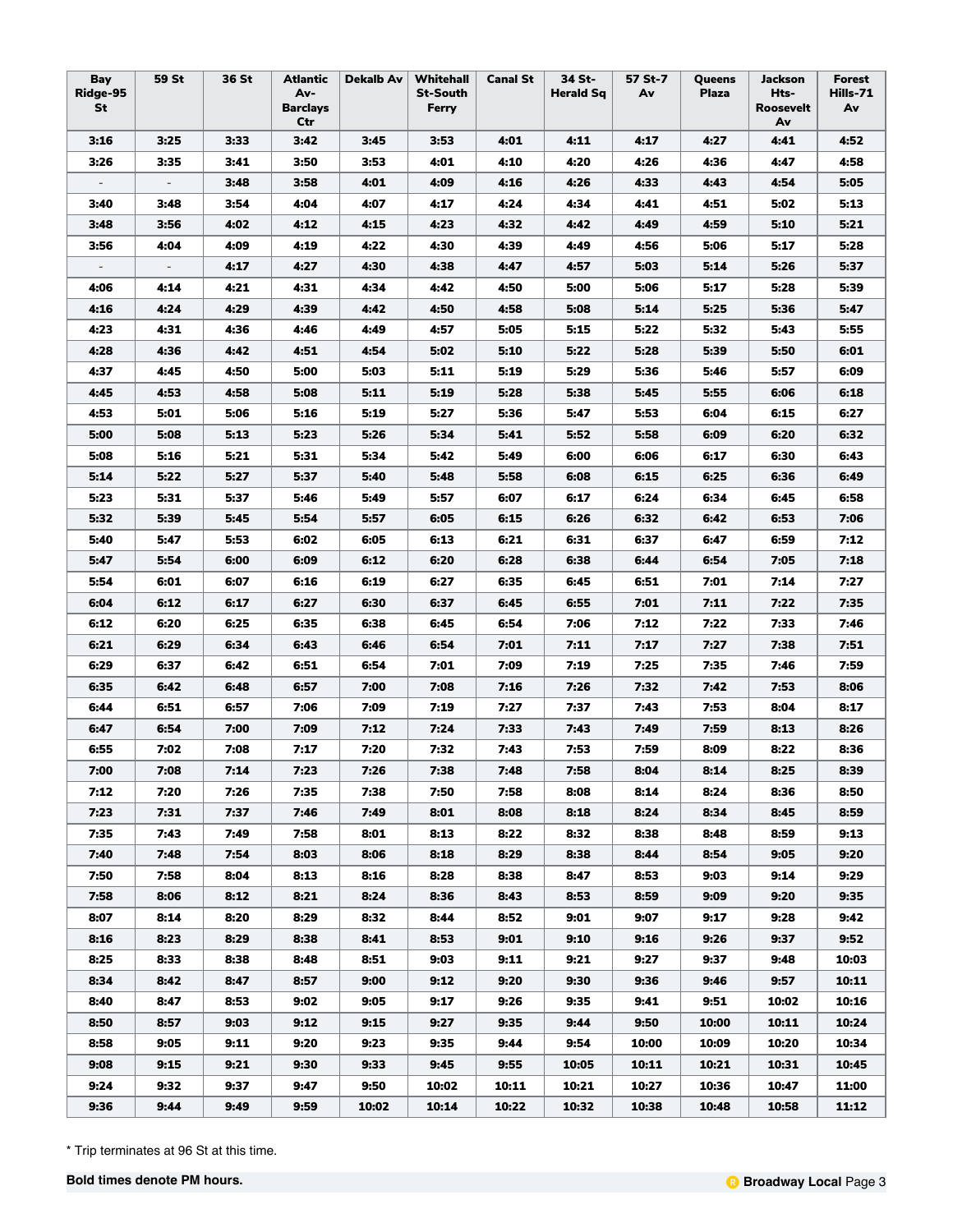| Bay<br>Ridge-95<br>St | 59 St | 36 St | <b>Atlantic</b><br>Av-<br><b>Barclays</b><br>Ctr | <b>Dekalb Av</b> | Whitehall<br><b>St-South</b><br>Ferry | <b>Canal St</b>          | 34 St-<br><b>Herald Sq</b> | 57 St-7<br>Av            | <b>Oueens</b><br><b>Plaza</b> | <b>Jackson</b><br>Hts-<br><b>Roosevelt</b><br>Av | Forest<br>Hills-71<br>Av |
|-----------------------|-------|-------|--------------------------------------------------|------------------|---------------------------------------|--------------------------|----------------------------|--------------------------|-------------------------------|--------------------------------------------------|--------------------------|
| 9:49                  | 9:56  | 10:02 | 10:11                                            | 10:14            | 10:26                                 | 10:33                    | 10:42                      | 10:48                    | 10:58                         | 11:08                                            | 11:22                    |
| 10:03                 | 10:10 | 10:16 | 10:25                                            | 10:28            | 10:40                                 | 10:47                    | 10:56                      | 11:02                    | 11:12                         | 11:22                                            | 11:36                    |
| 10:15                 | 10:23 | 10:28 | 10:38                                            | 10:41            | 10:52                                 | 11:00                    | 11:09                      | 11:15                    | 11:24                         | 11:35                                            | 11:48                    |
| 10:26                 | 10:34 | 10:39 | 10:49                                            | 10:52            | 11:03                                 | 11:11                    | 11:20                      | 11:26                    | 11:35                         | 11:46                                            | 11:59                    |
| 10:44                 | 10:51 | 10:57 | 11:06                                            | 11:09            | 11:16                                 | 11:24                    | 11:33                      | 11:37                    | 11:47                         | 11:57                                            | 12:10                    |
| 10:52                 | 10:59 | 11:04 | 11:14                                            | 11:17            | 11:24                                 | $\overline{\phantom{a}}$ |                            |                          |                               | $\qquad \qquad -$                                |                          |
| 10:56                 | 11:03 | 11:09 | 11:19                                            | 11:22            | 11:28                                 | 11:36                    | 11:44                      | 11:48                    | 11:58                         | 12:08                                            | 12:21                    |
| 11:05                 | 11:12 | 11:18 | 11:27                                            | 11:30            | 11:37                                 | $\overline{\phantom{a}}$ |                            |                          |                               |                                                  |                          |
| 11:25                 | 11:32 | 11:38 | 11:47                                            | 11:50            | 11:57                                 | $\overline{\phantom{a}}$ | $\overline{\phantom{a}}$   | ۰                        | ۰                             | ٠                                                | ٠                        |
| 11:43                 | 11:50 | 11:56 | 12:05                                            | 12:08            | 12:17                                 | $\overline{\phantom{a}}$ | $\qquad \qquad -$          |                          |                               | $\overline{\phantom{0}}$                         | $\overline{\phantom{0}}$ |
| 12:06                 | 12:13 | 12:18 | 12:27                                            | 12:30            | 12:37                                 | $\overline{\phantom{a}}$ | $\overline{\phantom{a}}$   | $\overline{\phantom{0}}$ | ۰                             | ٠                                                | $\overline{\phantom{0}}$ |
| 12:26                 | 12:33 | 12:38 | 12:47                                            | 12:50            | 12:57                                 | $\overline{\phantom{a}}$ |                            |                          |                               |                                                  |                          |
| 12:46                 | 12:53 | 12:58 | 1:07                                             | 1:10             | 1:17                                  | $\blacksquare$           |                            |                          |                               | ٠                                                | $\equiv$                 |

<sup>\*</sup> Trip terminates at 96 St at this time.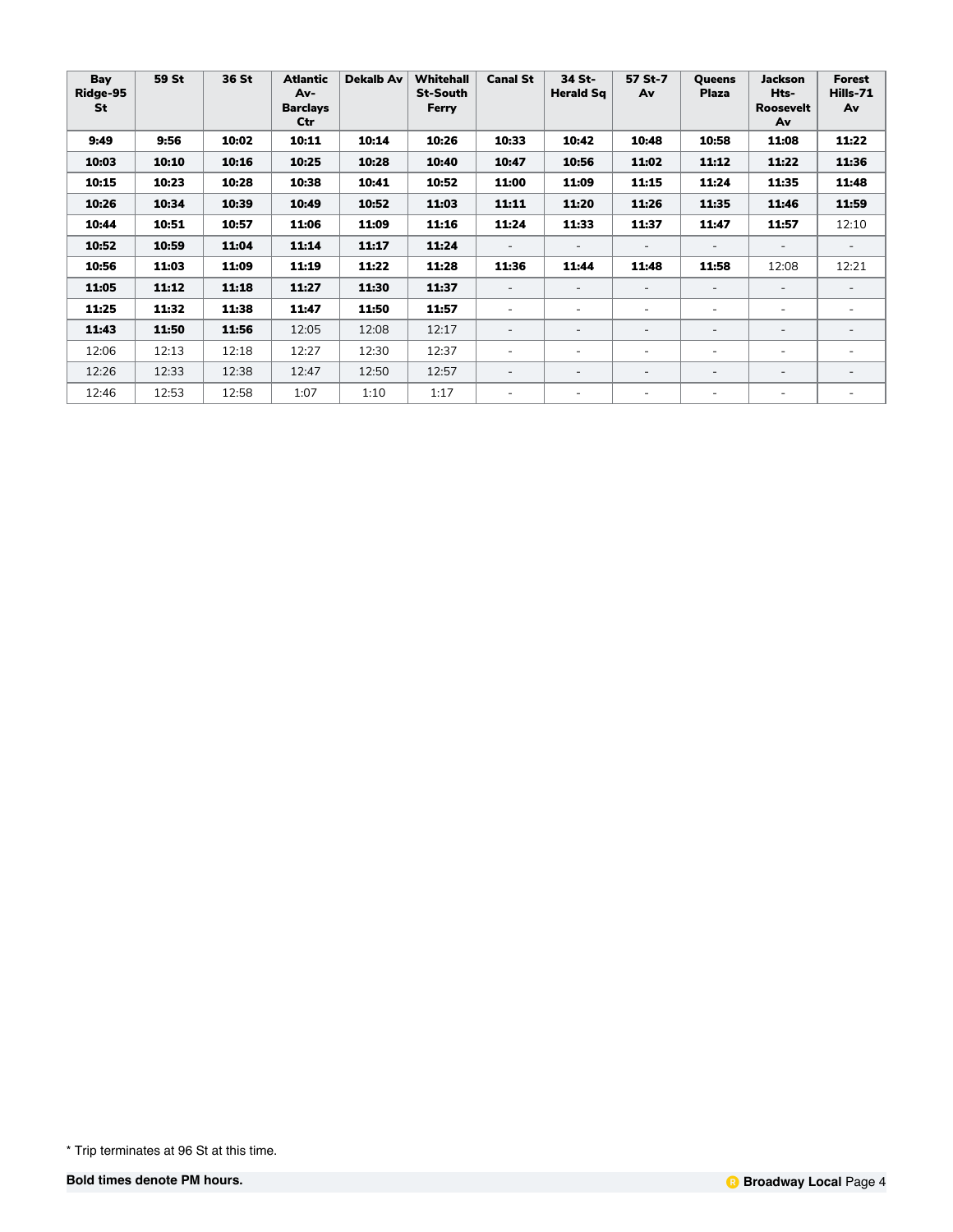|                                 | <b>B</b> Weekday                                 |                              |                          |                            |                          |                                              | <b>Brooklyn-bound</b><br><b>Dekalb Av</b><br>36 St<br>59 St<br><b>Atlantic</b><br>Bay |                               |       |       |                          |
|---------------------------------|--------------------------------------------------|------------------------------|--------------------------|----------------------------|--------------------------|----------------------------------------------|---------------------------------------------------------------------------------------|-------------------------------|-------|-------|--------------------------|
| <b>Forest</b><br>Hills-71<br>Av | <b>Jackson</b><br>Hts-<br><b>Roosevelt</b><br>Av | Queens<br><b>Plaza</b>       | 57 St-7<br>Av            | 34 St-<br><b>Herald Sg</b> | <b>Canal St</b>          | <b>Whitehall</b><br><b>St-South</b><br>Ferry |                                                                                       | Av-<br><b>Barclays</b><br>Ctr |       |       | Ridge-95<br>St           |
|                                 |                                                  | $\overline{\phantom{a}}$     |                          |                            |                          | 12:15                                        | 12:22                                                                                 | 12:27                         | 12:35 | 12:40 | 12:47                    |
| $\overline{\phantom{a}}$        | $\overline{\phantom{a}}$                         | $\frac{1}{2}$                | $\overline{\phantom{a}}$ | $\overline{\phantom{a}}$   | $\overline{\phantom{a}}$ | 12:35                                        | 12:42                                                                                 | 12:47                         | 12:55 | 1:00  | 1:07                     |
|                                 |                                                  | $\overline{\phantom{a}}$     | $\overline{\phantom{a}}$ |                            | $\blacksquare$           | 12:55                                        | 1:02                                                                                  | 1:08                          | 1:16  | 1:21  | 1:28                     |
|                                 | $\overline{\phantom{a}}$                         |                              | $\overline{\phantom{a}}$ | $\blacksquare$             |                          | 1:15                                         | 1:22                                                                                  | 1:27                          | 1:35  | 1:40  | 1:47                     |
|                                 |                                                  | $\overline{\phantom{a}}$     | $\overline{\phantom{a}}$ | $\blacksquare$             |                          | 1:35                                         | 1:42                                                                                  | 1:47                          | 1:55  | 2:00  | 2:07                     |
| $\overline{\phantom{a}}$        | $\overline{\phantom{a}}$                         | $\overline{\phantom{a}}$     | $\overline{\phantom{a}}$ | $\overline{\phantom{a}}$   | $\overline{\phantom{a}}$ | 1:55                                         | 2:02                                                                                  | 2:07                          | 2:15  | 2:20  | 2:27                     |
|                                 | $\overline{a}$                                   | $\overline{a}$               | ÷,                       | $\overline{a}$             | $\equiv$                 | 2:15                                         | 2:22                                                                                  | 2:27                          | 2:35  | 2:40  | 2:47                     |
|                                 | $\overline{\phantom{a}}$                         | $\overline{\phantom{a}}$     | $\overline{\phantom{a}}$ | $\overline{\phantom{a}}$   |                          | 2:35                                         | 2:42                                                                                  | 2:47                          | 2:55  | 3:00  | 3:07                     |
|                                 |                                                  | $\overline{\phantom{a}}$     |                          |                            |                          | 2:55                                         | 3:02                                                                                  | 3:07                          | 3:15  | 3:20  | 3:27                     |
| $\overline{\phantom{a}}$        | $\overline{\phantom{a}}$                         | $\overline{\phantom{a}}$     | $\overline{\phantom{a}}$ | $\overline{\phantom{a}}$   | $\overline{\phantom{a}}$ | 3:15                                         | 3:22                                                                                  | 3:27                          | 3:35  | 3:40  | 3:47                     |
|                                 |                                                  | L,                           | ÷,                       |                            | $\blacksquare$           | 3:35                                         | 3:42                                                                                  | 3:47                          | 3:55  | 4:00  | 4:07                     |
|                                 | $\overline{\phantom{a}}$                         |                              | $\overline{\phantom{a}}$ | $\overline{\phantom{a}}$   | ÷,                       | 3:55                                         | 4:02                                                                                  | 4:07                          | 4:15  | 4:20  | 4:27                     |
|                                 |                                                  | $\overline{\phantom{a}}$     | $\overline{\phantom{a}}$ | $\blacksquare$             |                          | 4:15                                         | 4:22                                                                                  | 4:27                          | 4:35  | 4:40  | 4:47                     |
| $\overline{\phantom{a}}$        | $\overline{\phantom{a}}$                         | $\overline{\phantom{a}}$     | $\overline{\phantom{a}}$ | $\overline{\phantom{a}}$   | $\overline{\phantom{a}}$ | 4:35                                         | 4:42                                                                                  | 4:47                          | 4:55  | 5:00  | 5:07                     |
|                                 |                                                  | $\overline{\phantom{a}}$     | $\overline{\phantom{a}}$ | ÷,                         | $\blacksquare$           | 4:55                                         | 5:02                                                                                  | 5:07                          | 5:15  | 5:20  | 5:27                     |
|                                 | $\overline{\phantom{a}}$                         |                              | $\overline{\phantom{a}}$ | $\overline{\phantom{a}}$   |                          | 5:15                                         | 5:22                                                                                  | 5:27                          | 5:35  | 5:41  | 5:48                     |
|                                 |                                                  | $\overline{a}$               |                          |                            |                          |                                              | $\blacksquare$                                                                        |                               | 5:41  | 5:46  | 5:54                     |
| $\overline{\phantom{a}}$        | $\overline{\phantom{a}}$                         | $\qquad \qquad \blacksquare$ | $\overline{\phantom{a}}$ | $\overline{\phantom{a}}$   | $\overline{\phantom{a}}$ | 5:35                                         | 5:42                                                                                  | 5:47                          | 5:55  | 6:01  | 6:08                     |
|                                 |                                                  | $\overline{a}$               | ÷,                       |                            | $\blacksquare$           | $\bar{\phantom{a}}$                          | $\Box$                                                                                | $\equiv$                      | 6:01  | 6:06  | 6:14                     |
|                                 |                                                  |                              | $\overline{\phantom{a}}$ |                            |                          | 5:55                                         | 6:02                                                                                  | 6:07                          | 6:16  | 6:21  | 6:29                     |
| 5:18                            | 5:27                                             | 5:37                         | 5:50                     | 5:55                       | 6:03                     | 6:11                                         | 6:19                                                                                  | 6:22                          | 6:31  | 6:36  | 6:44                     |
| 5:30                            | 5:40                                             | 5:50                         | 6:00                     | 6:05                       | 6:14                     | 6:22                                         | 6:30                                                                                  | 6:35                          | 6:44  | 6:50  | 6:57                     |
| 5:42                            | 5:52                                             | 6:02                         | 6:12                     | 6:17                       | 6:26                     | 6:34                                         | 6:42                                                                                  | 6:45                          | 6:54  | 6:59  | 7:07                     |
| 5:51                            | 6:01                                             | 6:11                         | 6:21                     | 6:26                       | 6:35                     | 6:43                                         | 6:51                                                                                  | 6:54                          | 7:03  | 7:08  | 7:16                     |
| 6:01                            | 6:12                                             | 6:22                         | 6:34                     | 6:39                       | 6:48                     | 6:56                                         | 7:04                                                                                  | 7:07                          | 7:16  | 7:21  | 7:30                     |
| 6:12                            | 6:23                                             | 6:33                         | 6:43                     | 6:48                       | 6:57                     | 7:05                                         | 7:13                                                                                  | 7:16                          | 7:25  | 7:30  | 7:38                     |
| 6:16                            | 6:27                                             | 6:37                         | 6:48                     | 6:53                       | 7:02                     | 7:10                                         | 7:18                                                                                  | 7:21                          | 7:30  | 7:35  | 7:43                     |
| 6:23                            | 6:34                                             | 6:44                         | 6:54                     | 6:59                       | 7:08                     | 7:16                                         | 7:24                                                                                  | 7:27                          | 7:36  | 7:41  | 7:49                     |
| 6:28                            | 6:39                                             | 6:49                         | 6:59                     | 7:04                       | 7:13                     | 7:21                                         | 7:29                                                                                  | 7:32                          | 7:41  | 7:46  | 7:55                     |
| 6:33                            | 6:44                                             | 6:54                         | 7:04                     | 7:09                       | 7:18                     | 7:26                                         | 7:34                                                                                  | 7:37                          | 7:46  | 7:51  | 8:01                     |
| 6:39                            | 6:50                                             | 7:00                         | 7:10                     | 7:15                       | 7:24                     | 7:32                                         | 7:40                                                                                  | 7:43                          | 7:52  | 7:57  | 8:06                     |
| 6:47                            | 6:58                                             | 7:08                         | 7:18                     | 7:23                       | 7:32                     | 7:40                                         | 7:48                                                                                  | 7:51                          | 8:00  | 8:05  | 8:13                     |
| 6:58                            | 7:09                                             | 7:19                         | 7:29                     | 7:34                       | 7:43                     | 7:51                                         | 7:59                                                                                  | 8:02                          | 8:11  | 8:17  | 8:25                     |
| 7:06                            | 7:17                                             | 7:27                         | 7:37                     | 7:43                       | 7:52                     | 8:00                                         | 8:08                                                                                  | 8:11                          | 8:20  | 8:26  | 8:34                     |
| 7:13                            | 7:23                                             | 7:34                         | 7:44                     | 7:49                       | 7:59                     | 8:07                                         | 8:14                                                                                  | 8:17                          | 8:27  | 8:32  | 8:40                     |
| 7:20                            | 7:31                                             | 7:42                         | 7:53                     | 7:58                       | 8:08                     | 8:16                                         | 8:23                                                                                  | 8:26                          | 8:36  | 8:41  | 8:49                     |
| 7:27                            | 7:38                                             | 7:49                         | 7:59                     | 8:04                       | 8:14                     | 8:22                                         | 8:29                                                                                  | 8:33                          | 8:43  | 8:48  | 8:56                     |
| 7:34                            | 7:45                                             | 7:56                         | 8:08                     | 8:14                       | 8:23                     | 8:31                                         | 8:39                                                                                  | 8:42                          | 8:51  | 8:57  | 9:05                     |
| 7:39                            | 7:50                                             | 8:01                         | 8:15                     | 8:20                       | 8:30                     | 8:38                                         | 8:46                                                                                  | 8:49                          | 8:58  | 9:04  | 9:13                     |
| 7:47                            | 7:58                                             | 8:09                         | 8:21                     | 8:26                       | 8:36                     | 8:44                                         | 8:52                                                                                  | 8:55                          | 9:05  | 9:10  |                          |
| 7:50                            | 8:01                                             | 8:13                         | 8:25                     | 8:31                       | 8:41                     | 8:49                                         | 8:56                                                                                  | 8:59                          | 9:09  | 9:14  | 9:25                     |
| 7:56                            | 8:07                                             | 8:18                         | 8:29                     | 8:35                       | 8:45                     | 8:53                                         | 9:00                                                                                  | 9:03                          | 9:12  | 9:18  | $\overline{\phantom{a}}$ |
| 8:02                            | 8:13                                             | 8:25                         | 8:38                     | 8:43                       | 8:53                     | 9:01                                         | 9:09                                                                                  | 9:12                          | 9:21  | 9:26  | 9:36                     |
| 8:10                            | 8:21                                             | 8:32                         | 8:45                     | 8:50                       | 9:00                     | 9:08                                         | 9:16                                                                                  | 9:19                          | 9:28  | 9:33  |                          |
| 8:16                            | 8:27                                             | 8:38                         | 8:52                     | 8:57                       | 9:07                     | 9:15                                         | 9:23                                                                                  | 9:26                          | 9:35  | 9:41  | 9:49                     |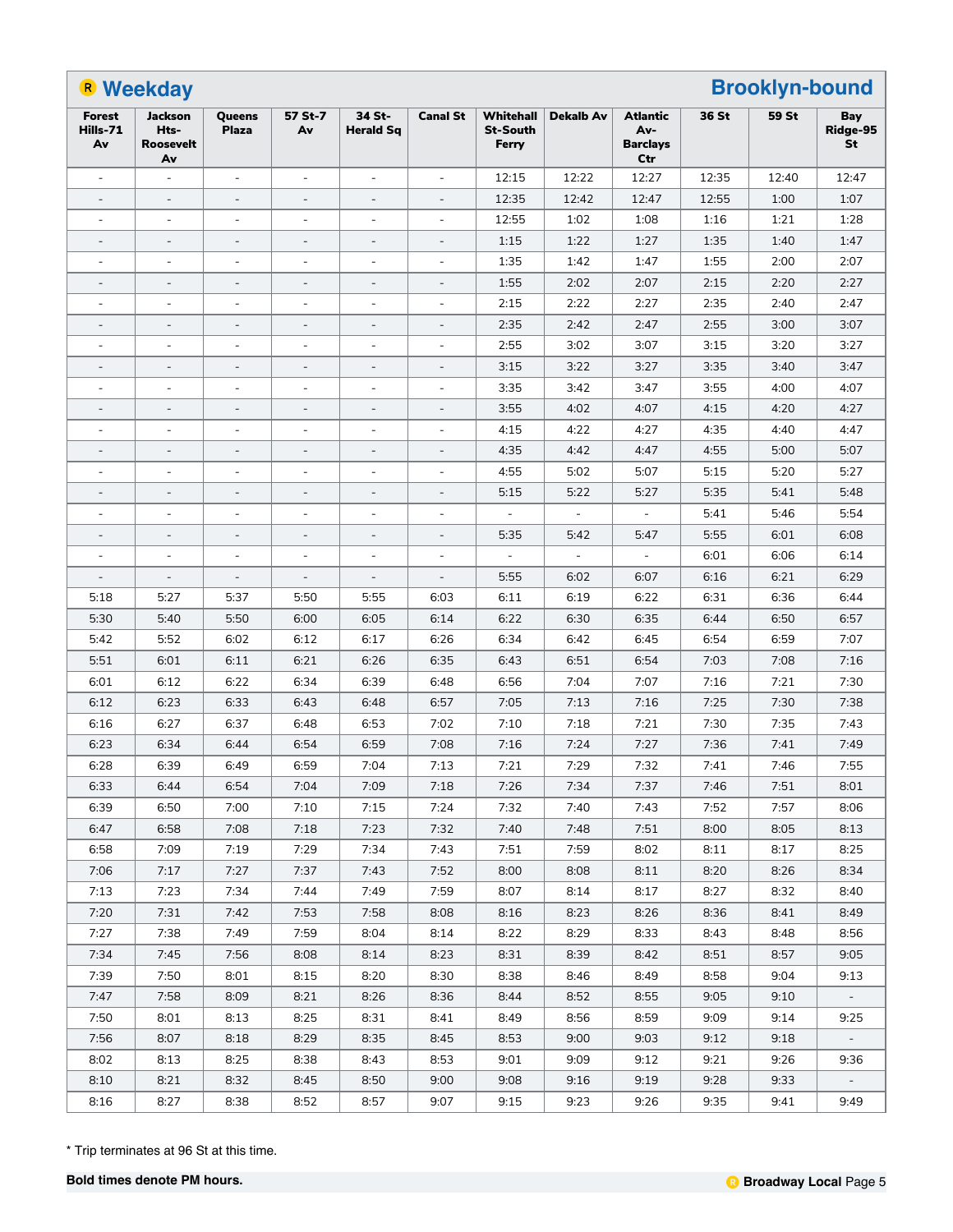| Forest<br>Hills-71<br>Av | <b>Jackson</b><br>Hts-<br>Roosevelt<br>Av | Queens<br><b>Plaza</b> | 57 St-7<br>Av | 34 St-<br><b>Herald Sq</b> | <b>Canal St</b> | Whitehall<br><b>St-South</b><br>Ferry | <b>Dekalb Av</b> | Atlantic<br>Av-<br><b>Barclays</b><br>Ctr | 36 St | 59 St | Bay<br>Ridge-95<br>St |
|--------------------------|-------------------------------------------|------------------------|---------------|----------------------------|-----------------|---------------------------------------|------------------|-------------------------------------------|-------|-------|-----------------------|
| 8:21                     | 8:32                                      | 8:44                   | 8:55          | 9:01                       | 9:11            | 9:19                                  | 9:27             | 9:30                                      | 9:39  | 9:45  | 9:55                  |
| 8:27                     | 8:38                                      | 8:49                   | 9:02          | 9:07                       | 9:17            | 9:25                                  | 9:33             | 9:36                                      | 9:45  | 9:51  | 9:59                  |
| 8:36                     | 8:47                                      | 8:58                   | 9:12          | 9:18                       | 9:28            | 9:36                                  | 9:43             | 9:46                                      | 9:55  | 10:01 | 10:10                 |
| 8:47                     | 8:58                                      | 9:09                   | 9:23          | 9:28                       | 9:38            | 9:46                                  | 9:54             | 9:57                                      | 10:06 | 10:12 | 10:20                 |
| 8:56                     | 9:07                                      | 9:18                   | 9:31          | 9:36                       | 9:46            | 9:54                                  | 10:02            | 10:05                                     | 10:14 | 10:20 | 10:28                 |
| 9:06                     | 9:16                                      | 9:28                   | 9:39          | 9:44                       | 9:54            | 10:02                                 | 10:10            | 10:13                                     | 10:22 | 10:28 | 10:36                 |
| 9:16                     | 9:27                                      | 9:38                   | 9:48          | 9:53                       | 10:03           | 10:11                                 | 10:19            | 10:22                                     | 10:31 | 10:37 | 10:45                 |
| 9:26                     | 9:37                                      | 9:48                   | 9:58          | 10:03                      | 10:13           | 10:21                                 | 10:28            | 10:31                                     | 10:40 | 10:46 | 10:55                 |
| 9:37                     | 9:47                                      | 9:58                   | 10:10         | 10:16                      | 10:25           | 10:33                                 | 10:41            | 10:44                                     | 10:53 | 10:59 | 11:07                 |
| 9:46                     | 9:57                                      | 10:08                  | 10:20         | 10:25                      | 10:35           | 10:43                                 | 10:50            | 10:53                                     | 11:02 | 11:08 | 11:17                 |
| 9:56                     | 10:07                                     | 10:17                  | 10:30         | 10:36                      | 10:45           | 10:53                                 | 11:01            | 11:04                                     | 11:13 | 11:19 | 11:27                 |
| 10:06                    | 10:17                                     | 10:27                  | 10:37         | 10:43                      | 10:52           | 11:00                                 | 11:08            | 11:11                                     | 11:20 | 11:26 | 11:34                 |
| 10:16                    | 10:27                                     | 10:37                  | 10:47         | 10:53                      | 11:02           | 11:10                                 | 11:18            | 11:21                                     | 11:30 | 11:36 | 11:44                 |
| 10:26                    | 10:37                                     | 10:47                  | 10:57         | 11:03                      | 11:12           | 11:20                                 | 11:28            | 11:31                                     | 11:40 | 11:46 | 11:54                 |
| 10:36                    | 10:47                                     | 10:57                  | 11:07         | 11:13                      | 11:22           | 11:30                                 | 11:38            | 11:41                                     | 11:50 | 11:56 | 12:04                 |
| 10:46                    | 10:57                                     | 11:07                  | 11:17         | 11:23                      | 11:32           | 11:40                                 | 11:48            | 11:51                                     | 12:00 | 12:06 | 12:14                 |
| 10:56                    | 11:07                                     | 11:17                  | 11:27         | 11:33                      | 11:42           | 11:50                                 | 11:58            | 12:01                                     | 12:10 | 12:16 | 12:24                 |
| 11:06                    | 11:17                                     | 11:27                  | 11:37         | 11:43                      | 11:52           | 12:00                                 | 12:08            | 12:11                                     | 12:20 | 12:26 | 12:34                 |
| 11:16                    | 11:27                                     | 11:37                  | 11:47         | 11:53                      | 12:02           | 12:10                                 | 12:18            | 12:21                                     | 12:30 | 12:36 | 12:44                 |
| 11:26                    | 11:37                                     | 11:47                  | 11:57         | 12:03                      | 12:12           | 12:20                                 | 12:28            | 12:31                                     | 12:40 | 12:46 | 12:54                 |
| 11:36                    | 11:47                                     | 11:57                  | 12:07         | 12:13                      | 12:22           | 12:30                                 | 12:38            | 12:41                                     | 12:50 | 12:56 | 1:04                  |
| 11:46                    | 11:57                                     | 12:07                  | 12:17         | 12:23                      | 12:32           | 12:40                                 | 12:48            | 12:51                                     | 1:00  | 1:06  | 1:14                  |
| 11:56                    | 12:07                                     | 12:17                  | 12:27         | 12:33                      | 12:42           | 12:50                                 | 12:58            | 1:01                                      | 1:10  | 1:16  | 1:24                  |
| 12:06                    | 12:17                                     | 12:27                  | 12:37         | 12:43                      | 12:52           | 1:00                                  | 1:08             | 1:11                                      | 1:20  | 1:26  | 1:34                  |
| 12:16                    | 12:27                                     | 12:37                  | 12:47         | 12:53                      | 1:02            | 1:10                                  | 1:18             | 1:21                                      | 1:30  | 1:36  | 1:44                  |
| 12:26                    | 12:37                                     | 12:47                  | 12:57         | 1:03                       | 1:12            | 1:20                                  | 1:28             | 1:31                                      | 1:40  | 1:46  | 1:54                  |
| 12:36                    | 12:47                                     | 12:57                  | 1:07          | 1:13                       | 1:22            | 1:30                                  | 1:38             | 1:41                                      | 1:50  | 1:56  | 2:04                  |
| 12:46                    | 12:57                                     | 1:07                   | 1:17          | 1:23                       | 1:32            | 1:40                                  | 1:48             | 1:51                                      | 2:00  | 2:06  | 2:14                  |
| 12:56                    | 1:07                                      | 1:17                   | 1:27          | 1:33                       | 1:42            | 1:50                                  | 1:58             | 2:01                                      | 2:10  | 2:16  | 2:24                  |
| 1:06                     | 1:17                                      | 1:27                   | 1:37          | 1:43                       | 1:52            | 2:00                                  | 2:08             | 2:11                                      | 2:20  | 2:26  | 2:34                  |
| 1:16                     | 1:27                                      | 1:37                   | 1:47          | 1:53                       | 2:02            | 2:10                                  | 2:18             | 2:21                                      | 2:30  | 2:36  | 2:44                  |
| 1:26                     | 1:37                                      | 1:47                   | 1:57          | 2:03                       | 2:12            | 2:20                                  | 2:28             | 2:31                                      | 2:40  | 2:46  | 2:54                  |
| 1:36                     | 1:47                                      | 1:57                   | 2:07          | 2:13                       | 2:22            | 2:30                                  | 2:38             | 2:41                                      | 2:50  | 2:56  | 3:04                  |
| 1:46                     | 1:57                                      | 2:07                   | 2:17          | 2:23                       | 2:32            | 2:40                                  | 2:48             | 2:51                                      | 3:00  | 3:06  | 3:14                  |
| 1:56                     | 2:07                                      | 2:17                   | 2:27          | 2:33                       | 2:42            | 2:50                                  | 2:58             | 3:01                                      | 3:10  | 3:16  | 3:24                  |
| 2:06                     | 2:17                                      | 2:27                   | 2:37          | 2:43                       | 2:52            | 3:00                                  | 3:08             | 3:11                                      | 3:20  | 3:26  | 3:34                  |
| 2:16                     | 2:27                                      | 2:37                   | 2:47          | 2:53                       | 3:02            | 3:10                                  | 3:18             | 3:21                                      | 3:30  | 3:36  | 3:44                  |
| 2:26                     | 2:37                                      | 2:47                   | 2:57          | 3:03                       | 3:12            | 3:20                                  | 3:28             | 3:31                                      | 3:40  | 3:46  | 3:54                  |
| 2:35                     | 2:45                                      | 2:56                   | 3:06          | 3:12                       | 3:21            | 3:29                                  | 3:37             | 3:40                                      | 3:49  | 3:55  | 4:03                  |
| 2:45                     | 2:55                                      | 3:06                   | 3:16          | 3:21                       | 3:31            | 3:39                                  | 3:46             | 3:49                                      | 3:58  | 4:04  | 4:12                  |
| 2:55                     | 3:05                                      | 3:16                   | 3:26          | 3:31                       | 3:41            | 3:49                                  | 3:56             | 3:59                                      | 4:08  | 4:14  | 4:22                  |
| 3:03                     | 3:13                                      | 3:24                   | 3:36          | 3:41                       | 3:51            | 3:59                                  | 4:06             | 4:09                                      | 4:18  | 4:24  | 4:32                  |
| 3:08                     | 3:19                                      | 3:29                   | 3:42          | 3:47                       | 3:57            | 4:05                                  | 4:12             | 4:17                                      | 4:26  | 4:32  | 4:40                  |
| 3:18                     | 3:29                                      | 3:39                   | 3:52          | 3:57                       | 4:07            | 4:15                                  | 4:22             | 4:25                                      | 4:34  | 4:40  | 4:48                  |
| 3:26                     | 3:37                                      | 3:47                   | 3:57          | 4:03                       | 4:12            | 4:20                                  | 4:28             | 4:32                                      | 4:41  | 4:47  | 4:55                  |
| 3:34                     | 3:45                                      | 3:55                   | 4:06          | 4:11                       | 4:21            | 4:29                                  | 4:36             | 4:39                                      | 4:49  | 4:54  | 5:02                  |
| 3:39                     | 3:49                                      | 4:00                   | 4:10          | 4:15                       | 4:25            | 4:33                                  | 4:40             | 4:43                                      | 4:53  | 4:58  | 5:06                  |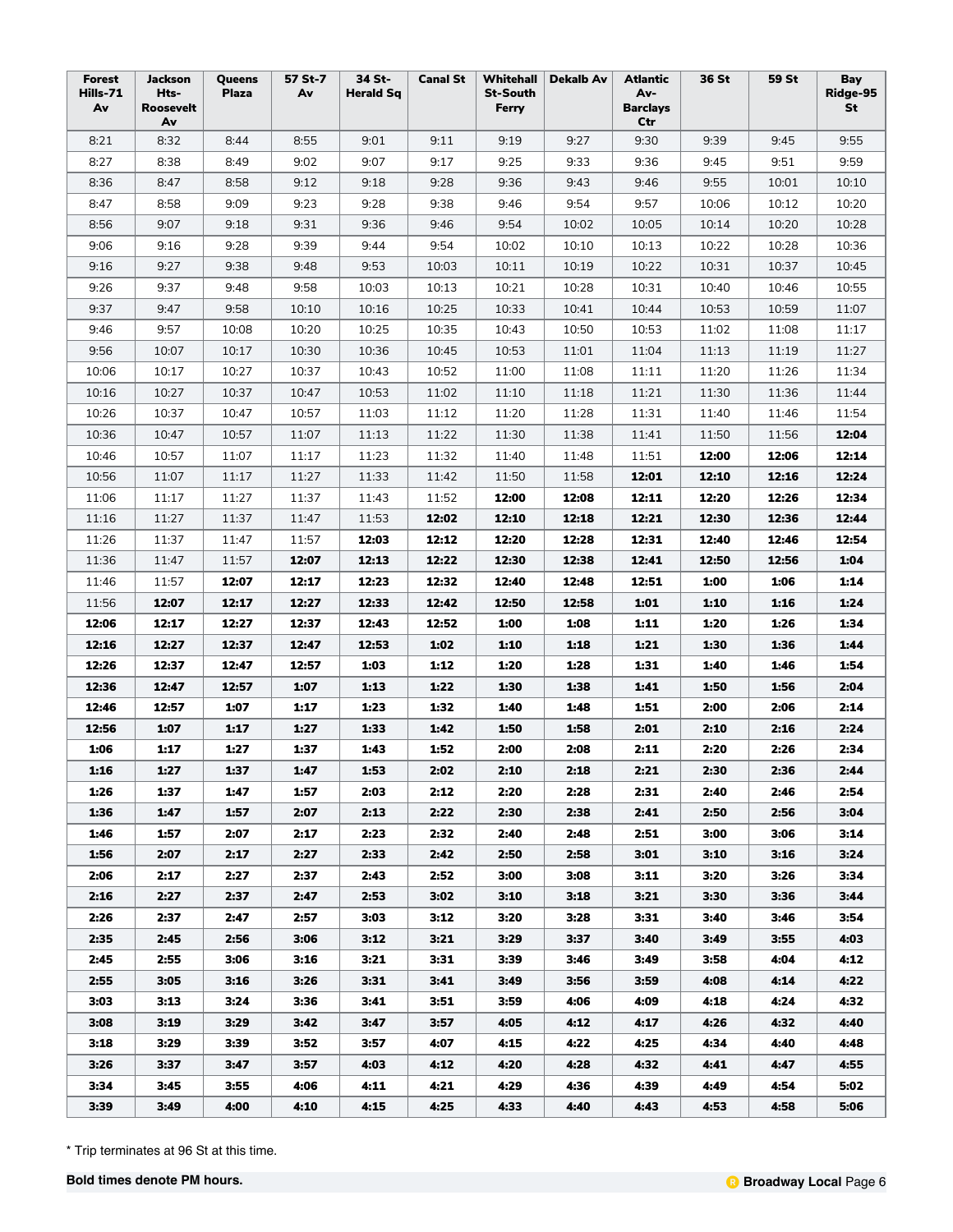| Forest<br>Hills-71<br>Av | Jackson<br>Hts-<br>Roosevelt<br>Av | Queens<br><b>Plaza</b> | 57 St-7<br>Av | 34 St-<br><b>Herald Sq</b> | <b>Canal St</b> | Whitehall<br><b>St-South</b><br>Ferry | <b>Dekalb Av</b> | Atlantic<br>Av-<br><b>Barclays</b><br>Ctr | 36 St | 59 St | Bay<br>Ridge-95<br>St |
|--------------------------|------------------------------------|------------------------|---------------|----------------------------|-----------------|---------------------------------------|------------------|-------------------------------------------|-------|-------|-----------------------|
| 3:49                     | 4:00                               | 4:10                   | 4:21          | 4:26                       | 4:36            | 4:44                                  | 4:51             | 4:54                                      | 5:04  | 5:09  | 5:18                  |
| 3:57                     | 4:08                               | 4:18                   | 4:28          | 4:34                       | 4:43            | 4:51                                  | 4:59             | 5:02                                      | 5:11  | 5:17  | 5:25                  |
| 4:02                     | 4:12                               | 4:23                   | 4:33          | 4:38                       | 4:48            | 4:56                                  | 5:03             | 5:06                                      | 5:16  | 5:21  | 5:30                  |
| 4:09                     | 4:19                               | 4:30                   | 4:42          | 4:48                       | 4:57            | 5:05                                  | 5:13             | 5:16                                      | 5:25  | 5:31  | 5:39                  |
| 4:16                     | 4:26                               | 4:37                   | 4:47          | 4:52                       | 5:02            | 5:10                                  | 5:17             | 5:20                                      | 5:30  | 5:36  | 5:45                  |
| 4:21                     | 4:32                               | 4:42                   | 4:52          | 4:58                       | 5:07            | 5:15                                  | 5:23             | 5:26                                      | 5:35  | 5:41  | 5:50                  |
| 4:29                     | 4:39                               | 4:50                   | 5:00          | 5:05                       | 5:15            | 5:23                                  | 5:31             | 5:34                                      | 5:43  | 5:49  | 5:58                  |
| 4:32                     | 4:43                               | 4:53                   | 5:03          | 5:09                       | 5:19            | 5:27                                  | 5:34             | 5:37                                      | 5:47  | 5:53  | 6:01                  |
| 4:37                     | 4:48                               | 4:58                   | 5:12          | 5:17                       | 5:27            | 5:35                                  | 5:43             | 5:46                                      | 5:55  | 6:01  | 6:10                  |
| 4:45                     | 4:56                               | 5:06                   | 5:17          | 5:23                       | 5:33            | 5:41                                  | 5:48             | 5:51                                      | 6:01  | 6:07  | 6:15                  |
| 4:49                     | 5:00                               | 5:10                   | 5:24          | 5:29                       | 5:39            | 5:47                                  | 5:55             | 5:58                                      | 6:07  | 6:13  | 6:23                  |
| 4:57                     | 5:07                               | 5:18                   | 5:29          | 5:35                       | 5:45            | 5:53                                  | 6:00             | 6:03                                      | 6:13  | 6:19  | 6:27                  |
| 5:05                     | 5:15                               | 5:26                   | 5:38          | 5:43                       | 5:53            | 6:01                                  | 6:09             | 6:12                                      | 6:21  | 6:27  | 6:36                  |
| 5:11                     | 5:21                               | 5:32                   | 5:45          | 5:51                       | 6:01            | 6:09                                  | 6:16             | 6:19                                      | 6:29  | 6:35  | 6:43                  |
| 5:18                     | 5:28                               | 5:39                   | 5:50          | 5:55                       | 6:05            | 6:13                                  | 6:21             | 6:25                                      | 6:34  | 6:40  | 6:48                  |
| 5:23                     | 5:34                               | 5:44                   | 5:55          | 6:01                       | 6:11            | 6:19                                  | 6:26             | 6:29                                      | 6:39  | 6:45  | 6:53                  |
| 5:28                     | 5:39                               | 5:49                   | 6:01          | 6:06                       | 6:16            | 6:24                                  | 6:32             | 6:35                                      | 6:44  | 6:50  | 6:59                  |
| 5:39                     | 5:49                               | 6:00                   | 6:11          | 6:16                       | 6:26            | 6:34                                  | 6:42             | 6:45                                      | 6:54  | 7:00  | 7:08                  |
| 5:50                     | 6:01                               | 6:11                   | 6:23          | 6:28                       | 6:38            | 6:46                                  | 6:54             | 6:57                                      | 7:06  | 7:11  | 7:19                  |
| 5:55                     | 6:06                               | 6:16                   | 6:27          | 6:33                       | 6:43            | 6:51                                  | 6:58             | 7:01                                      | 7:10  | 7:16  | 7:25                  |
| 6:00                     | 6:11                               | 6:21                   | 6:32          | 6:38                       | 6:48            | 6:56                                  | 7:03             | 7:06                                      | 7:15  | 7:21  | 7:29                  |
| 6:10                     | 6:21                               | 6:31                   | 6:42          | 6:47                       | 6:57            | 7:05                                  | 7:13             | 7:16                                      | 7:25  | 7:30  | 7:38                  |
| 6:19                     | 6:29                               | 6:40                   | 6:52          | 6:58                       | 7:08            | 7:16                                  | 7:23             | 7:26                                      | 7:35  | 7:41  | 7:49                  |
|                          |                                    |                        |               |                            |                 |                                       |                  |                                           |       |       |                       |
| 6:28                     | 6:39                               | 6:49                   | 7:00          | 7:06                       | 7:16            | 7:24                                  | 7:31             | 7:34                                      | 7:43  | 7:49  | 7:57                  |
| 6:38                     | 6:48                               | 6:59                   | 7:09          | 7:15                       | 7:25            | 7:33                                  | 7:40             | 7:43                                      | 7:52  | 7:58  | 8:06                  |
| 6:48                     | 6:58                               | 7:09                   | 7:19          | 7:24                       | 7:34            | 7:42                                  | 7:50             | 7:53                                      | 8:02  | 8:07  | 8:15                  |
| 6:53                     | 7:04                               | 7:14                   | 7:25          | 7:30                       | 7:40            | 7:48                                  | 7:55             | 7:58                                      | 8:07  | 8:13  | 8:21                  |
| 7:04                     | 7:14                               | 7:25                   | 7:35          | 7:40                       | 7:50            | 7:58                                  | 8:05             | 8:08                                      | 8:17  | 8:23  | 8:31                  |
| 7:12                     | 7:22                               | 7:33                   | 7:43          | 7:48                       | 7:58            | 8:06                                  | 8:13             | 8:16                                      | 8:25  | 8:31  | 8:39                  |
| 7:21                     | 7:31                               | 7:42                   | 7:52          | 7:57                       | 8:07            | 8:15                                  | 8:22             | 8:25                                      | 8:34  | 8:40  | 8:48                  |
| 7:33                     | 7:43                               | 7:54                   | 8:04          | 8:09                       | 8:19            | 8:27                                  | 8:34             | 8:37                                      | 8:46  | 8:52  | 9:00                  |
| 7:45                     | 7:55                               | 8:06                   | 8:17          | 8:22                       | 8:32            | 8:40                                  | 8:47             | 8:50                                      | 8:59  | 9:05  | 9:13                  |
| 7:59                     | 8:09                               | 8:20                   | 8:30          | 8:35                       | 8:45            | 8:53                                  | 9:00             | 9:03                                      | 9:12  | 9:18  | 9:26                  |
| 8:09                     | 8:19                               | 8:30                   | 8:39          | 8:45                       | 8:54            | 9:02                                  | 9:10             | 9:13                                      | 9:22  | 9:27  | 9:35                  |
| 8:19                     | 8:29                               | 8:40                   | 8:49          | 8:55                       | 9:04            | 9:12                                  | 9:20             | 9:23                                      | 9:32  | 9:37  | 9:45                  |
| 8:29                     | 8:39                               | 8:50                   | 8:59          | 9:05                       | 9:14            | 9:22                                  | 9:30             | 9:33                                      | 9:42  | 9:47  | 9:55                  |
| 8:39                     | 8:49                               | 9:00                   | 9:09          | 9:15                       | 9:24            | 9:32                                  | 9:40             | 9:43                                      | 9:52  | 9:57  | 10:05                 |
| 8:49                     | 8:59                               | 9:10                   | 9:19          | 9:25                       | 9:34            | 9:42                                  | 9:50             | 9:53                                      | 10:02 | 10:07 | 10:14                 |
| 8:59                     | 9:09                               | 9:20                   | 9:29          | 9:35                       | 9:44            | 9:52                                  | 10:00            | 10:03                                     | 10:12 | 10:17 | 10:25                 |
| 9:09                     | 9:19                               | 9:30                   | 9:39          | 9:45                       | 9:54            | 10:02                                 | 10:10            | 10:13                                     | 10:22 | 10:27 | 10:35                 |
| 9:19                     | 9:29                               | 9:40                   | 9:49          | 9:55                       | 10:04           | 10:12                                 | 10:20            | 10:23                                     | 10:32 | 10:37 | 10:45                 |
| 9:29                     | 9:39                               | 9:50                   | 9:59          | 10:05                      | 10:14           | 10:22                                 | 10:30            | 10:33                                     | 10:42 | 10:47 | 10:56                 |
| 9:38                     | 9:49                               | 9:59                   | 10:09         | 10:15                      | 10:24           | 10:32                                 | 10:40            | 10:43                                     | 10:52 | 10:57 | 11:06                 |
| 9:49                     | 9:59                               | 10:10                  | 10:19         | 10:25                      | 10:34           | 10:42                                 | 10:50            | 10:53                                     | 11:02 | 11:07 | 11:16                 |
| 9:58                     | 10:09                              | 10:19                  | 10:29         | 10:34                      | 10:44           | 10:52                                 | 10:59            | 11:04                                     | 11:12 | 11:17 | 11:26                 |
| 10:09                    | 10:19                              | 10:29                  | 10:39         | 10:44                      | 10:54           | 11:02                                 | 11:09            | 11:12                                     | 11:20 | 11:25 | 11:34                 |
| 10:21                    | 10:31                              | 10:41                  | 10:51         | 10:56                      | 11:06           | 11:14                                 | 11:21            | 11:24                                     | 11:32 | 11:37 | 11:46                 |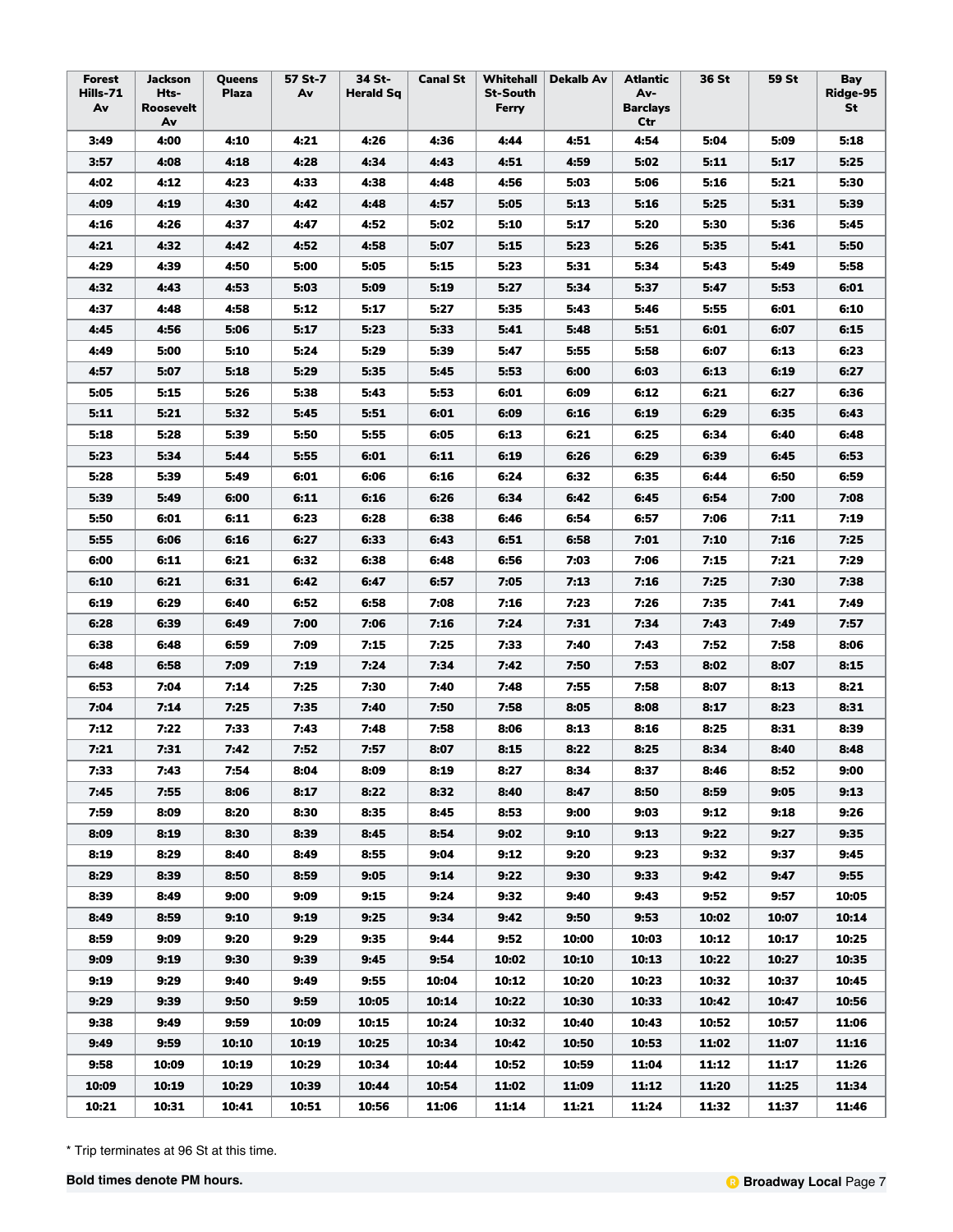| Forest<br>Hills-71<br>Av | Jackson<br>Hts-<br><b>Roosevelt</b><br>Av | <b>Oueens</b><br><b>Plaza</b> | 57 St-7<br>Av | 34 St-<br><b>Herald Sq</b> | <b>Canal St</b>          | Whitehall<br><b>St-South</b><br>Ferry | Dekalb Av | <b>Atlantic</b><br>Av-<br><b>Barclays</b><br>Ctr | 36 St | 59 St | Bay<br>Ridge-95<br>St |
|--------------------------|-------------------------------------------|-------------------------------|---------------|----------------------------|--------------------------|---------------------------------------|-----------|--------------------------------------------------|-------|-------|-----------------------|
| 10:34                    | 10:44                                     | 10:54                         | 11:04         | 11:09                      | 11:18                    | 11:26                                 | 11:33     | 11:36                                            | 11:44 | 11:49 | 11:58                 |
| $\overline{\phantom{0}}$ | $\sim$                                    | $\overline{\phantom{0}}$      | -             | $\overline{\phantom{a}}$   | $\overline{\phantom{0}}$ | 11:35                                 | 11:42     | 11:46                                            | 11:55 | 12:00 | 12:08                 |
| $\overline{\phantom{0}}$ | $\overline{\phantom{a}}$                  |                               |               |                            | $\overline{\phantom{0}}$ | 11:55                                 | 12:02     | 12:08                                            | 12:16 | 12:21 | 12:28                 |

<sup>\*</sup> Trip terminates at 96 St at this time.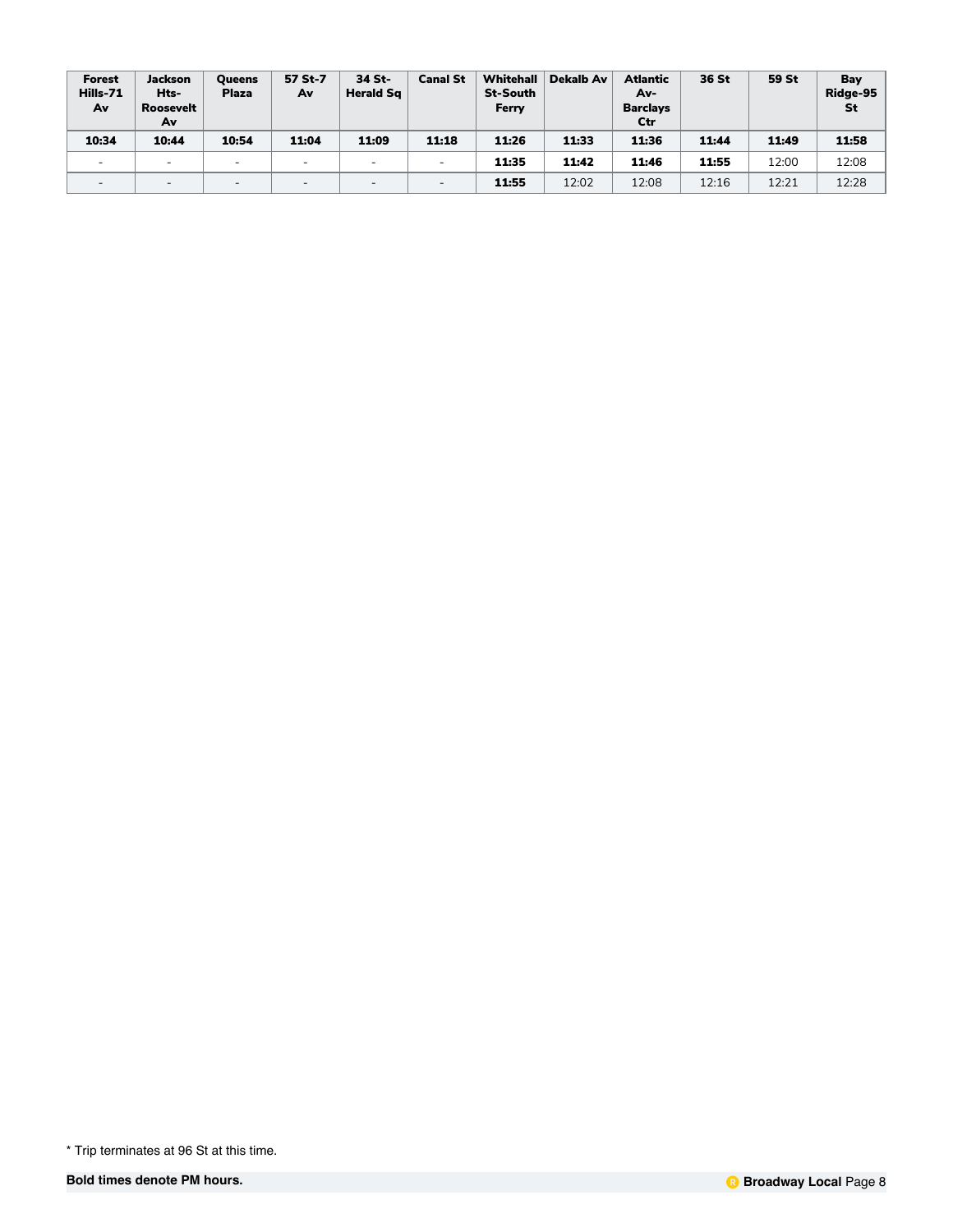|                       | <b>B</b> Saturday |       |                                                  |                  |                                       |                          |                            |                          |                          | <b>Queens-bound</b>                |                                 |
|-----------------------|-------------------|-------|--------------------------------------------------|------------------|---------------------------------------|--------------------------|----------------------------|--------------------------|--------------------------|------------------------------------|---------------------------------|
| Bay<br>Ridge-95<br>St | 59 St             | 36 St | <b>Atlantic</b><br>Av-<br><b>Barclays</b><br>Ctr | <b>Dekalb Av</b> | Whitehall<br><b>St-South</b><br>Ferry | <b>Canal St</b>          | 34 St-<br><b>Herald Sq</b> | 57 St-7<br>Av            | Queens<br><b>Plaza</b>   | Jackson<br>Hts-<br>Roosevelt<br>Av | <b>Forest</b><br>Hills-71<br>Av |
| 1:06                  | 1:13              | 1:18  | 1:27                                             | 1:30             | 1:37                                  | $\overline{\phantom{a}}$ | ÷,                         | $\overline{\phantom{a}}$ | $\blacksquare$           | $\overline{\phantom{a}}$           | $\blacksquare$                  |
| 1:26                  | 1:33              | 1:38  | 1:47                                             | 1:50             | 1:57                                  | $\overline{\phantom{a}}$ | $\blacksquare$             | $\blacksquare$           | $\overline{\phantom{a}}$ | $\overline{\phantom{a}}$           | $\blacksquare$                  |
| 1:46                  | 1:53              | 1:58  | 2:07                                             | 2:10             | 2:17                                  | $\overline{\phantom{a}}$ | $\overline{\phantom{a}}$   | $\blacksquare$           | $\blacksquare$           | $\blacksquare$                     | $\blacksquare$                  |
| 2:06                  | 2:13              | 2:18  | 2:27                                             | 2:30             | 2:37                                  | $\overline{\phantom{a}}$ | $\blacksquare$             |                          | $\overline{\phantom{a}}$ | $\blacksquare$                     |                                 |
| 2:26                  | 2:33              | 2:38  | 2:47                                             | 2:50             | 2:57                                  | $\overline{\phantom{a}}$ | $\overline{\phantom{a}}$   | $\overline{\phantom{a}}$ | $\blacksquare$           | $\blacksquare$                     | $\overline{\phantom{a}}$        |
| 2:46                  | 2:53              | 2:58  | 3:07                                             | 3:10             | 3:17                                  | $\overline{\phantom{a}}$ | $\overline{\phantom{a}}$   | $\blacksquare$           | $\overline{\phantom{a}}$ | $\overline{\phantom{a}}$           | $\equiv$                        |
| 3:06                  | 3:13              | 3:18  | 3:27                                             | 3:30             | 3:37                                  | $\overline{\phantom{a}}$ | $\overline{\phantom{a}}$   | $\blacksquare$           | $\overline{a}$           | $\blacksquare$                     | $\blacksquare$                  |
| 3:26                  | 3:33              | 3:38  | 3:47                                             | 3:50             | 3:57                                  | $\overline{\phantom{a}}$ | $\blacksquare$             |                          |                          | $\blacksquare$                     |                                 |
| 3:46                  | 3:53              | 3:58  | 4:07                                             | 4:10             | 4:17                                  | $\overline{\phantom{a}}$ | ÷,                         | $\overline{\phantom{a}}$ | $\blacksquare$           | $\blacksquare$                     | $\overline{\phantom{a}}$        |
| 4:06                  | 4:13              | 4:18  | 4:27                                             | 4:30             | 4:37                                  | $\overline{\phantom{a}}$ | $\overline{\phantom{a}}$   | $\overline{\phantom{a}}$ | $\overline{\phantom{a}}$ | $\overline{\phantom{a}}$           | $\blacksquare$                  |
| 4:26                  | 4:33              | 4:38  | 4:47                                             | 4:50             | 4:57                                  | $\overline{\phantom{a}}$ | $\overline{\phantom{a}}$   | $\blacksquare$           | $\blacksquare$           | $\blacksquare$                     | $\blacksquare$                  |
| 4:46                  | 4:53              | 4:58  | 5:07                                             | 5:10             | 5:17                                  | $\overline{\phantom{a}}$ | $\blacksquare$             | $\blacksquare$           | $\blacksquare$           | $\equiv$                           |                                 |
| 5:06                  | 5:13              | 5:18  | 5:27                                             | 5:30             | 5:37                                  | $\overline{\phantom{a}}$ | $\overline{\phantom{a}}$   | $\overline{\phantom{a}}$ | $\blacksquare$           | $\blacksquare$                     | $\blacksquare$                  |
| 5:24                  | 5:31              | 5:36  | 5:45                                             | 5:48             | 5:58                                  | 6:06                     | 6:15                       | 6:20                     | 6:29                     | 6:41                               | 6:53                            |
| 5:42                  | 5:49              | 5:54  | 6:03                                             | 6:06             | 6:13                                  | 6:21                     | 6:30                       | 6:35                     | 6:44                     | 6:56                               | 7:08                            |
| 5:54                  | 6:01              | 6:06  | 6:15                                             | 6:18             | 6:24                                  | 6:32                     | 6:41                       | 6:46                     | 6:55                     | 7:07                               | 7:19                            |
| 6:04                  | 6:12              | 6:17  | 6:26                                             | 6:29             | 6:37                                  | 6:45                     | 6:54                       | 6:59                     | 7:08                     | 7:20                               | 7:32                            |
| 6:17                  | 6:25              | 6:30  | 6:39                                             | 6:42             | 6:48                                  | 6:56                     | 7:05                       | 7:10                     | 7:19                     | 7:31                               | 7:43                            |
| 6:30                  | 6:37              | 6:43  | 6:51                                             | 6:54             | 7:01                                  | 7:08                     | 7:18                       | 7:22                     | 7:32                     | 7:43                               | 7:56                            |
| 6:42                  | 6:50              | 6:55  | 7:04                                             | 7:07             | 7:14                                  | 7:21                     | 7:32                       | 7:36                     | 7:46                     | 7:57                               | 8:09                            |
| 6:54                  | 7:02              | 7:07  | 7:16                                             | 7:19             | 7:26                                  | 7:33                     | 7:43                       | 7:48                     | 7:57                     | 8:09                               | 8:22                            |
| 7:06                  | 7:14              | 7:19  | 7:28                                             | 7:31             | 7:38                                  | 7:46                     | 7:56                       | 8:00                     | 8:10                     | 8:21                               | 8:34                            |
| 7:18                  | 7:26              | 7:31  | 7:40                                             | 7:43             | 7:50                                  | 7:58                     | 8:08                       | 8:12                     | 8:22                     | 8:33                               | 8:46                            |
| 7:30                  | 7:38              | 7:43  | 7:52                                             | 7:55             | 8:02                                  | 8:10                     | 8:19                       | 8:23                     | 8:33                     | 8:45                               | 8:58                            |
| 7:41                  | 7:49              | 7:54  | 8:03                                             | 8:06             | 8:14                                  | 8:22                     | 8:33                       | 8:38                     | 8:48                     | 8:57                               | 9:10                            |
| 7:55                  | 8:03              | 8:08  | 8:17                                             | 8:20             | 8:27                                  | 8:35                     | 8:45                       | 8:50                     | 8:59                     | 9:09                               | 9:22                            |
| 8:06                  | 8:14              | 8:19  | 8:28                                             | 8:31             | 8:38                                  | 8:46                     | 8:57                       | 9:02                     | 9:11                     | 9:21                               | 9:34                            |
| 8:18                  | 8:26              | 8:31  | 8:40                                             | 8:43             | 8:50                                  | 8:58                     | 9:09                       | 9:14                     | 9:23                     | 9:33                               | 9:46                            |
| 8:30                  | 8:38              | 8:43  | 8:52                                             | 8:55             | 9:02                                  | 9:10                     | 9:19                       | 9:24                     | 9:34                     | 9:45                               | 9:58                            |
| 8:41                  | 8:49              | 8:54  | 9:03                                             | 9:06             | 9:14                                  | 9:22                     | 9:33                       | 9:38                     | 9:48                     | 9:57                               | 10:10                           |
| 8:55                  | 9:03              | 9:08  | 9:17                                             | 9:20             | 9:27                                  | 9:35                     | 9:45                       | 9:50                     | 9:59                     | 10:09                              | 10:22                           |
| 9:06                  | 9:14              | 9:19  | 9:28                                             | 9:31             | 9:38                                  | 9:46                     | 9:57                       | 10:02                    | 10:11                    | 10:21                              | 10:34                           |
| 9:18                  | 9:26              | 9:31  | 9:40                                             | 9:43             | 9:50                                  | 9:58                     | 10:09                      | 10:14                    | 10:23                    | 10:33                              | 10:46                           |
| 9:30                  | 9:38              | 9:43  | 9:52                                             | 9:55             | 10:02                                 | 10:10                    | 10:19                      | 10:24                    | 10:34                    | 10:45                              | 10:58                           |
| 9:41                  | 9:49              | 9:54  | 10:03                                            | 10:06            | 10:14                                 | 10:22                    | 10:33                      | 10:38                    | 10:48                    | 10:57                              | 11:10                           |
| 9:55                  | 10:03             | 10:08 | 10:17                                            | 10:20            | 10:27                                 | 10:35                    | 10:45                      | 10:50                    | 10:59                    | 11:09                              | 11:22                           |
| 10:06                 | 10:14             | 10:19 | 10:28                                            | 10:31            | 10:38                                 | 10:46                    | 10:57                      | 11:02                    | 11:11                    | 11:21                              | 11:34                           |
| 10:18                 | 10:26             | 10:31 | 10:40                                            | 10:43            | 10:50                                 | 10:58                    | 11:09                      | 11:14                    | 11:23                    | 11:33                              | 11:46                           |
| 10:30                 | 10:38             | 10:43 | 10:52                                            | 10:55            | 11:02                                 | 11:10                    | 11:19                      | 11:24                    | 11:34                    | 11:45                              | 11:58                           |
| 10:41                 | 10:49             | 10:54 | 11:03                                            | 11:06            | 11:14                                 | 11:22                    | 11:33                      | 11:38                    | 11:48                    | 11:57                              | 12:10                           |
| 10:55                 | 11:03             | 11:08 | 11:17                                            | 11:20            | 11:27                                 | 11:35                    | 11:45                      | 11:50                    | 11:59                    | 12:09                              | 12:22                           |
| 11:06                 | 11:14             | 11:19 | 11:28                                            | 11:31            | 11:38                                 | 11:46                    | 11:57                      | 12:02                    | 12:11                    | 12:21                              | 12:34                           |
| 11:18                 | 11:26             | 11:31 | 11:40                                            | 11:43            | 11:50                                 | 11:58                    | 12:09                      | 12:14                    | 12:23                    | 12:33                              | 12:46                           |
| 11:30                 | 11:38             | 11:43 | 11:52                                            | 11:55            | 12:02                                 | 12:10                    | 12:19                      | 12:24                    | 12:34                    | 12:45                              | 12:58                           |
| 11:41                 | 11:49             | 11:54 | 12:03                                            | 12:06            | 12:14                                 | 12:22                    | 12:33                      | 12:38                    | 12:48                    | 12:57                              | 1:10                            |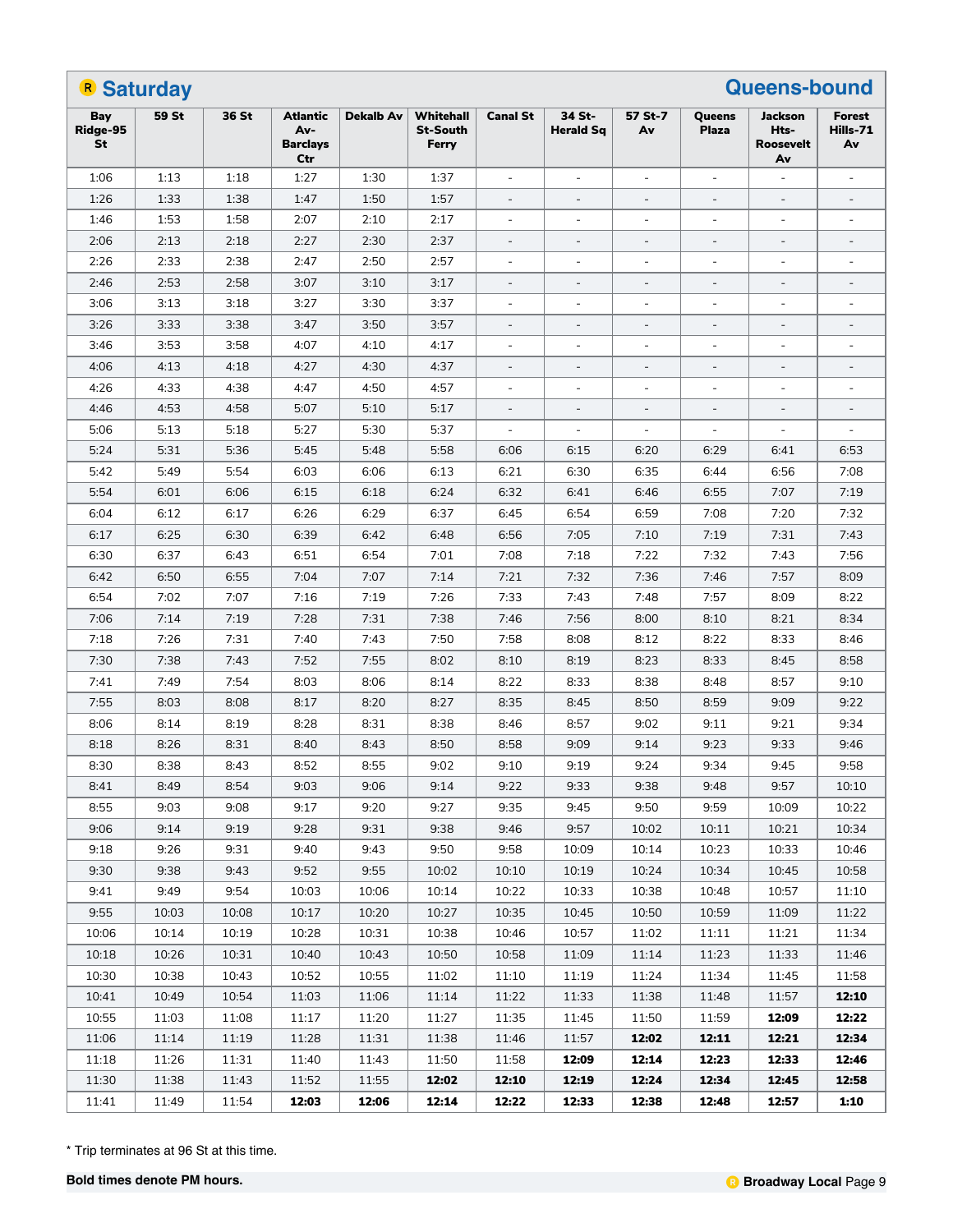| Bay<br>Ridge-95<br>St | 59 St | 36 St | Atlantic<br>Av-<br><b>Barclays</b><br>Ctr | <b>Dekalb Av</b> | Whitehall<br><b>St-South</b><br>Ferry | <b>Canal St</b> | 34 St-<br>Herald Sq | 57 St-7<br>Av | Queens<br><b>Plaza</b> | <b>Jackson</b><br>Hts-<br><b>Roosevelt</b><br>Av | <b>Forest</b><br>Hills-71<br>Av |
|-----------------------|-------|-------|-------------------------------------------|------------------|---------------------------------------|-----------------|---------------------|---------------|------------------------|--------------------------------------------------|---------------------------------|
| 11:55                 | 12:03 | 12:08 | 12:17                                     | 12:20            | 12:27                                 | 12:35           | 12:45               | 12:50         | 12:59                  | 1:09                                             | 1:22                            |
| 12:06                 | 12:14 | 12:19 | 12:28                                     | 12:31            | 12:38                                 | 12:46           | 12:57               | 1:02          | 1:11                   | 1:21                                             | 1:34                            |
| 12:18                 | 12:26 | 12:31 | 12:40                                     | 12:43            | 12:50                                 | 12:58           | 1:09                | 1:14          | 1:23                   | 1:33                                             | 1:46                            |
| 12:30                 | 12:38 | 12:43 | 12:52                                     | 12:55            | 1:02                                  | 1:10            | 1:19                | 1:24          | 1:34                   | 1:45                                             | 1:58                            |
| 12:41                 | 12:49 | 12:54 | 1:03                                      | 1:06             | 1:14                                  | 1:22            | 1:33                | 1:38          | 1:48                   | 1:57                                             | 2:10                            |
| 12:55                 | 1:03  | 1:08  | 1:17                                      | 1:20             | 1:27                                  | 1:35            | 1:45                | 1:50          | 1:59                   | 2:09                                             | 2:22                            |
| 1:06                  | 1:14  | 1:19  | 1:28                                      | 1:31             | 1:38                                  | 1:46            | 1:57                | 2:02          | 2:11                   | 2:21                                             | 2:34                            |
| 1:18                  | 1:26  | 1:31  | 1:40                                      | 1:43             | 1:50                                  | 1:58            | 2:09                | 2:14          | 2:23                   | 2:33                                             | 2:46                            |
| 1:30                  | 1:38  | 1:43  | 1:52                                      | 1:55             | 2:02                                  | 2:10            | 2:19                | 2:24          | 2:34                   | 2:45                                             | 2:58                            |
| 1:41                  | 1:49  | 1:54  | 2:03                                      | 2:06             | 2:14                                  | 2:22            | 2:33                | 2:38          | 2:48                   | 2:57                                             | 3:10                            |
| 1:55                  | 2:03  | 2:08  | 2:17                                      | 2:20             | 2:27                                  | 2:35            | 2:45                | 2:50          | 2:59                   | 3:09                                             | 3:22                            |
| 2:06                  | 2:14  | 2:19  | 2:28                                      | 2:31             | 2:38                                  | 2:46            | 2:57                | 3:02          | 3:11                   | 3:21                                             | 3:34                            |
| 2:18                  | 2:26  | 2:31  | 2:40                                      | 2:43             | 2:50                                  | 2:58            | 3:09                | 3:14          | 3:23                   | 3:33                                             | 3:46                            |
| 2:30                  | 2:38  | 2:43  | 2:52                                      | 2:55             | 3:02                                  | 3:10            | 3:19                | 3:24          | 3:34                   | 3:45                                             | 3:58                            |
| 2:41                  | 2:49  | 2:54  | 3:03                                      | 3:06             | 3:14                                  | 3:22            | 3:33                | 3:38          | 3:48                   | 3:57                                             | 4:10                            |
| 2:55                  | 3:03  | 3:08  | 3:17                                      | 3:20             | 3:27                                  | 3:35            | 3:45                | 3:50          | 3:59                   | 4:09                                             | 4:22                            |
| 3:06                  | 3:14  | 3:19  | 3:28                                      | 3:31             | 3:38                                  | 3:46            | 3:57                | 4:02          | 4:11                   | 4:21                                             | 4:34                            |
| 3:18                  | 3:26  | 3:31  | 3:40                                      | 3:43             | 3:50                                  | 3:58            | 4:09                | 4:14          | 4:23                   | 4:33                                             | 4:46                            |
| 3:30                  | 3:38  | 3:43  | 3:52                                      | 3:55             | 4:02                                  | 4:10            | 4:19                | 4:24          | 4:34                   | 4:45                                             | 4:58                            |
| 3:41                  | 3:49  | 3:54  | 4:03                                      | 4:06             | 4:14                                  | 4:22            | 4:33                | 4:38          | 4:48                   | 4:57                                             | 5:10                            |
| 3:55                  | 4:03  | 4:08  | 4:17                                      | 4:20             | 4:27                                  | 4:35            | 4:45                | 4:50          | 4:59                   | 5:09                                             | 5:22                            |
| 4:06                  | 4:14  | 4:19  | 4:28                                      | 4:31             | 4:38                                  | 4:46            | 4:57                | 5:02          | 5:11                   | 5:21                                             | 5:34                            |
| 4:18                  | 4:26  | 4:31  | 4:40                                      | 4:43             | 4:50                                  | 4:58            | 5:09                | 5:14          | 5:23                   | 5:33                                             | 5:46                            |
| 4:30                  | 4:38  | 4:43  | 4:52                                      | 4:55             | 5:02                                  | 5:10            | 5:19                | 5:24          | 5:34                   | 5:45                                             | 5:58                            |
| 4:41                  | 4:49  | 4:54  | 5:03                                      | 5:06             | 5:14                                  | 5:22            | 5:33                | 5:38          | 5:48                   | 5:57                                             | 6:10                            |
| 4:55                  | 5:03  | 5:08  | 5:17                                      | 5:20             | 5:27                                  | 5:35            | 5:45                | 5:50          | 5:59                   | 6:09                                             | 6:22                            |
| 5:06                  | 5:14  | 5:19  | 5:28                                      | 5:31             | 5:38                                  | 5:46            | 5:57                | 6:02          | 6:11                   | 6:21                                             | 6:34                            |
| 5:18                  | 5:26  | 5:31  | 5:40                                      | 5:43             | 5:50                                  | 5:58            | 6:09                | 6:14          | 6:23                   | 6:33                                             | 6:46                            |
| 5:30                  | 5:38  | 5:43  | 5:52                                      | 5:55             | 6:02                                  | 6:10            | 6:19                | 6:24          | 6:34                   | 6:45                                             | 6:58                            |
| 5:41                  | 5:49  | 5:54  | 6:03                                      | 6:06             | 6:14                                  | 6:22            | 6:33                | 6:38          | 6:48                   | 6:57                                             | 7:10                            |
| 5:55                  | 6:03  | 6:08  | 6:17                                      | 6:20             | 6:27                                  | 6:35            | 6:45                | 6:50          | 6:59                   | 7:09                                             | 7:22                            |
| 6:06                  | 6:14  | 6:19  | 6:28                                      | 6:31             | 6:38                                  | 6:46            | 6:57                | 7:02          | 7:11                   | 7:21                                             | 7:34                            |
| 6:18                  | 6:26  | 6:31  | 6:40                                      | 6:43             | 6:50                                  | 6:58            | 7:09                | 7:14          | 7:23                   | 7:33                                             | 7:46                            |
| 6:30                  | 6:38  | 6:43  | 6:52                                      | 6:55             | 7:02                                  | 7:10            | 7:19                | 7:24          | 7:34                   | 7:45                                             | 7:58                            |
| 6:42                  | 6:49  | 6:54  | 7:03                                      | 7:06             | 7:14                                  | 7:22            | 7:33                | 7:38          | 7:48                   | 7:57                                             | 8:10                            |
| 6:56                  | 7:03  | 7:08  | 7:17                                      | 7:20             | 7:27                                  | 7:34            | 7:44                | 7:49          | 7:58                   | 8:09                                             | 8:22                            |
| 7:06                  | 7:13  | 7:19  | 7:27                                      | 7:30             | 7:37                                  | 7:45            | 7:56                | 8:01          | 8:10                   | 8:21                                             | 8:34                            |
| 7:18                  | 7:25  | 7:31  | 7:39                                      | 7:42             | 7:49                                  | 7:57            | 8:08                | 8:13          | 8:22                   | 8:33                                             | 8:46                            |
| 7:30                  | 7:37  | 7:43  | 7:51                                      | 7:54             | 8:01                                  | 8:09            | 8:19                | 8:24          | 8:34                   | 8:45                                             | 8:58                            |
| 7:42                  | 7:49  | 7:54  | 8:03                                      | 8:06             | 8:13                                  | 8:21            | 8:33                | 8:38          | 8:48                   | 8:57                                             | 9:10                            |
| 7:56                  | 8:03  | 8:08  | 8:17                                      | 8:20             | 8:27                                  | 8:34            | 8:44                | 8:49          | 8:58                   | 9:09                                             | 9:22                            |
| 8:06                  | 8:13  | 8:19  | 8:27                                      | 8:30             | 8:37                                  | 8:45            | 8:56                | 9:01          | 9:10                   | 9:21                                             | 9:34                            |
| 8:18                  | 8:25  | 8:31  | 8:39                                      | 8:42             | 8:49                                  | 8:57            | 9:08                | 9:13          | 9:22                   | 9:33                                             | 9:46                            |
| 8:30                  | 8:37  | 8:43  | 8:51                                      | 8:54             | 9:01                                  | 9:09            | 9:19                | 9:24          | 9:34                   | 9:45                                             | 9:58                            |
| 8:42                  | 8:49  | 8:54  | 9:03                                      | 9:06             | 9:13                                  | 9:21            | 9:33                | 9:38          | 9:48                   | 9:57                                             | 10:10                           |
| 8:55                  | 9:02  | 9:07  | 9:16                                      | 9:19             | 9:26                                  | 9:33            | 9:44                | 9:49          | 9:58                   | 10:09                                            | 10:22                           |
| 9:06                  | 9:13  | 9:19  | 9:27                                      | 9:30             | 9:37                                  | 9:45            | 9:56                | 10:01         | 10:10                  | 10:21                                            | 10:34                           |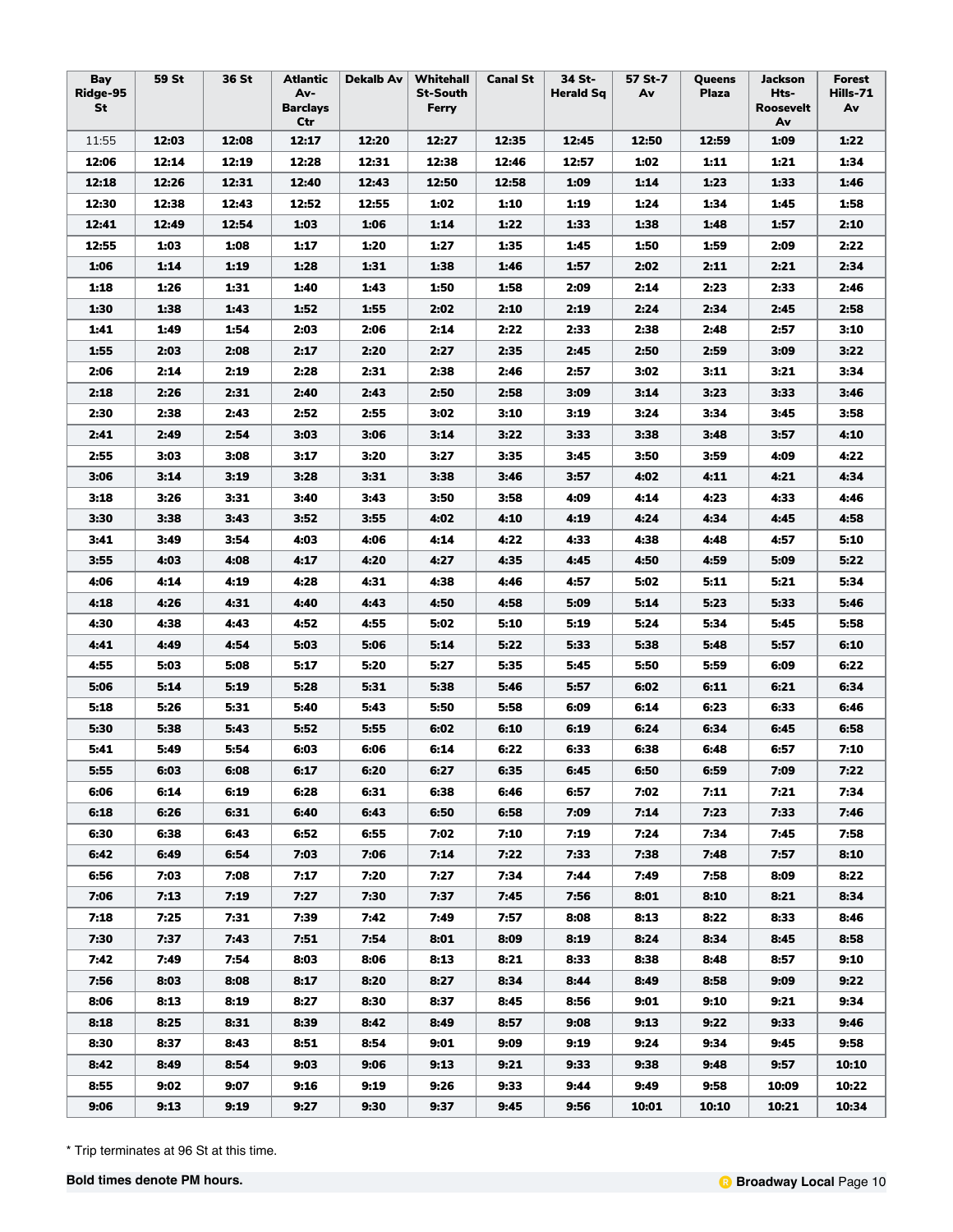| Bay<br>Ridge-95<br><b>St</b> | 59 St | 36 St | <b>Atlantic</b><br>Av-<br><b>Barclays</b><br>Ctr | <b>Dekalb Av</b> | Whitehall<br><b>St-South</b><br>Ferry | <b>Canal St</b>          | 34 St-<br><b>Herald Sg</b> | 57 St-7<br>Av            | <b>Oueens</b><br><b>Plaza</b> | <b>Jackson</b><br>Hts-<br><b>Roosevelt</b><br>Av | <b>Forest</b><br>Hills-71<br>Av |
|------------------------------|-------|-------|--------------------------------------------------|------------------|---------------------------------------|--------------------------|----------------------------|--------------------------|-------------------------------|--------------------------------------------------|---------------------------------|
| 9:18                         | 9:25  | 9:31  | 9:39                                             | 9:42             | 9:49                                  | 9:57                     | 10:08                      | 10:13                    | 10:22                         | 10:33                                            | 10:46                           |
| 9:30                         | 9:37  | 9:43  | 9:51                                             | 9:54             | 10:01                                 | 10:09                    | 10:19                      | 10:24                    | 10:34                         | 10:45                                            | 10:58                           |
| 9:42                         | 9:49  | 9:54  | 10:03                                            | 10:06            | 10:13                                 | 10:21                    | 10:33                      | 10:38                    | 10:48                         | 10:57                                            | 11:10                           |
| 9:55                         | 10:02 | 10:07 | 10:16                                            | 10:19            | 10:26                                 | 10:33                    | 10:44                      | 10:49                    | 10:58                         | 11:09                                            | 11:22                           |
| 10:06                        | 10:13 | 10:19 | 10:27                                            | 10:30            | 10:37                                 | 10:45                    | 10:55                      | 11:00                    | 11:09                         | 11:21                                            | 11:34                           |
| 10:18                        | 10:25 | 10:31 | 10:39                                            | 10:42            | 10:49                                 | 10:57                    | 11:07                      | 11:12                    | 11:21                         | 11:33                                            | 11:46                           |
| 10:30                        | 10:37 | 10:43 | 10:51                                            | 10:54            | 11:01                                 | 11:08                    | 11:19                      | 11:24                    | 11:33                         | 11:45                                            | 11:58                           |
| 10:42                        | 10:49 | 10:55 | 11:03                                            | 11:06            | 11:13                                 | 11:20                    | 11:30                      | 11:34                    | 11:44                         | 11:57                                            | 12:10                           |
| 10:54                        | 11:01 | 11:06 | 11:15                                            | 11:18            | 11:25                                 |                          |                            |                          |                               |                                                  |                                 |
| 10:59                        | 11:06 | 11:11 | 11:20                                            | 11:23            | 11:29                                 | 11:36                    | 11:44                      | 11:49                    | 11:58                         | 12:09                                            | 12:22                           |
| 11:06                        | 11:13 | 11:19 | 11:27                                            | 11:30            | 11:37                                 | $\sim$                   | $\equiv$                   | $\overline{\phantom{0}}$ | $\equiv$                      | $\equiv$                                         |                                 |
| 11:26                        | 11:33 | 11:38 | 11:47                                            | 11:50            | 11:57                                 | $\overline{\phantom{a}}$ |                            | $\overline{\phantom{0}}$ | $\qquad \qquad -$             | $\overline{\phantom{a}}$                         |                                 |
| 11:46                        | 11:53 | 11:59 | 12:08                                            | 12:11            | 12:18                                 |                          |                            | $\equiv$                 |                               | $\equiv$                                         |                                 |
| 12:06                        | 12:13 | 12:18 | 12:27                                            | 12:30            | 12:37                                 | $\overline{\phantom{a}}$ |                            | $\overline{\phantom{0}}$ | $\overline{\phantom{a}}$      | $\overline{\phantom{a}}$                         |                                 |
| 12:26                        | 12:33 | 12:38 | 12:47                                            | 12:50            | 12:57                                 | $\overline{\phantom{a}}$ |                            | $\overline{\phantom{0}}$ | $\equiv$                      | $\equiv$                                         |                                 |
| 12:46                        | 12:53 | 12:58 | 1:07                                             | 1:10             | 1:17                                  |                          |                            | $\overline{\phantom{0}}$ | $\qquad \qquad -$             | $\overline{\phantom{a}}$                         | $\overline{\phantom{a}}$        |

<sup>\*</sup> Trip terminates at 96 St at this time.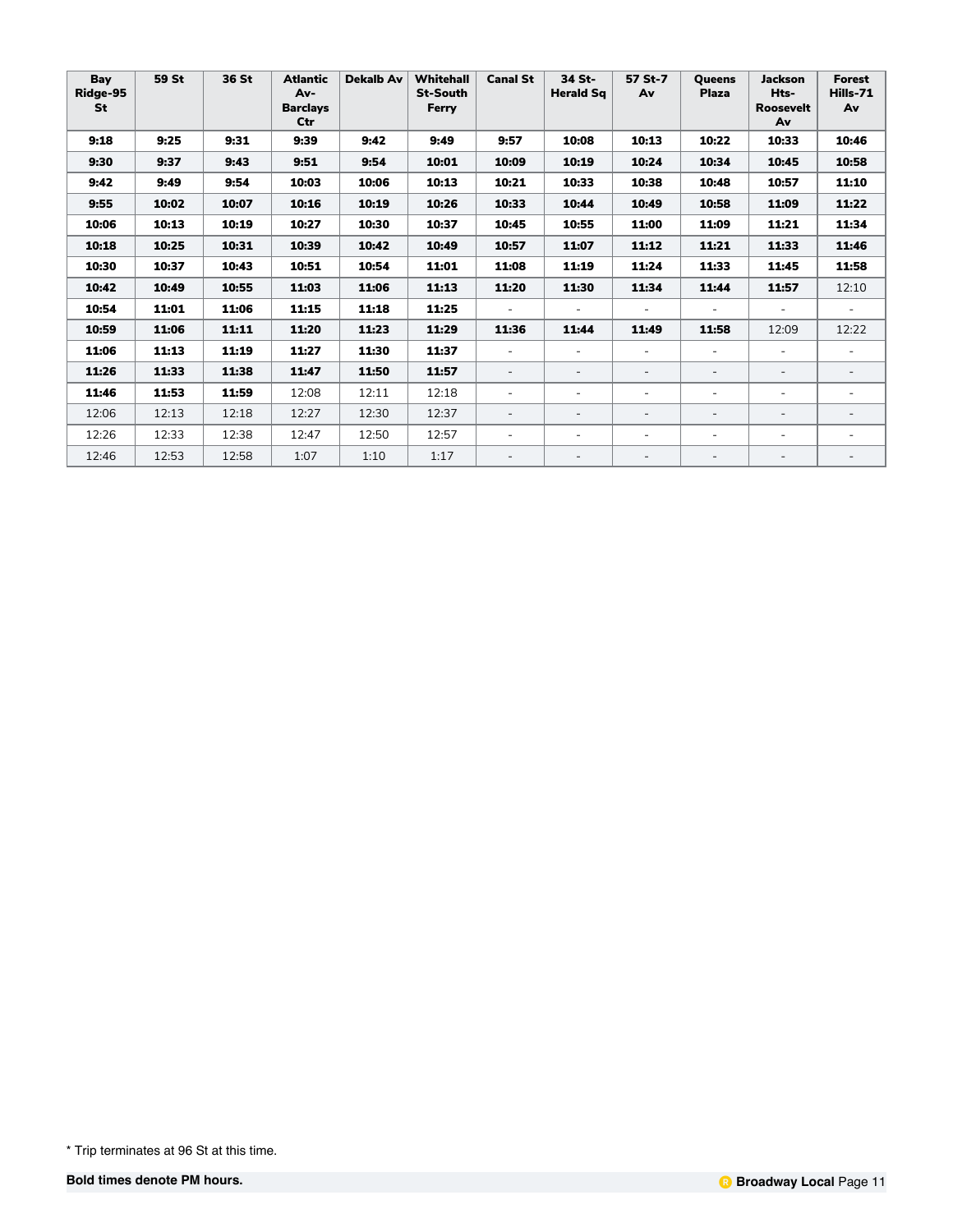|                                 | <b>R</b> Saturday                                |                              |                          |                            |                          |                                       | <b>Brooklyn-bound</b> |                                           |       |       |                       |  |
|---------------------------------|--------------------------------------------------|------------------------------|--------------------------|----------------------------|--------------------------|---------------------------------------|-----------------------|-------------------------------------------|-------|-------|-----------------------|--|
| <b>Forest</b><br>Hills-71<br>Av | <b>Jackson</b><br>Hts-<br><b>Roosevelt</b><br>Av | Queens<br><b>Plaza</b>       | 57 St-7<br>Av            | 34 St-<br><b>Herald Sq</b> | <b>Canal St</b>          | Whitehall<br><b>St-South</b><br>Ferry | <b>Dekalb Av</b>      | Atlantic<br>Av-<br><b>Barclays</b><br>Ctr | 36 St | 59 St | Bay<br>Ridge-95<br>St |  |
| $\blacksquare$                  |                                                  | $\overline{\phantom{a}}$     |                          |                            |                          | 12:15                                 | 12:22                 | 12:27                                     | 12:36 | 12:41 | 12:48                 |  |
| $\qquad \qquad \blacksquare$    | $\overline{\phantom{a}}$                         | $\qquad \qquad \blacksquare$ | $\overline{\phantom{a}}$ | $\overline{\phantom{a}}$   | $\overline{\phantom{a}}$ | 12:35                                 | 12:42                 | 12:47                                     | 12:56 | 1:01  | 1:08                  |  |
| $\blacksquare$                  | $\overline{a}$                                   | $\overline{\phantom{a}}$     | $\sim$                   | $\blacksquare$             | $\blacksquare$           | 12:55                                 | 1:02                  | 1:09                                      | 1:18  | 1:23  | 1:30                  |  |
|                                 | $\overline{\phantom{a}}$                         |                              |                          |                            |                          | 1:15                                  | 1:22                  | 1:29                                      | 1:38  | 1:43  | 1:50                  |  |
| ÷,                              |                                                  | $\blacksquare$               | ÷,                       | ÷,                         | $\overline{\phantom{a}}$ | 1:35                                  | 1:42                  | 1:49                                      | 1:58  | 2:03  | 2:10                  |  |
| $\overline{\phantom{a}}$        | $\overline{\phantom{a}}$                         | $\qquad \qquad -$            | $\overline{\phantom{a}}$ | $\overline{\phantom{a}}$   | $\overline{\phantom{a}}$ | 1:55                                  | 2:02                  | 2:09                                      | 2:18  | 2:23  | 2:30                  |  |
| $\blacksquare$                  | $\overline{a}$                                   | $\overline{a}$               | $\sim$                   | $\blacksquare$             | $\blacksquare$           | 2:15                                  | 2:22                  | 2:29                                      | 2:38  | 2:43  | 2:50                  |  |
|                                 | $\overline{\phantom{a}}$                         |                              | -                        |                            |                          | 2:35                                  | 2:42                  | 2:49                                      | 2:58  | 3:03  | 3:10                  |  |
|                                 |                                                  | $\overline{\phantom{a}}$     | L,                       |                            |                          | 2:55                                  | 3:02                  | 3:09                                      | 3:18  | 3:23  | 3:30                  |  |
| $\overline{a}$                  | $\overline{\phantom{a}}$                         | $\qquad \qquad \blacksquare$ | $\overline{\phantom{a}}$ | $\overline{\phantom{a}}$   | $\overline{\phantom{a}}$ | 3:15                                  | 3:22                  | 3:29                                      | 3:38  | 3:43  | 3:50                  |  |
| L,                              | $\sim$                                           | $\overline{\phantom{a}}$     | ÷,                       | $\blacksquare$             | $\blacksquare$           | 3:35                                  | 3:42                  | 3:49                                      | 3:58  | 4:03  | 4:10                  |  |
|                                 | $\overline{\phantom{a}}$                         |                              | $\overline{a}$           |                            | $\overline{\phantom{a}}$ | 3:55                                  | 4:02                  | 4:09                                      | 4:18  | 4:23  | 4:30                  |  |
|                                 |                                                  | $\overline{\phantom{a}}$     | L,                       | ÷,                         | $\overline{\phantom{a}}$ | 4:15                                  | 4:22                  | 4:29                                      | 4:38  | 4:43  | 4:50                  |  |
|                                 | $\overline{\phantom{a}}$                         | $\qquad \qquad -$            | $\overline{\phantom{a}}$ | $\overline{\phantom{a}}$   | $\overline{\phantom{a}}$ | 4:35                                  | 4:42                  | 4:49                                      | 4:58  | 5:03  | 5:10                  |  |
| $\blacksquare$                  | $\overline{a}$                                   | $\overline{a}$               | $\sim$                   | $\blacksquare$             | $\blacksquare$           | 4:55                                  | 5:02                  | 5:09                                      | 5:18  | 5:23  | 5:30                  |  |
|                                 | $\overline{\phantom{a}}$                         |                              |                          |                            |                          | 5:15                                  | 5:22                  | 5:29                                      | 5:38  | 5:43  | 5:50                  |  |
|                                 |                                                  | $\overline{\phantom{a}}$     |                          |                            |                          | 5:35                                  | 5:42                  | 5:49                                      | 5:58  | 6:03  | 6:10                  |  |
| $\overline{\phantom{a}}$        | $\overline{\phantom{a}}$                         | $\qquad \qquad -$            | $\overline{\phantom{a}}$ | $\overline{\phantom{a}}$   | $\overline{\phantom{a}}$ | 5:57                                  | 6:04                  | 6:11                                      | 6:19  | 6:24  | 6:31                  |  |
| 5:12                            | 5:22                                             | 5:32                         | 5:41                     | 5:46                       | 5:54                     | 6:01                                  | 6:08                  | 6:15                                      | 6:23  | 6:28  | 6:38                  |  |
| 5:27                            | 5:37                                             | 5:47                         | 5:56                     | 6:01                       | 6:09                     | 6:17                                  | 6:24                  | 6:30                                      | 6:39  | 6:44  | 6:54                  |  |
| 5:42                            | 5:52                                             | 6:02                         | 6:11                     | 6:16                       | 6:24                     | 6:32                                  | 6:39                  | 6:46                                      | 6:54  | 6:59  | 7:09                  |  |
| 5:54                            | 6:04                                             | 6:14                         | 6:23                     | 6:28                       | 6:36                     | 6:44                                  | 6:52                  | 6:58                                      | 7:07  | 7:12  | 7:22                  |  |
| 6:06                            | 6:16                                             | 6:26                         | 6:35                     | 6:40                       | 6:48                     | 6:56                                  | 7:04                  | 7:10                                      | 7:19  | 7:24  | 7:34                  |  |
| 6:18                            | 6:28                                             | 6:38                         | 6:47                     | 6:52                       | 7:00                     | 7:08                                  | 7:16                  | 7:22                                      | 7:30  | 7:35  | 7:46                  |  |
| 6:30                            | 6:39                                             | 6:49                         | 6:59                     | 7:03                       | 7:12                     | 7:20                                  | 7:27                  | 7:32                                      | 7:40  | 7:45  | 7:57                  |  |
| 6:42                            | 6:52                                             | 7:02                         | 7:14                     | 7:18                       | 7:27                     | 7:35                                  | 7:43                  | 7:47                                      | 7:55  | 8:00  | 8:11                  |  |
| 6:54                            | 7:03                                             | 7:13                         | 7:23                     | 7:27                       | 7:36                     | 7:44                                  | 7:52                  | 7:58                                      | 8:06  | 8:11  | 8:22                  |  |
| 7:06                            | 7:15                                             | 7:25                         | 7:35                     | 7:39                       | 7:48                     | 7:56                                  | 8:04                  | 8:10                                      | 8:18  | 8:23  | 8:34                  |  |
| 7:18                            | 7:27                                             | 7:37                         | 7:47                     | 7:52                       | 8:01                     | 8:09                                  | 8:16                  | 8:21                                      | 8:29  | 8:34  | 8:45                  |  |
| 7:29                            | 7:39                                             | 7:49                         | 7:59                     | 8:03                       | 8:12                     | 8:20                                  | 8:28                  | 8:35                                      | 8:43  | 8:48  | 8:59                  |  |
| 7:42                            | 7:51                                             | 8:01                         | 8:13                     | 8:17                       | 8:26                     | 8:34                                  | 8:42                  | 8:47                                      | 8:56  | 9:01  | 9:11                  |  |
| 7:54                            | 8:03                                             | 8:13                         | 8:23                     | 8:28                       | 8:37                     | 8:45                                  | 8:52                  | 8:58                                      | 9:06  | 9:11  | 9:22                  |  |
| 8:06                            | 8:15                                             | 8:25                         | 8:35                     | 8:40                       | 8:49                     | 8:57                                  | 9:04                  | 9:10                                      | 9:18  | 9:23  | 9:34                  |  |
| 8:18                            | 8:27                                             | 8:37                         | 8:47                     | 8:52                       | 9:01                     | 9:09                                  | 9:16                  | 9:21                                      | 9:29  | 9:34  | 9:45                  |  |
| 8:29                            | 8:39                                             | 8:49                         | 8:59                     | 9:03                       | 9:12                     | 9:20                                  | 9:28                  | 9:35                                      | 9:43  | 9:48  | 9:59                  |  |
| 8:42                            | 8:51                                             | 9:01                         | 9:13                     | 9:17                       | 9:26                     | 9:34                                  | 9:42                  | 9:47                                      | 9:56  | 10:01 | 10:11                 |  |
| 8:54                            | 9:03                                             | 9:13                         | 9:23                     | 9:28                       | 9:37                     | 9:45                                  | 9:52                  | 9:58                                      | 10:06 | 10:11 | 10:22                 |  |
| 9:06                            | 9:15                                             | 9:25                         | 9:35                     | 9:40                       | 9:49                     | 9:57                                  | 10:04                 | 10:10                                     | 10:18 | 10:23 | 10:34                 |  |
| 9:18                            | 9:27                                             | 9:37                         | 9:47                     | 9:52                       | 10:01                    | 10:09                                 | 10:16                 | 10:21                                     | 10:29 | 10:34 | 10:45                 |  |
| 9:29                            | 9:39                                             | 9:49                         | 9:59                     | 10:03                      | 10:12                    | 10:20                                 | 10:28                 | 10:35                                     | 10:43 | 10:48 | 10:59                 |  |
| 9:42                            | 9:51                                             | 10:01                        | 10:13                    | 10:17                      | 10:26                    | 10:34                                 | 10:42                 | 10:47                                     | 10:56 | 11:01 | 11:11                 |  |
| 9:54                            | 10:03                                            | 10:13                        | 10:23                    | 10:28                      | 10:37                    | 10:45                                 | 10:52                 | 10:58                                     | 11:06 | 11:11 | 11:22                 |  |
| 10:06                           | 10:15                                            | 10:25                        | 10:35                    | 10:40                      | 10:49                    | 10:57                                 | 11:04                 | 11:10                                     | 11:18 | 11:23 | 11:34                 |  |
| 10:18                           | 10:27                                            | 10:37                        | 10:47                    | 10:52                      | 11:01                    | 11:09                                 | 11:16                 | 11:21                                     | 11:29 | 11:34 | 11:45                 |  |
| 10:29                           | 10:39                                            | 10:49                        | 10:59                    | 11:03                      | 11:12                    | 11:20                                 | 11:28                 | 11:35                                     | 11:43 | 11:48 | 11:59                 |  |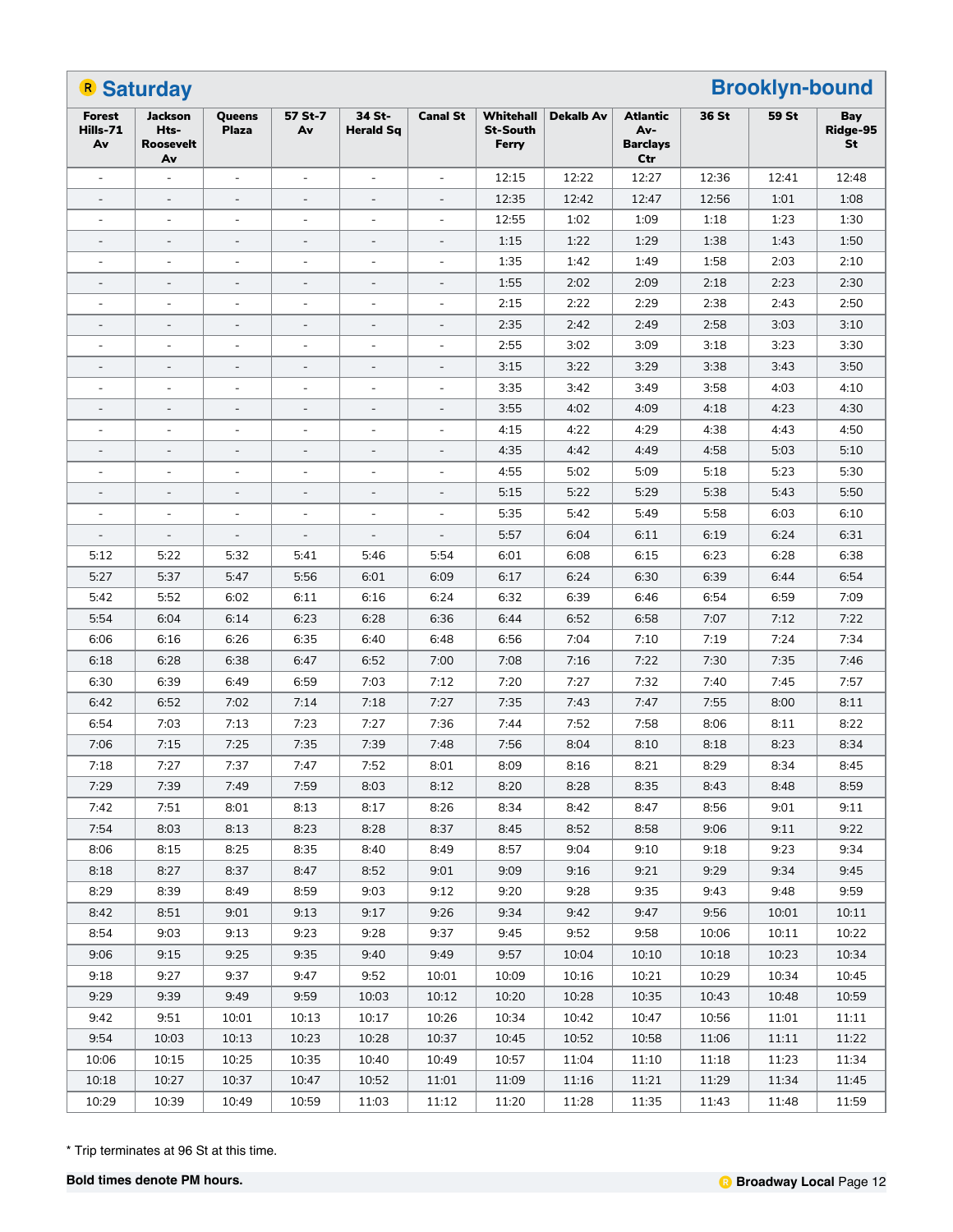| Forest<br>Hills-71<br>Av | Jackson<br>Hts-<br><b>Roosevelt</b> | Queens<br>Plaza | 57 St-7<br>Av | 34 St-<br><b>Herald Sq</b> | <b>Canal St</b> | Whitehall<br><b>St-South</b><br>Ferry | Dekalb Av | Atlantic<br>Av-<br><b>Barclays</b> | 36 St | 59 St | Bay<br>Ridge-95<br>St |
|--------------------------|-------------------------------------|-----------------|---------------|----------------------------|-----------------|---------------------------------------|-----------|------------------------------------|-------|-------|-----------------------|
|                          | Av                                  |                 |               |                            |                 |                                       |           | Ctr                                |       |       |                       |
| 10:42                    | 10:51                               | 11:01           | 11:13         | 11:17                      | 11:26           | 11:34                                 | 11:42     | 11:47                              | 11:56 | 12:01 | 12:11                 |
| 10:54                    | 11:03                               | 11:13           | 11:23         | 11:28                      | 11:37           | 11:45                                 | 11:52     | 11:58                              | 12:06 | 12:11 | 12:22                 |
| 11:06                    | 11:15                               | 11:25           | 11:35         | 11:40                      | 11:49           | 11:57                                 | 12:04     | 12:10                              | 12:18 | 12:23 | 12:34                 |
| 11:18                    | 11:27                               | 11:37           | 11:47         | 11:52                      | 12:01           | 12:09                                 | 12:16     | 12:21                              | 12:29 | 12:34 | 12:45                 |
| 11:29                    | 11:39                               | 11:49           | 11:59         | 12:03                      | 12:12           | 12:20                                 | 12:28     | 12:35                              | 12:43 | 12:48 | 12:59                 |
| 11:42                    | 11:51                               | 12:01           | 12:13         | 12:17                      | 12:26           | 12:34                                 | 12:42     | 12:47                              | 12:56 | 1:01  | 1:11                  |
| 11:54                    | 12:03                               | 12:13           | 12:23         | 12:28                      | 12:37           | 12:45                                 | 12:52     | 12:58                              | 1:06  | 1:11  | 1:22                  |
| 12:06                    | 12:15                               | 12:25           | 12:35         | 12:40                      | 12:49           | 12:57                                 | 1:04      | 1:10                               | 1:18  | 1:23  | 1:34                  |
| 12:18                    | 12:27                               | 12:37           | 12:47         | 12:52                      | 1:01            | 1:09                                  | 1:16      | 1:21                               | 1:29  | 1:34  | 1:45                  |
| 12:29                    | 12:39                               | 12:49           | 12:59         | 1:03                       | 1:12            | 1:20                                  | 1:28      | 1:35                               | 1:43  | 1:48  | 1:59                  |
| 12:42                    | 12:51                               | 1:01            | 1:13          | 1:17                       | 1:26            | 1:34                                  | 1:42      | 1:47                               | 1:56  | 2:01  | 2:11                  |
| 12:54                    | 1:03                                | 1:13            | 1:23          | 1:28                       | 1:37            | 1:45                                  | 1:52      | 1:58                               | 2:06  | 2:11  | 2:22                  |
| 1:06                     | 1:15                                | 1:25            | 1:35          | 1:40                       | 1:49            | 1:57                                  | 2:04      | 2:10                               | 2:18  | 2:23  | 2:34                  |
| 1:18                     | 1:27                                | 1:37            | 1:47          | 1:52                       | 2:01            | 2:09                                  | 2:16      | 2:21                               | 2:29  | 2:34  | 2:45                  |
| 1:29                     | 1:39                                | 1:49            | 1:59          | 2:03                       | 2:12            | 2:20                                  | 2:28      | 2:35                               | 2:43  | 2:48  | 2:59                  |
| 1:42                     | 1:51                                | 2:01            | 2:13          | 2:17                       | 2:26            | 2:34                                  | 2:42      | 2:47                               | 2:56  | 3:01  | 3:11                  |
| 1:54                     | 2:03                                | 2:13            | 2:23          | 2:28                       | 2:37            | 2:45                                  | 2:52      | 2:58                               | 3:06  | 3:11  | 3:22                  |
| 2:06                     | 2:15                                | 2:25            | 2:35          | 2:40                       | 2:49            | 2:57                                  | 3:04      | 3:10                               | 3:18  | 3:23  | 3:34                  |
| 2:18                     | 2:27                                | 2:37            | 2:47          | 2:52                       | 3:01            | 3:09                                  | 3:16      | 3:21                               | 3:29  | 3:34  | 3:45                  |
| 2:29                     | 2:39                                | 2:49            | 2:59          | 3:03                       | 3:12            | 3:20                                  | 3:28      | 3:35                               | 3:43  | 3:48  | 3:59                  |
| 2:42                     | 2:51                                | 3:01            | 3:13          | 3:17                       | 3:26            | 3:34                                  | 3:42      | 3:47                               | 3:56  | 4:01  | 4:11                  |
| 2:54                     | 3:03                                | 3:13            | 3:23          | 3:28                       | 3:37            | 3:45                                  | 3:52      | 3:58                               | 4:06  | 4:11  | 4:22                  |
| 3:06                     | 3:15                                | 3:25            | 3:35          | 3:40                       | 3:49            | 3:57                                  | 4:04      | 4:10                               | 4:18  | 4:23  | 4:34                  |
| 3:18                     | 3:27                                | 3:37            | 3:47          | 3:52                       | 4:01            | 4:09                                  | 4:16      | 4:21                               | 4:29  | 4:34  | 4:45                  |
| 3:29                     | 3:39                                | 3:49            | 3:59          | 4:03                       | 4:12            | 4:20                                  | 4:28      | 4:35                               | 4:43  | 4:48  | 4:59                  |
| 3:42                     | 3:51                                | 4:01            | 4:13          | 4:17                       | 4:26            | 4:34                                  | 4:42      | 4:47                               | 4:56  | 5:01  | 5:11                  |
| 3:54                     | 4:03                                | 4:13            | 4:23          | 4:28                       | 4:37            | 4:45                                  | 4:52      | 4:58                               | 5:06  | 5:11  | 5:22                  |
|                          |                                     |                 |               |                            |                 |                                       |           |                                    |       |       |                       |
| 4:06                     | 4:15                                | 4:25            | 4:35          | 4:40                       | 4:49            | 4:57                                  | 5:04      | 5:10                               | 5:18  | 5:23  | 5:34                  |
| 4:18                     | 4:27                                | 4:37            | 4:47          | 4:52                       | 5:01            | 5:09                                  | 5:16      | 5:21                               | 5:29  | 5:34  | 5:45                  |
| 4:29                     | 4:39                                | 4:49            | 4:59          | 5:03                       | 5:12            | 5:20                                  | 5:28      | 5:35                               | 5:43  | 5:48  | 5:59                  |
| 4:42                     | 4:51                                | 5:01            | 5:13          | 5:17                       | 5:26            | 5:34                                  | 5:42      | 5:47                               | 5:56  | 6:01  | 6:11                  |
| 4:54                     | 5:03                                | 5:13            | 5:23          | 5:28                       | 5:37            | 5:45                                  | 5:52      | 5:58                               | 6:06  | 6:11  | 6:22                  |
| 5:06                     | 5:15                                | 5:25            | 5:35          | 5:40                       | 5:49            | 5:57                                  | 6:04      | 6:10                               | 6:18  | 6:23  | 6:34                  |
| 5:18                     | 5:27                                | 5:37            | 5:47          | 5:52                       | 6:01            | 6:09                                  | 6:16      | 6:21                               | 6:29  | 6:34  | 6:45                  |
| 5:29                     | 5:39                                | 5:49            | 5:59          | 6:03                       | 6:12            | 6:20                                  | 6:28      | 6:35                               | 6:43  | 6:48  | 6:59                  |
| 5:42                     | 5:51                                | 6:01            | 6:13          | 6:17                       | 6:26            | 6:34                                  | 6:42      | 6:47                               | 6:56  | 7:01  | 7:11                  |
| 5:54                     | 6:03                                | 6:13            | 6:23          | 6:28                       | 6:37            | 6:45                                  | 6:52      | 6:58                               | 7:06  | 7:11  | 7:22                  |
| 6:06                     | 6:15                                | 6:25            | 6:35          | 6:40                       | 6:49            | 6:57                                  | 7:04      | 7:10                               | 7:18  | 7:23  | 7:34                  |
| 6:18                     | 6:27                                | 6:37            | 6:47          | 6:52                       | 7:01            | 7:09                                  | 7:16      | 7:21                               | 7:29  | 7:34  | 7:45                  |
| 6:29                     | 6:39                                | 6:49            | 6:59          | 7:03                       | 7:12            | 7:20                                  | 7:28      | 7:35                               | 7:43  | 7:48  | 7:59                  |
| 6:42                     | 6:51                                | 7:01            | 7:13          | 7:17                       | 7:26            | 7:34                                  | 7:42      | 7:47                               | 7:56  | 8:01  | 8:11                  |
| 6:54                     | 7:03                                | 7:13            | 7:23          | 7:28                       | 7:37            | 7:45                                  | 7:52      | 7:58                               | 8:06  | 8:11  | 8:22                  |
| 7:06                     | 7:15                                | 7:25            | 7:35          | 7:40                       | 7:49            | 7:57                                  | 8:04      | 8:10                               | 8:18  | 8:23  | 8:34                  |
| 7:18                     | 7:27                                | 7:37            | 7:47          | 7:52                       | 8:01            | 8:09                                  | 8:16      | 8:21                               | 8:29  | 8:34  | 8:45                  |
| 7:29                     | 7:39                                | 7:49            | 7:59          | 8:03                       | 8:12            | 8:20                                  | 8:28      | 8:32                               | 8:40  | 8:45  | 8:56                  |
| 7:42                     | 7:51                                | 8:01            | 8:13          | 8:17                       | 8:26            | 8:34                                  | 8:42      | 8:47                               | 8:56  | 9:01  | 9:11                  |
| 7:54                     | 8:03                                | 8:13            | 8:23          | 8:28                       | 8:37            | 8:45                                  | 8:52      | 8:58                               | 9:06  | 9:11  | 9:22                  |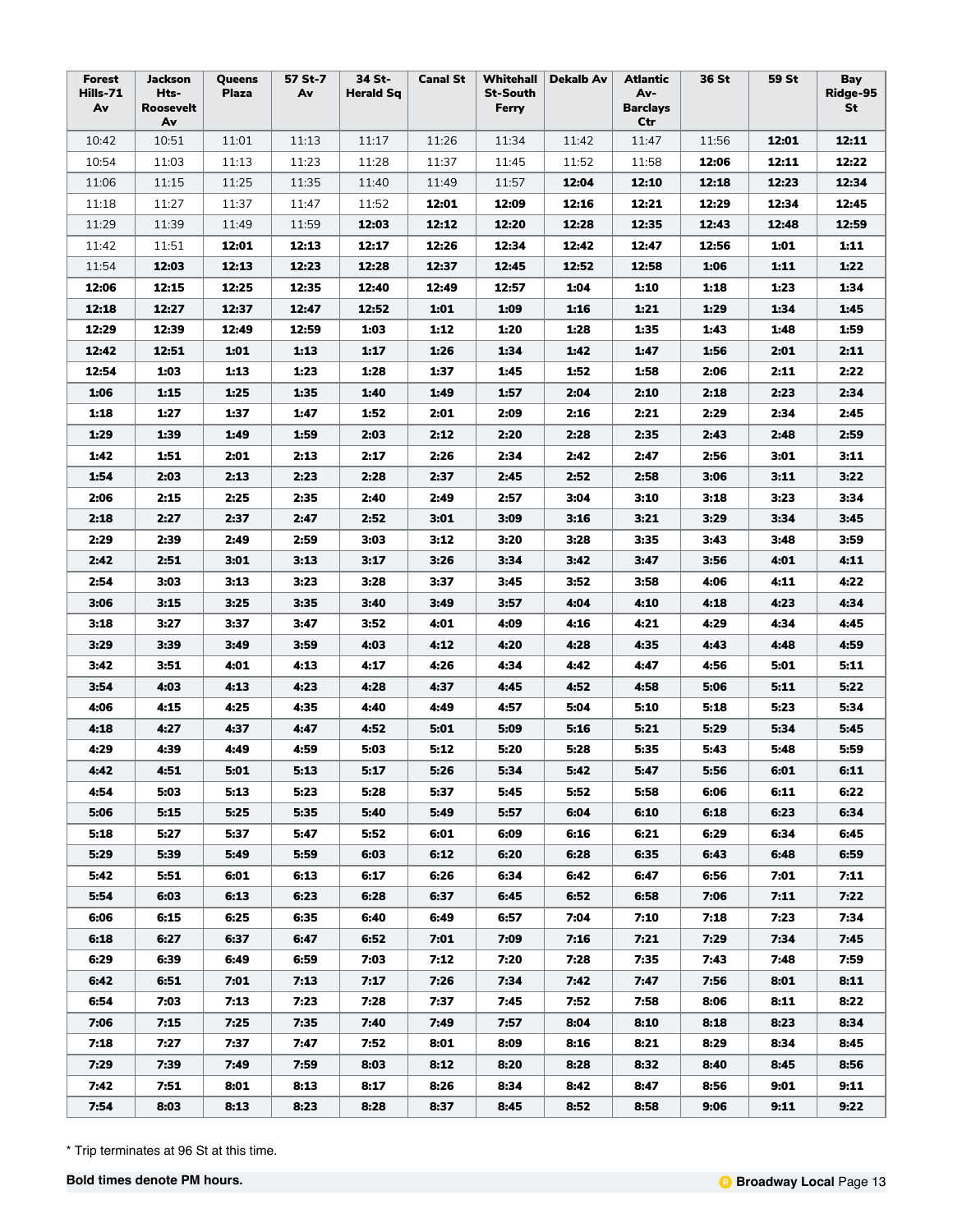| Forest<br>Hills-71<br>Av | <b>Jackson</b><br>Hts-<br><b>Roosevelt</b><br>Av | <b>Oueens</b><br><b>Plaza</b> | 57 St-7<br>Av            | 34 St-<br><b>Herald Sq</b> | <b>Canal St</b>          | <b>Whitehall</b><br><b>St-South</b><br>Ferry | <b>Dekalb Av</b> | <b>Atlantic</b><br>Av-<br><b>Barclays</b><br>Ctr | 36 St | 59 St | Bay<br>Ridge-95<br><b>St</b> |
|--------------------------|--------------------------------------------------|-------------------------------|--------------------------|----------------------------|--------------------------|----------------------------------------------|------------------|--------------------------------------------------|-------|-------|------------------------------|
| 8:06                     | 8:15                                             | 8:25                          | 8:35                     | 8:40                       | 8:49                     | 8:57                                         | 9:04             | 9:10                                             | 9:18  | 9:23  | 9:34                         |
| 8:18                     | 8:27                                             | 8:37                          | 8:47                     | 8:52                       | 9:00                     | 9:08                                         | 9:15             | 9:20                                             | 9:29  | 9:34  | 9:44                         |
| 8:29                     | 8:39                                             | 8:49                          | 8:59                     | 9:03                       | 9:12                     | 9:20                                         | 9:27             | 9:31                                             | 9:40  | 9:45  | 9:56                         |
| 8:42                     | 8:51                                             | 9:01                          | 9:13                     | 9:17                       | 9:26                     | 9:34                                         | 9:41             | 9:46                                             | 9:55  | 10:00 | 10:10                        |
| 8:54                     | 9:03                                             | 9:13                          | 9:23                     | 9:28                       | 9:36                     | 9:44                                         | 9:51             | 9:57                                             | 10:05 | 10:10 | 10:21                        |
| 9:06                     | 9:15                                             | 9:25                          | 9:35                     | 9:40                       | 9:48                     | 9:56                                         | 10:03            | 10:09                                            | 10:17 | 10:22 | 10:33                        |
| 9:18                     | 9:27                                             | 9:37                          | 9:47                     | 9:52                       | 10:00                    | 10:08                                        | 10:15            | 10:21                                            | 10:29 | 10:34 | 10:45                        |
| 9:30                     | 9:39                                             | 9:49                          | 9:59                     | 10:04                      | 10:12                    | 10:20                                        | 10:27            | 10:33                                            | 10:41 | 10:46 | 10:57                        |
| 9:40                     | 9:50                                             | 10:00                         | 10:10                    | 10:14                      | 10:23                    | 10:31                                        | 10:38            | 10:43                                            | 10:52 | 10:57 | 11:07                        |
| 9:52                     | 10:02                                            | 10:12                         | 10:22                    | 10:26                      | 10:35                    | 10:43                                        | 10:50            | 10:55                                            | 11:04 | 11:09 | 11:19                        |
| 10:05                    | 10:14                                            | 10:24                         | 10:34                    | 10:38                      | 10:47                    | 10:55                                        | 11:02            | 11:07                                            | 11:16 | 11:21 | 11:31                        |
| 10:17                    | 10:26                                            | 10:36                         | 10:46                    | 10:50                      | 10:59                    | 11:07                                        | 11:14            | 11:18                                            | 11:26 | 11:31 | 11:41                        |
| 10:27                    | 10:37                                            | 10:47                         | 10:56                    | 11:01                      | 11:09                    | 11:17                                        | 11:24            | 11:27                                            | 11:35 | 11:40 | 11:50                        |
| 10:39                    | 10:49                                            | 10:59                         | 11:08                    | 11:13                      | 11:21                    | 11:28                                        | 11:35            | 11:38                                            | 11:47 | 11:52 | 12:02                        |
| $\overline{\phantom{a}}$ | $\overline{a}$                                   |                               | $\overline{\phantom{0}}$ | $\overline{a}$             | $\overline{\phantom{a}}$ | 11:35                                        | 11:42            | 11:47                                            | 11:56 | 12:01 | 12:08                        |
| $\overline{\phantom{a}}$ |                                                  |                               |                          |                            | $\overline{\phantom{a}}$ | 11:55                                        | 12:02            | 12:06                                            | 12:14 | 12:19 | 12:26                        |

<sup>\*</sup> Trip terminates at 96 St at this time.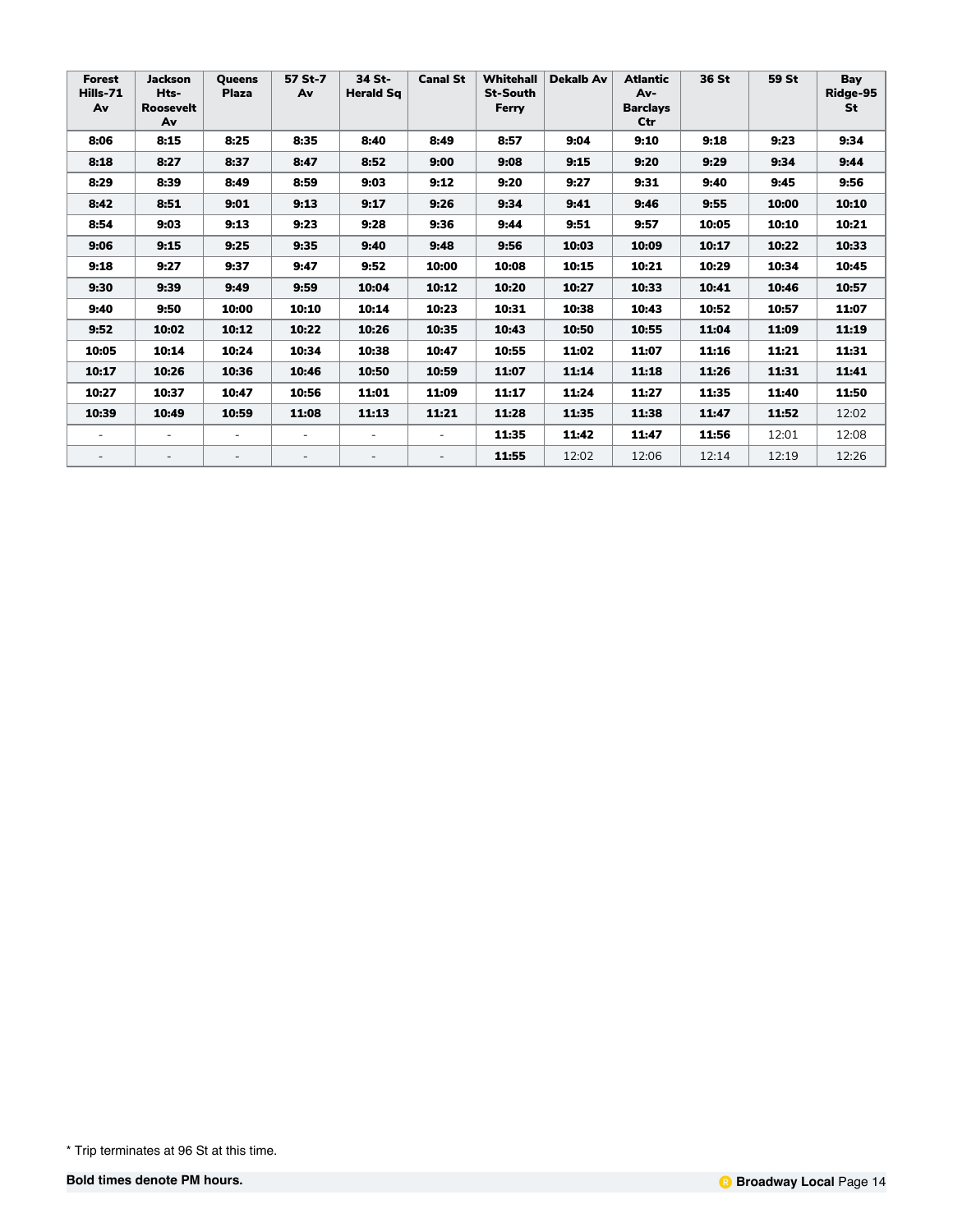| <b>R</b> Sunday       |       |       |                                                  |                  |                                       |                          |                            |                          |                          | <b>Queens-bound</b>                |                                 |
|-----------------------|-------|-------|--------------------------------------------------|------------------|---------------------------------------|--------------------------|----------------------------|--------------------------|--------------------------|------------------------------------|---------------------------------|
| Bay<br>Ridge-95<br>St | 59 St | 36 St | <b>Atlantic</b><br>Av-<br><b>Barclays</b><br>Ctr | <b>Dekalb Av</b> | Whitehall<br><b>St-South</b><br>Ferry | <b>Canal St</b>          | 34 St-<br><b>Herald Sq</b> | 57 St-7<br>Av            | Queens<br><b>Plaza</b>   | Jackson<br>Hts-<br>Roosevelt<br>Av | <b>Forest</b><br>Hills-71<br>Av |
| 1:06                  | 1:13  | 1:18  | 1:27                                             | 1:30             | 1:37                                  | $\overline{\phantom{a}}$ | ÷,                         | $\overline{\phantom{a}}$ | $\blacksquare$           | $\blacksquare$                     | $\overline{\phantom{a}}$        |
| 1:26                  | 1:33  | 1:38  | 1:47                                             | 1:50             | 1:57                                  | $\overline{\phantom{a}}$ | $\blacksquare$             | $\blacksquare$           | $\overline{\phantom{a}}$ | $\overline{\phantom{a}}$           | $\blacksquare$                  |
| 1:46                  | 1:53  | 1:58  | 2:07                                             | 2:10             | 2:17                                  | $\overline{\phantom{a}}$ | $\overline{\phantom{a}}$   | $\blacksquare$           | $\blacksquare$           | $\blacksquare$                     | $\blacksquare$                  |
| 2:06                  | 2:13  | 2:18  | 2:27                                             | 2:30             | 2:37                                  | $\overline{\phantom{a}}$ | $\blacksquare$             |                          | $\overline{\phantom{a}}$ | $\blacksquare$                     |                                 |
| 2:26                  | 2:33  | 2:38  | 2:47                                             | 2:50             | 2:57                                  | $\overline{\phantom{a}}$ | $\overline{\phantom{a}}$   | $\overline{\phantom{a}}$ | $\blacksquare$           | $\blacksquare$                     | $\overline{\phantom{a}}$        |
| 2:46                  | 2:53  | 2:58  | 3:07                                             | 3:10             | 3:17                                  | $\overline{\phantom{a}}$ | $\overline{\phantom{a}}$   | $\overline{\phantom{a}}$ | $\overline{\phantom{a}}$ | $\overline{\phantom{a}}$           | $\blacksquare$                  |
| 3:06                  | 3:13  | 3:18  | 3:27                                             | 3:30             | 3:37                                  | $\overline{\phantom{a}}$ | $\overline{\phantom{a}}$   | $\blacksquare$           | $\overline{a}$           | $\blacksquare$                     | $\blacksquare$                  |
| 3:26                  | 3:33  | 3:38  | 3:47                                             | 3:50             | 3:57                                  | $\overline{\phantom{a}}$ | $\blacksquare$             |                          |                          | $\blacksquare$                     |                                 |
| 3:46                  | 3:53  | 3:58  | 4:07                                             | 4:10             | 4:17                                  | $\overline{\phantom{a}}$ | ÷,                         | $\overline{\phantom{a}}$ | $\blacksquare$           | $\blacksquare$                     | $\overline{\phantom{a}}$        |
| 4:06                  | 4:13  | 4:18  | 4:27                                             | 4:30             | 4:37                                  | $\overline{\phantom{a}}$ | $\overline{\phantom{a}}$   | $\overline{\phantom{a}}$ | $\overline{\phantom{a}}$ | $\overline{\phantom{a}}$           | $\blacksquare$                  |
| 4:26                  | 4:33  | 4:38  | 4:47                                             | 4:50             | 4:57                                  | $\overline{\phantom{a}}$ | $\overline{\phantom{a}}$   | $\blacksquare$           | $\blacksquare$           | $\blacksquare$                     | $\blacksquare$                  |
| 4:46                  | 4:53  | 4:58  | 5:07                                             | 5:10             | 5:17                                  | $\overline{\phantom{a}}$ | $\blacksquare$             | $\blacksquare$           | $\blacksquare$           | $\blacksquare$                     |                                 |
| 5:06                  | 5:13  | 5:18  | 5:27                                             | 5:30             | 5:37                                  | $\overline{\phantom{a}}$ | $\overline{\phantom{a}}$   | $\overline{\phantom{a}}$ | $\blacksquare$           | $\blacksquare$                     | $\blacksquare$                  |
| 5:26                  | 5:33  | 5:38  | 5:47                                             | 5:50             | 5:58                                  | 6:05                     | 6:14                       | 6:19                     | 6:28                     | 6:41                               | 6:53                            |
| 5:42                  | 5:49  | 5:54  | 6:03                                             | 6:06             | 6:13                                  | 6:20                     | 6:30                       | 6:35                     | 6:44                     | 6:56                               | 7:08                            |
| 5:54                  | 6:01  | 6:06  | 6:15                                             | 6:18             | 6:24                                  | 6:31                     | 6:41                       | 6:46                     | 6:55                     | 7:07                               | 7:19                            |
| 6:06                  | 6:13  | 6:19  | 6:27                                             | 6:30             | 6:37                                  | 6:44                     | 6:54                       | 6:59                     | 7:08                     | 7:20                               | 7:32                            |
| 6:17                  | 6:24  | 6:30  | 6:38                                             | 6:41             | 6:48                                  | 6:55                     | 7:05                       | 7:10                     | 7:19                     | 7:31                               | 7:43                            |
| 6:30                  | 6:37  | 6:42  | 6:51                                             | 6:54             | 7:00                                  | 7:08                     | 7:18                       | 7:23                     | 7:32                     | 7:43                               | 7:56                            |
| 6:42                  | 6:49  | 6:55  | 7:03                                             | 7:06             | 7:13                                  | 7:20                     | 7:31                       | 7:35                     | 7:45                     | 7:57                               | 8:09                            |
| 6:54                  | 7:01  | 7:07  | 7:15                                             | 7:18             | 7:25                                  | 7:32                     | 7:43                       | 7:48                     | 7:57                     | 8:09                               | 8:22                            |
| 7:06                  | 7:13  | 7:19  | 7:27                                             | 7:30             | 7:37                                  | 7:45                     | 7:56                       | 8:00                     | 8:10                     | 8:21                               | 8:34                            |
| 7:18                  | 7:25  | 7:31  | 7:39                                             | 7:42             | 7:49                                  | 7:57                     | 8:08                       | 8:12                     | 8:22                     | 8:33                               | 8:46                            |
| 7:30                  | 7:37  | 7:43  | 7:51                                             | 7:54             | 8:01                                  | 8:09                     | 8:21                       | 8:26                     | 8:35                     | 8:45                               | 8:58                            |
| 7:40                  | 7:47  | 7:53  | 8:01                                             | 8:04             | 8:13                                  | 8:21                     | 8:32                       | 8:36                     | 8:46                     | 8:57                               | 9:10                            |
| 7:54                  | 8:01  | 8:07  | 8:15                                             | 8:18             | 8:25                                  | 8:33                     | 8:44                       | 8:48                     | 8:58                     | 9:09                               | 9:22                            |
| 8:06                  | 8:13  | 8:19  | 8:27                                             | 8:30             | 8:37                                  | 8:45                     | 8:56                       | 9:01                     | 9:10                     | 9:21                               | 9:34                            |
| 8:18                  | 8:25  | 8:31  | 8:39                                             | 8:42             | 8:49                                  | 8:57                     | 9:08                       | 9:13                     | 9:22                     | 9:33                               | 9:46                            |
| 8:30                  | 8:37  | 8:43  | 8:51                                             | 8:54             | 9:01                                  | 9:09                     | 9:21                       | 9:26                     | 9:35                     | 9:45                               | 9:58                            |
| 8:40                  | 8:47  | 8:53  | 9:01                                             | 9:04             | 9:14                                  | 9:22                     | 9:32                       | 9:37                     | 9:46                     | 9:57                               | 10:10                           |
| 8:54                  | 9:01  | 9:07  | 9:15                                             | 9:18             | 9:26                                  | 9:34                     | 9:44                       | 9:49                     | 9:59                     | 10:09                              | 10:22                           |
| 9:06                  | 9:13  | 9:19  | 9:27                                             | 9:30             | 9:38                                  | 9:46                     | 9:56                       | 10:01                    | 10:10                    | 10:21                              | 10:34                           |
| 9:18                  | 9:25  | 9:31  | 9:39                                             | 9:42             | 9:50                                  | 9:58                     | 10:08                      | 10:13                    | 10:22                    | 10:33                              | 10:46                           |
| 9:30                  | 9:37  | 9:43  | 9:51                                             | 9:54             | 10:02                                 | 10:10                    | 10:20                      | 10:25                    | 10:34                    | 10:45                              | 10:58                           |
| 9:42                  | 9:49  | 9:55  | 10:03                                            | 10:06            | 10:14                                 | 10:22                    | 10:32                      | 10:37                    | 10:46                    | 10:57                              | 11:10                           |
| 9:54                  | 10:01 | 10:07 | 10:15                                            | 10:18            | 10:26                                 | 10:34                    | 10:44                      | 10:49                    | 10:59                    | 11:09                              | 11:22                           |
| 10:06                 | 10:13 | 10:19 | 10:27                                            | 10:30            | 10:38                                 | 10:46                    | 10:56                      | 11:01                    | 11:10                    | 11:21                              | 11:34                           |
| 10:18                 | 10:25 | 10:31 | 10:39                                            | 10:42            | 10:50                                 | 10:58                    | 11:08                      | 11:13                    | 11:22                    | 11:33                              | 11:46                           |
| 10:30                 | 10:37 | 10:43 | 10:51                                            | 10:54            | 11:02                                 | 11:10                    | 11:19                      | 11:24                    | 11:34                    | 11:45                              | 11:58                           |
| 10:41                 | 10:49 | 10:54 | 11:03                                            | 11:06            | 11:14                                 | 11:22                    | 11:33                      | 11:38                    | 11:48                    | 11:57                              | 12:10                           |
| 10:55                 | 11:03 | 11:08 | 11:17                                            | 11:20            | 11:27                                 | 11:35                    | 11:45                      | 11:50                    | 11:59                    | 12:09                              | 12:22                           |
| 11:06                 | 11:14 | 11:19 | 11:28                                            | 11:31            | 11:38                                 | 11:46                    | 11:57                      | 12:02                    | 12:11                    | 12:21                              | 12:34                           |
| 11:18                 | 11:26 | 11:31 | 11:40                                            | 11:43            | 11:50                                 | 11:58                    | 12:09                      | 12:14                    | 12:23                    | 12:33                              | 12:46                           |
| 11:30                 | 11:38 | 11:43 | 11:52                                            | 11:55            | 12:02                                 | 12:10                    | 12:19                      | 12:24                    | 12:34                    | 12:45                              | 12:58                           |
| 11:41                 | 11:49 | 11:54 | 12:03                                            | 12:06            | 12:14                                 | 12:22                    | 12:33                      | 12:38                    | 12:48                    | 12:57                              | 1:10                            |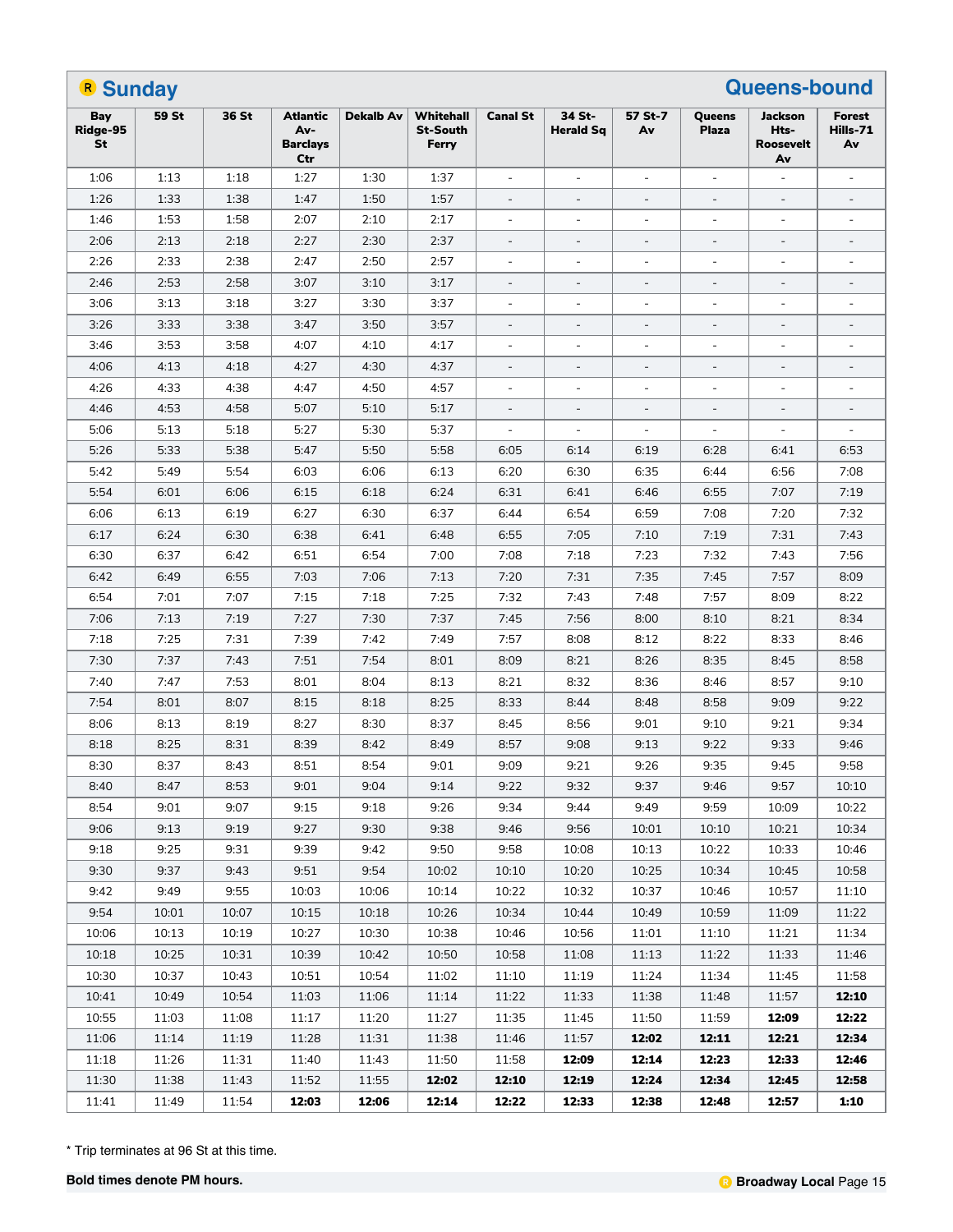| Bay<br>Ridge-95<br>St | 59 St | 36 St | Atlantic<br>Av-<br><b>Barclays</b><br>Ctr | <b>Dekalb Av</b> | Whitehall<br><b>St-South</b><br>Ferry | <b>Canal St</b> | 34 St-<br><b>Herald Sq</b> | 57 St-7<br>Av | Queens<br><b>Plaza</b> | Jackson<br>Hts-<br>Roosevelt<br>Av | <b>Forest</b><br>Hills-71<br>Av |
|-----------------------|-------|-------|-------------------------------------------|------------------|---------------------------------------|-----------------|----------------------------|---------------|------------------------|------------------------------------|---------------------------------|
| 11:55                 | 12:03 | 12:08 | 12:17                                     | 12:20            | 12:27                                 | 12:35           | 12:45                      | 12:50         | 12:59                  | 1:09                               | 1:22                            |
| 12:06                 | 12:14 | 12:19 | 12:28                                     | 12:31            | 12:38                                 | 12:46           | 12:57                      | 1:02          | 1:11                   | 1:21                               | 1:34                            |
| 12:18                 | 12:26 | 12:31 | 12:40                                     | 12:43            | 12:50                                 | 12:58           | 1:09                       | 1:14          | 1:23                   | 1:33                               | 1:46                            |
| 12:30                 | 12:38 | 12:43 | 12:52                                     | 12:55            | 1:02                                  | 1:10            | 1:19                       | 1:24          | 1:34                   | 1:45                               | 1:58                            |
| 12:41                 | 12:48 | 12:54 | 1:02                                      | 1:05             | 1:14                                  | 1:22            | 1:33                       | 1:38          | 1:48                   | 1:57                               | 2:10                            |
| 12:55                 | 1:02  | 1:08  | 1:16                                      | 1:19             | 1:27                                  | 1:35            | 1:45                       | 1:50          | 1:59                   | 2:09                               | 2:22                            |
| 1:06                  | 1:14  | 1:19  | 1:28                                      | 1:31             | 1:38                                  | 1:46            | 1:57                       | 2:02          | 2:11                   | 2:21                               | 2:34                            |
| 1:18                  | 1:26  | 1:31  | 1:40                                      | 1:43             | 1:50                                  | 1:58            | 2:09                       | 2:14          | 2:23                   | 2:33                               | 2:46                            |
| 1:30                  | 1:38  | 1:43  | 1:52                                      | 1:55             | 2:02                                  | 2:10            | 2:19                       | 2:24          | 2:34                   | 2:45                               | 2:58                            |
| 1:41                  | 1:48  | 1:54  | 2:02                                      | 2:05             | 2:14                                  | 2:22            | 2:33                       | 2:38          | 2:48                   | 2:57                               | 3:10                            |
| 1:55                  | 2:02  | 2:08  | 2:16                                      | 2:19             | 2:27                                  | 2:35            | 2:45                       | 2:50          | 2:59                   | 3:09                               | 3:22                            |
| 2:06                  | 2:14  | 2:19  | 2:28                                      | 2:31             | 2:38                                  | 2:46            | 2:57                       | 3:02          | 3:11                   | 3:21                               | 3:34                            |
| 2:18                  | 2:26  | 2:31  | 2:40                                      | 2:43             | 2:50                                  | 2:58            | 3:09                       | 3:14          | 3:23                   | 3:33                               | 3:46                            |
| 2:30                  | 2:38  | 2:43  | 2:52                                      | 2:55             | 3:02                                  | 3:10            | 3:19                       | 3:24          | 3:34                   | 3:45                               | 3:58                            |
| 2:41                  | 2:48  | 2:54  | 3:02                                      | 3:05             | 3:14                                  | 3:22            | 3:33                       | 3:38          | 3:48                   | 3:57                               | 4:10                            |
| 2:55                  | 3:02  | 3:08  | 3:16                                      | 3:19             | 3:27                                  | 3:35            | 3:45                       | 3:50          | 3:59                   | 4:09                               | 4:22                            |
| 3:06                  | 3:14  | 3:19  | 3:28                                      | 3:31             | 3:38                                  | 3:46            | 3:57                       | 4:02          | 4:11                   | 4:21                               | 4:34                            |
| 3:18                  | 3:26  | 3:31  | 3:40                                      | 3:43             | 3:50                                  | 3:58            | 4:09                       | 4:14          | 4:23                   | 4:33                               | 4:46                            |
| 3:30                  | 3:38  | 3:43  | 3:52                                      | 3:55             | 4:02                                  | 4:10            | 4:19                       | 4:24          | 4:34                   | 4:45                               | 4:58                            |
| 3:41                  | 3:48  | 3:54  | 4:02                                      | 4:05             | 4:14                                  | 4:22            | 4:33                       | 4:38          | 4:48                   | 4:57                               | 5:10                            |
| 3:55                  | 4:02  | 4:08  | 4:16                                      | 4:19             | 4:27                                  | 4:35            | 4:45                       | 4:50          | 4:59                   | 5:09                               | 5:22                            |
| 4:06                  | 4:14  | 4:19  | 4:28                                      | 4:31             | 4:38                                  | 4:46            | 4:57                       | 5:02          | 5:11                   | 5:21                               | 5:34                            |
| 4:18                  | 4:26  | 4:31  | 4:40                                      | 4:43             | 4:50                                  | 4:58            | 5:09                       | 5:14          | 5:23                   | 5:33                               | 5:46                            |
| 4:30                  | 4:38  | 4:43  | 4:52                                      | 4:55             | 5:02                                  | 5:10            | 5:19                       | 5:24          | 5:34                   | 5:45                               | 5:58                            |
| 4:41                  | 4:48  | 4:54  | 5:02                                      | 5:05             | 5:14                                  | 5:22            | 5:33                       | 5:38          | 5:48                   | 5:57                               | 6:10                            |
| 4:55                  | 5:02  | 5:08  | 5:16                                      | 5:19             | 5:27                                  | 5:35            | 5:45                       | 5:50          | 5:59                   | 6:09                               | 6:22                            |
| 5:06                  | 5:14  | 5:19  | 5:28                                      | 5:31             | 5:38                                  | 5:46            | 5:57                       | 6:02          | 6:11                   | 6:21                               | 6:34                            |
| 5:18                  | 5:26  | 5:31  | 5:40                                      | 5:43             | 5:50                                  | 5:58            | 6:09                       | 6:14          | 6:23                   | 6:33                               | 6:46                            |
| 5:30                  | 5:38  | 5:43  | 5:52                                      | 5:55             | 6:02                                  | 6:10            | 6:19                       | 6:24          | 6:34                   | 6:45                               | 6:58                            |
| 5:41                  | 5:48  | 5:54  | 6:02                                      | 6:05             | 6:14                                  | 6:22            | 6:33                       | 6:38          | 6:48                   | 6:57                               | 7:10                            |
| 5:55                  | 6:02  | 6:08  | 6:16                                      | 6:19             | 6:27                                  | 6:35            | 6:45                       | 6:50          | 6:59                   | 7:09                               | 7:22                            |
| 6:06                  | 6:14  | 6:19  | 6:28                                      | 6:31             | 6:38                                  | 6:46            | 6:57                       | 7:02          | 7:11                   | 7:21                               | 7:34                            |
| 6:18                  | 6:26  | 6:31  | 6:40                                      | 6:43             | 6:50                                  | 6:57            | 7:09                       | 7:14          | 7:23                   | 7:33                               | 7:46                            |
| 6:30                  | 6:38  | 6:43  | 6:52                                      | 6:55             | 7:02                                  | 7:09            | 7:19                       | 7:24          | 7:34                   | 7:45                               | 7:58                            |
| 6:41                  | 6:49  | 6:54  | 7:03                                      | 7:06             | 7:14                                  | 7:21            | 7:33                       | 7:38          | 7:48                   | 7:57                               | 8:10                            |
| 6:55                  | 7:03  | 7:08  | 7:17                                      | 7:20             | 7:27                                  | 7:34            | 7:45                       | 7:50          | 7:59                   | 8:09                               | 8:22                            |
| 7:06                  | 7:14  | 7:19  | 7:28                                      | 7:31             | 7:38                                  | 7:45            | 7:56                       | 8:01          | 8:10                   | 8:21                               | 8:34                            |
| 7:18                  | 7:26  | 7:31  | 7:40                                      | 7:43             | 7:50                                  | 7:57            | 8:08                       | 8:13          | 8:22                   | 8:33                               | 8:46                            |
| 7:30                  | 7:38  | 7:43  | 7:52                                      | 7:55             | 8:02                                  | 8:09            | 8:19                       | 8:24          | 8:34                   | 8:45                               | 8:58                            |
| 7:42                  | 7:49  | 7:54  | 8:03                                      | 8:06             | 8:13                                  | 8:21            | 8:33                       | 8:38          | 8:48                   | 8:57                               | 9:10                            |
| 7:56                  | 8:03  | 8:08  | 8:17                                      | 8:20             | 8:27                                  | 8:34            | 8:44                       | 8:49          | 8:58                   | 9:09                               | 9:22                            |
| 8:06                  | 8:13  | 8:19  | 8:27                                      | 8:30             | 8:37                                  | 8:45            | 8:56                       | 9:01          | 9:10                   | 9:21                               | 9:34                            |
| 8:18                  | 8:25  | 8:31  | 8:39                                      | 8:42             | 8:49                                  | 8:57            | 9:07                       | 9:12          | 9:21                   | 9:33                               | 9:46                            |
| 8:30                  | 8:37  | 8:43  | 8:51                                      | 8:54             | 9:01                                  | 9:09            | 9:19                       | 9:24          | 9:33                   | 9:45                               | 9:58                            |
| 8:42                  | 8:49  | 8:55  | 9:03                                      | 9:06             | 9:13                                  | 9:21            | 9:31                       | 9:36          | 9:45                   | 9:57                               | 10:10                           |
| 8:54                  | 9:01  | 9:07  | 9:15                                      | 9:18             | 9:25                                  | 9:33            | 9:43                       | 9:48          | 9:57                   | 10:09                              | 10:22                           |
| 9:06                  | 9:13  | 9:19  | 9:27                                      | 9:30             | 9:37                                  | 9:45            | 9:55                       | 10:00         | 10:09                  | 10:21                              | 10:34                           |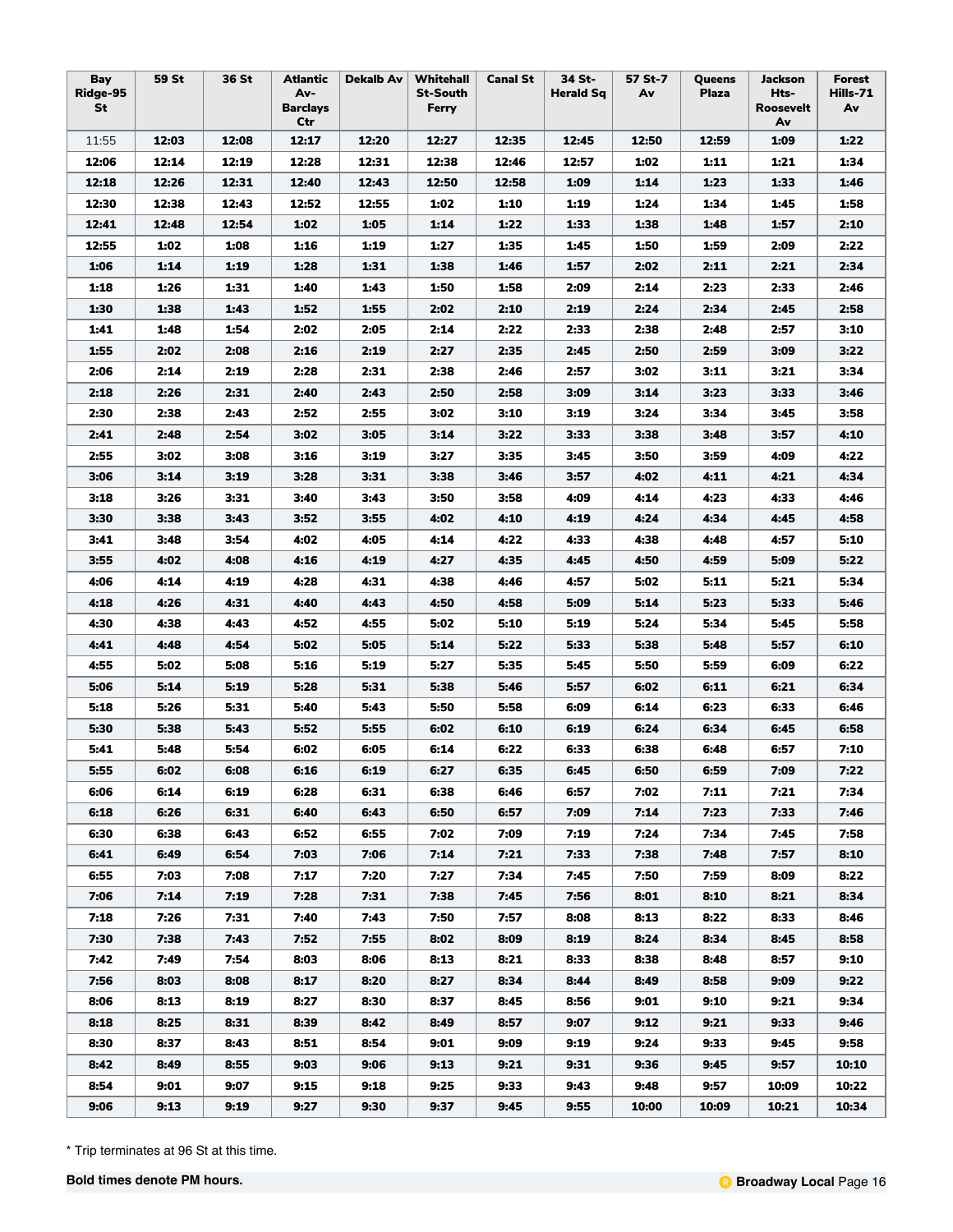| Bay<br>Ridge-95<br><b>St</b> | 59 St | 36 St | <b>Atlantic</b><br>Av-<br><b>Barclays</b><br>Ctr | <b>Dekalb Av</b> | Whitehall<br><b>St-South</b><br>Ferry | <b>Canal St</b>          | 34 St-<br><b>Herald Sg</b> | 57 St-7<br>Av            | <b>Oueens</b><br><b>Plaza</b> | <b>Jackson</b><br>Hts-<br><b>Roosevelt</b><br>Av | <b>Forest</b><br>Hills-71<br>Av |
|------------------------------|-------|-------|--------------------------------------------------|------------------|---------------------------------------|--------------------------|----------------------------|--------------------------|-------------------------------|--------------------------------------------------|---------------------------------|
| 9:18                         | 9:25  | 9:31  | 9:39                                             | 9:42             | 9:49                                  | 9:57                     | 10:07                      | 10:12                    | 10:21                         | 10:33                                            | 10:46                           |
| 9:30                         | 9:37  | 9:43  | 9:51                                             | 9:54             | 10:01                                 | 10:09                    | 10:19                      | 10:24                    | 10:33                         | 10:45                                            | 10:58                           |
| 9:42                         | 9:49  | 9:55  | 10:03                                            | 10:06            | 10:13                                 | 10:21                    | 10:31                      | 10:36                    | 10:45                         | 10:57                                            | 11:10                           |
| 9:54                         | 10:01 | 10:07 | 10:15                                            | 10:18            | 10:25                                 | 10:33                    | 10:43                      | 10:48                    | 10:57                         | 11:09                                            | 11:22                           |
| 10:06                        | 10:13 | 10:19 | 10:27                                            | 10:30            | 10:37                                 | 10:45                    | 10:55                      | 11:00                    | 11:09                         | 11:21                                            | 11:34                           |
| 10:18                        | 10:25 | 10:31 | 10:39                                            | 10:42            | 10:49                                 | 10:57                    | 11:07                      | 11:12                    | 11:21                         | 11:33                                            | 11:46                           |
| 10:30                        | 10:37 | 10:43 | 10:51                                            | 10:54            | 11:01                                 | 11:08                    | 11:19                      | 11:24                    | 11:33                         | 11:45                                            | 11:58                           |
| 10:42                        | 10:49 | 10:55 | 11:03                                            | 11:06            | 11:13                                 | 11:20                    | 11:31                      | 11:36                    | 11:45                         | 11:57                                            | 12:10                           |
| 10:52                        | 10:59 | 11:05 | 11:14                                            | 11:17            | 11:24                                 |                          |                            |                          |                               |                                                  |                                 |
| 10:57                        | 11:04 | 11:09 | 11:18                                            | 11:21            | 11:29                                 | 11:36                    | 11:44                      | 11:49                    | 11:58                         | 12:09                                            | 12:22                           |
| 11:05                        | 11:12 | 11:19 | 11:27                                            | 11:30            | 11:37                                 |                          |                            | $\overline{\phantom{0}}$ |                               | $\equiv$                                         |                                 |
| 11:25                        | 11:32 | 11:38 | 11:47                                            | 11:50            | 11:57                                 |                          |                            | $\overline{\phantom{0}}$ | $\overline{a}$                | $\overline{\phantom{a}}$                         |                                 |
| 11:43                        | 11:50 | 11:56 | 12:05                                            | 12:08            | 12:17                                 | $\overline{\phantom{a}}$ |                            | $\overline{\phantom{0}}$ |                               |                                                  |                                 |
| 12:06                        | 12:13 | 12:18 | 12:27                                            | 12:30            | 12:37                                 | $\overline{\phantom{a}}$ |                            | $\overline{\phantom{0}}$ | $\overline{\phantom{a}}$      | $\overline{\phantom{a}}$                         |                                 |
| 12:26                        | 12:33 | 12:38 | 12:47                                            | 12:50            | 12:57                                 | $\overline{\phantom{a}}$ |                            | $\overline{\phantom{0}}$ | $\overline{\phantom{a}}$      | $\overline{a}$                                   |                                 |
| 12:46                        | 12:53 | 12:58 | 1:07                                             | 1:10             | 1:17                                  | $\overline{\phantom{a}}$ | $\overline{\phantom{0}}$   | $\overline{\phantom{0}}$ | $\overline{\phantom{a}}$      | $\overline{\phantom{a}}$                         | $\overline{\phantom{a}}$        |

<sup>\*</sup> Trip terminates at 96 St at this time.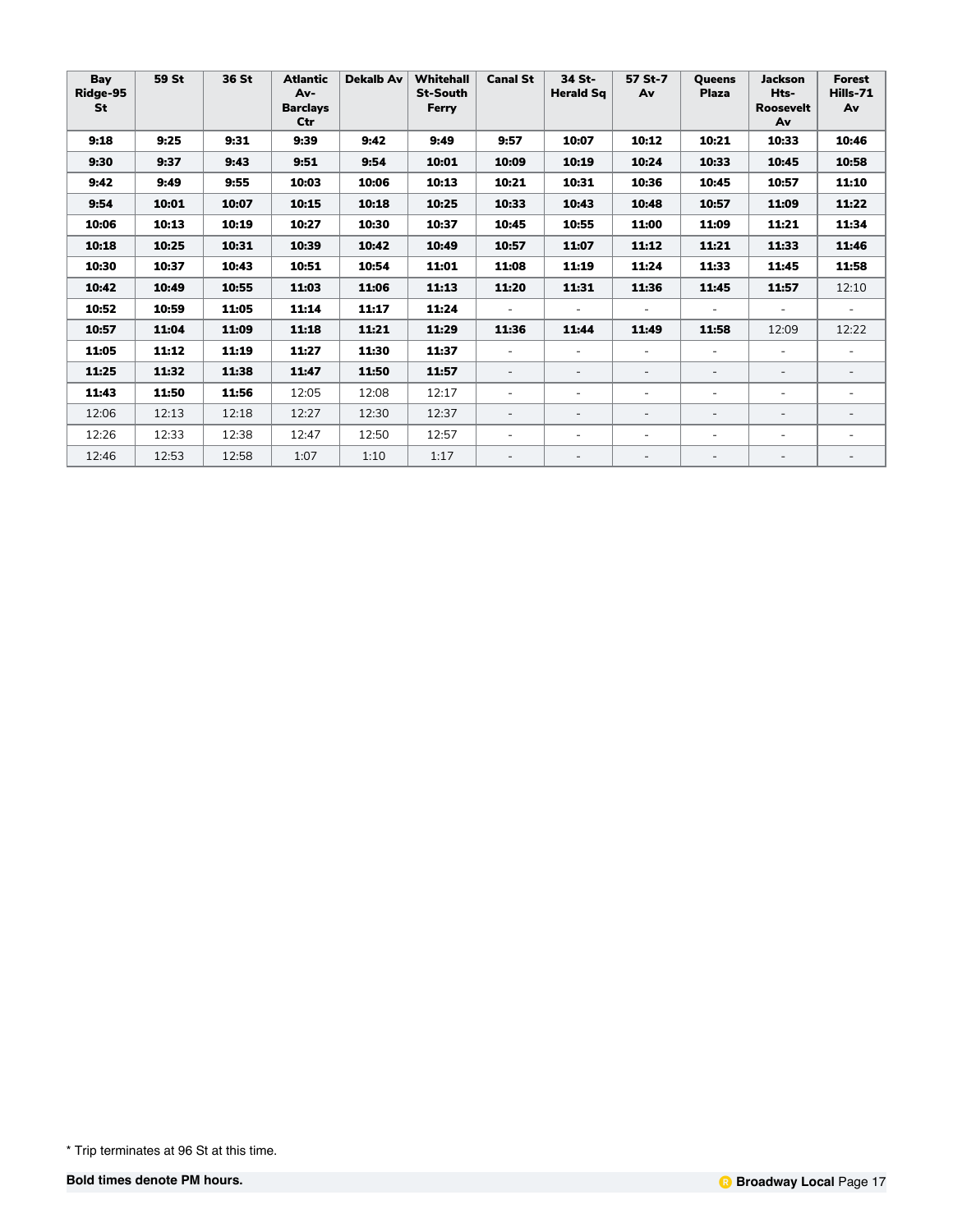| <b>B</b> Sunday                 |                                           |                              |                          |                            |                          |                                       |                  | <b>Brooklyn-bound</b>                     |       |       |                       |
|---------------------------------|-------------------------------------------|------------------------------|--------------------------|----------------------------|--------------------------|---------------------------------------|------------------|-------------------------------------------|-------|-------|-----------------------|
| <b>Forest</b><br>Hills-71<br>Av | Jackson<br>Hts-<br><b>Roosevelt</b><br>Av | Queens<br><b>Plaza</b>       | 57 St-7<br>Av            | 34 St-<br><b>Herald Sq</b> | <b>Canal St</b>          | Whitehall<br><b>St-South</b><br>Ferry | <b>Dekalb Av</b> | Atlantic<br>Av-<br><b>Barclays</b><br>Ctr | 36 St | 59 St | Bay<br>Ridge-95<br>St |
| $\blacksquare$                  |                                           | $\overline{\phantom{a}}$     |                          |                            |                          | 12:15                                 | 12:22            | 12:27                                     | 12:36 | 12:41 | 12:48                 |
| $\qquad \qquad \blacksquare$    | $\overline{\phantom{a}}$                  | $\qquad \qquad \blacksquare$ | $\overline{\phantom{a}}$ | $\overline{\phantom{a}}$   | $\overline{\phantom{a}}$ | 12:35                                 | 12:42            | 12:47                                     | 12:56 | 1:01  | 1:08                  |
| $\blacksquare$                  | $\overline{a}$                            | $\overline{\phantom{a}}$     | $\sim$                   | $\blacksquare$             | $\blacksquare$           | 12:55                                 | 1:02             | 1:09                                      | 1:18  | 1:23  | 1:30                  |
|                                 | $\overline{\phantom{a}}$                  |                              |                          |                            |                          | 1:15                                  | 1:22             | 1:29                                      | 1:38  | 1:43  | 1:50                  |
| ÷,                              |                                           | $\blacksquare$               | ÷,                       | ÷,                         | $\overline{\phantom{a}}$ | 1:35                                  | 1:42             | 1:49                                      | 1:58  | 2:03  | 2:10                  |
| $\overline{\phantom{a}}$        | $\overline{\phantom{a}}$                  | $\qquad \qquad -$            | $\overline{\phantom{a}}$ | $\overline{\phantom{a}}$   | $\overline{\phantom{a}}$ | 1:55                                  | 2:02             | 2:09                                      | 2:18  | 2:23  | 2:30                  |
| $\blacksquare$                  | $\overline{a}$                            | $\overline{a}$               | $\sim$                   | $\blacksquare$             | $\blacksquare$           | 2:15                                  | 2:22             | 2:29                                      | 2:38  | 2:43  | 2:50                  |
|                                 | $\overline{\phantom{a}}$                  |                              | -                        |                            |                          | 2:35                                  | 2:42             | 2:49                                      | 2:58  | 3:03  | 3:10                  |
|                                 |                                           | $\overline{\phantom{a}}$     | L,                       |                            |                          | 2:55                                  | 3:02             | 3:09                                      | 3:18  | 3:23  | 3:30                  |
| $\overline{a}$                  | $\overline{\phantom{a}}$                  | $\qquad \qquad \blacksquare$ | $\overline{\phantom{a}}$ | $\overline{\phantom{a}}$   | $\overline{\phantom{a}}$ | 3:15                                  | 3:22             | 3:29                                      | 3:38  | 3:43  | 3:50                  |
| L,                              | $\sim$                                    | $\overline{\phantom{a}}$     | $\sim$                   | $\blacksquare$             | $\blacksquare$           | 3:35                                  | 3:42             | 3:49                                      | 3:58  | 4:03  | 4:10                  |
|                                 | $\overline{\phantom{a}}$                  |                              | $\overline{\phantom{a}}$ |                            | $\overline{\phantom{a}}$ | 3:55                                  | 4:02             | 4:09                                      | 4:18  | 4:23  | 4:30                  |
|                                 |                                           | $\overline{\phantom{a}}$     | L,                       | ÷,                         | $\overline{\phantom{a}}$ | 4:15                                  | 4:22             | 4:29                                      | 4:38  | 4:43  | 4:50                  |
|                                 | $\overline{\phantom{a}}$                  | $\qquad \qquad -$            | $\overline{\phantom{a}}$ | $\overline{\phantom{a}}$   | $\overline{\phantom{a}}$ | 4:35                                  | 4:42             | 4:49                                      | 4:58  | 5:03  | 5:10                  |
| $\blacksquare$                  | $\overline{a}$                            | $\overline{a}$               | $\sim$                   | $\blacksquare$             | $\blacksquare$           | 4:55                                  | 5:02             | 5:09                                      | 5:18  | 5:23  | 5:30                  |
|                                 | $\overline{\phantom{a}}$                  |                              |                          |                            |                          | 5:15                                  | 5:22             | 5:29                                      | 5:38  | 5:43  | 5:50                  |
|                                 |                                           | $\overline{\phantom{a}}$     |                          |                            |                          | 5:35                                  | 5:42             | 5:49                                      | 5:58  | 6:03  | 6:10                  |
| $\overline{\phantom{a}}$        | $\overline{\phantom{a}}$                  | $\qquad \qquad -$            | $\overline{\phantom{a}}$ | $\overline{\phantom{a}}$   | $\overline{\phantom{a}}$ | 5:57                                  | 6:04             | 6:11                                      | 6:19  | 6:24  | 6:31                  |
| 5:12                            | 5:22                                      | 5:32                         | 5:41                     | 5:46                       | 5:54                     | 6:01                                  | 6:08             | 6:15                                      | 6:23  | 6:28  | 6:38                  |
| 5:27                            | 5:37                                      | 5:47                         | 5:56                     | 6:01                       | 6:09                     | 6:16                                  | 6:23             | 6:31                                      | 6:39  | 6:44  | 6:54                  |
| 5:42                            | 5:52                                      | 6:02                         | 6:11                     | 6:16                       | 6:24                     | 6:31                                  | 6:38             | 6:45                                      | 6:54  | 6:59  | 7:09                  |
| 5:54                            | 6:04                                      | 6:14                         | 6:23                     | 6:28                       | 6:36                     | 6:43                                  | 6:50             | 6:58                                      | 7:07  | 7:12  | 7:22                  |
| 6:06                            | 6:16                                      | 6:26                         | 6:35                     | 6:40                       | 6:48                     | 6:55                                  | 7:02             | 7:10                                      | 7:19  | 7:24  | 7:34                  |
| 6:18                            | 6:28                                      | 6:38                         | 6:47                     | 6:52                       | 7:00                     | 7:08                                  | 7:15             | 7:23                                      | 7:31  | 7:36  | 7:46                  |
| 6:30                            | 6:40                                      | 6:50                         | 7:00                     | 7:05                       | 7:13                     | 7:21                                  | 7:28             | 7:34                                      | 7:42  | 7:47  | 7:57                  |
| 6:42                            | 6:52                                      | 7:02                         | 7:11                     | 7:16                       | 7:24                     | 7:32                                  | 7:39             | 7:46                                      | 7:54  | 7:59  | 8:10                  |
| 6:54                            | 7:03                                      | 7:13                         | 7:23                     | 7:27                       | 7:36                     | 7:44                                  | 7:51             | 7:58                                      | 8:06  | 8:11  | 8:22                  |
| 7:06                            | 7:15                                      | 7:25                         | 7:35                     | 7:39                       | 7:48                     | 7:56                                  | 8:03             | 8:10                                      | 8:18  | 8:23  | 8:34                  |
| 7:18                            | 7:27                                      | 7:37                         | 7:47                     | 7:51                       | 8:00                     | 8:08                                  | 8:15             | 8:23                                      | 8:31  | 8:36  | 8:47                  |
| 7:30                            | 7:39                                      | 7:49                         | 8:01                     | 8:06                       | 8:14                     | 8:22                                  | 8:29             | 8:34                                      | 8:42  | 8:47  | 8:58                  |
| 7:42                            | 7:51                                      | 8:01                         | 8:11                     | 8:15                       | 8:24                     | 8:32                                  | 8:39             | 8:46                                      | 8:54  | 8:59  | 9:10                  |
| 7:54                            | 8:03                                      | 8:13                         | 8:23                     | 8:27                       | 8:36                     | 8:44                                  | 8:51             | 8:58                                      | 9:06  | 9:11  | 9:22                  |
| 8:06                            | 8:15                                      | 8:25                         | 8:35                     | 8:39                       | 8:48                     | 8:56                                  | 9:03             | 9:10                                      | 9:18  | 9:23  | 9:34                  |
| 8:18                            | 8:27                                      | 8:37                         | 8:47                     | 8:51                       | 9:00                     | 9:08                                  | 9:15             | 9:23                                      | 9:31  | 9:36  | 9:47                  |
| 8:30                            | 8:39                                      | 8:49                         | 9:01                     | 9:06                       | 9:14                     | 9:22                                  | 9:30             | 9:36                                      | 9:45  | 9:50  | 10:00                 |
| 8:42                            | 8:51                                      | 9:01                         | 9:11                     | 9:15                       | 9:24                     | 9:32                                  | 9:39             | 9:46                                      | 9:54  | 9:59  | 10:10                 |
| 8:54                            | 9:03                                      | 9:13                         | 9:23                     | 9:27                       | 9:36                     | 9:44                                  | 9:51             | 9:58                                      | 10:06 | 10:11 | 10:22                 |
| 9:06                            | 9:15                                      | 9:25                         | 9:35                     | 9:39                       | 9:48                     | 9:56                                  | 10:04            | 10:10                                     | 10:18 | 10:23 | 10:34                 |
| 9:18                            | 9:27                                      | 9:37                         | 9:47                     | 9:51                       | 10:00                    | 10:08                                 | 10:16            | 10:22                                     | 10:30 | 10:35 | 10:46                 |
| 9:30                            | 9:39                                      | 9:49                         | 9:59                     | 10:03                      | 10:12                    | 10:20                                 | 10:28            | 10:35                                     | 10:43 | 10:48 | 10:59                 |
| 9:42                            | 9:51                                      | 10:01                        | 10:13                    | 10:17                      | 10:26                    | 10:34                                 | 10:42            | 10:48                                     | 10:56 | 11:01 | 11:12                 |
| 9:54                            | 10:03                                     | 10:13                        | 10:23                    | 10:27                      | 10:36                    | 10:44                                 | 10:52            | 10:58                                     | 11:06 | 11:11 | 11:22                 |
| 10:06                           | 10:15                                     | 10:25                        | 10:35                    | 10:39                      | 10:48                    | 10:56                                 | 11:04            | 11:10                                     | 11:18 | 11:23 | 11:34                 |
| 10:18                           | 10:27                                     | 10:37                        | 10:47                    | 10:51                      | 11:00                    | 11:08                                 | 11:16            | 11:21                                     | 11:29 | 11:34 | 11:45                 |
| 10:30                           | 10:39                                     | 10:49                        | 10:59                    | 11:03                      | 11:12                    | 11:20                                 | 11:28            | 11:35                                     | 11:43 | 11:48 | 11:59                 |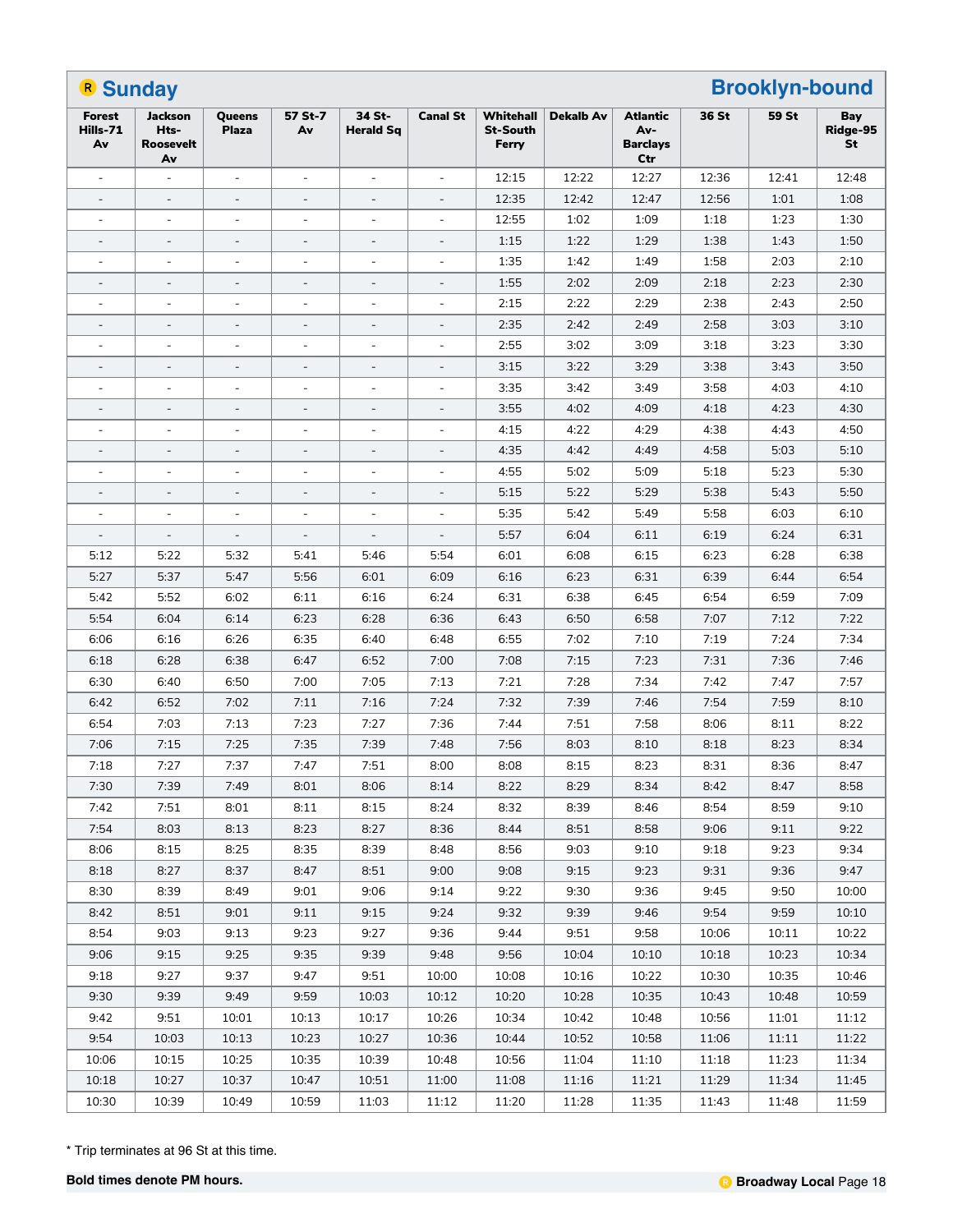| Forest<br>Hills-71 | Jackson<br>Hts- | Queens<br>Plaza | 57 St-7<br>Av | 34 St-<br><b>Herald Sq</b> | <b>Canal St</b> | <b>St-South</b> | Whitehall   Dekalb Av | Atlantic<br>Av-        | 36 St | 59 St | Bay<br>Ridge-95 |
|--------------------|-----------------|-----------------|---------------|----------------------------|-----------------|-----------------|-----------------------|------------------------|-------|-------|-----------------|
| Av                 | Roosevelt<br>Av |                 |               |                            |                 | Ferry           |                       | <b>Barclays</b><br>Ctr |       |       | St              |
| 10:42              | 10:51           | 11:01           | 11:13         | 11:17                      | 11:26           | 11:34           | 11:42                 | 11:48                  | 11:56 | 12:01 | 12:12           |
| 10:54              | 11:03           | 11:13           | 11:23         | 11:27                      | 11:36           | 11:44           | 11:52                 | 11:58                  | 12:06 | 12:11 | 12:22           |
| 11:06              | 11:15           | 11:25           | 11:35         | 11:39                      | 11:48           | 11:56           | 12:04                 | 12:10                  | 12:18 | 12:23 | 12:34           |
| 11:18              | 11:27           | 11:37           | 11:47         | 11:51                      | 12:00           | 12:08           | 12:16                 | 12:21                  | 12:29 | 12:34 | 12:45           |
| 11:30              | 11:39           | 11:49           | 11:59         | 12:03                      | 12:12           | 12:20           | 12:28                 | 12:35                  | 12:43 | 12:48 | 12:59           |
| 11:42              | 11:51           | 12:01           | 12:13         | 12:17                      | 12:26           | 12:34           | 12:42                 | 12:48                  | 12:56 | 1:01  | 1:12            |
| 11:54              | 12:03           | 12:13           | 12:23         | 12:27                      | 12:36           | 12:44           | 12:52                 | 12:58                  | 1:06  | 1:11  | 1:22            |
| 12:06              | 12:15           | 12:25           | 12:35         | 12:39                      | 12:48           | 12:56           | 1:04                  | 1:10                   | 1:18  | 1:23  | 1:34            |
| 12:18              | 12:27           | 12:37           | 12:47         | 12:52                      | 1:01            | 1:09            | 1:16                  | 1:21                   | 1:29  | 1:34  | 1:45            |
| 12:29              | 12:39           | 12:49           | 12:59         | 1:03                       | 1:12            | 1:20            | 1:28                  | 1:35                   | 1:43  | 1:48  | 1:59            |
| 12:42              | 12:51           | 1:01            | 1:13          | 1:17                       | 1:26            | 1:34            | 1:42                  | 1:47                   | 1:56  | 2:01  | 2:11            |
| 12:54              | 1:03            | 1:13            | 1:23          | 1:28                       | 1:37            | 1:45            | 1:52                  | 1:58                   | 2:06  | 2:11  | 2:22            |
| 1:06               | 1:15            | 1:25            | 1:35          | 1:40                       | 1:49            | 1:57            | 2:04                  | 2:10                   | 2:18  | 2:23  | 2:34            |
| 1:18               | 1:27            | 1:37            | 1:47          | 1:52                       | 2:01            | 2:09            | 2:16                  | 2:21                   | 2:29  | 2:34  | 2:45            |
| 1:29               | 1:39            | 1:49            | 1:59          | 2:03                       | 2:12            | 2:20            | 2:28                  | 2:35                   | 2:43  | 2:48  | 2:59            |
| 1:42               | 1:51            | 2:01            | 2:13          | 2:17                       | 2:26            | 2:34            | 2:42                  | 2:47                   | 2:56  | 3:01  | 3:11            |
| 1:54               | 2:03            | 2:13            | 2:23          | 2:28                       | 2:37            | 2:45            | 2:52                  | 2:58                   | 3:06  | 3:11  | 3:22            |
| 2:06               | 2:15            | 2:25            | 2:35          | 2:40                       | 2:49            | 2:57            | 3:04                  | 3:10                   | 3:18  | 3:23  | 3:34            |
| 2:18               | 2:27            | 2:37            | 2:47          | 2:52                       | 3:01            | 3:09            | 3:16                  | 3:21                   | 3:29  | 3:34  | 3:45            |
| 2:29               | 2:39            | 2:49            | 2:59          | 3:03                       | 3:12            | 3:20            | 3:28                  | 3:35                   | 3:43  | 3:48  | 3:59            |
| 2:42               | 2:51            | 3:01            | 3:13          | 3:17                       | 3:26            | 3:34            | 3:42                  | 3:47                   | 3:56  | 4:01  | 4:11            |
| 2:54               | 3:03            | 3:13            | 3:23          | 3:28                       | 3:37            | 3:45            | 3:52                  | 3:58                   | 4:06  | 4:11  | 4:22            |
| 3:06               | 3:15            | 3:25            | 3:35          | 3:40                       | 3:49            | 3:57            | 4:04                  | 4:10                   | 4:18  | 4:23  | 4:34            |
| 3:18               | 3:27            | 3:37            | 3:47          | 3:52                       | 4:01            | 4:09            | 4:16                  | 4:21                   | 4:29  | 4:34  | 4:45            |
| 3:29               | 3:39            | 3:49            | 3:59          | 4:03                       | 4:12            | 4:20            | 4:28                  | 4:35                   | 4:43  | 4:48  | 4:59            |
| 3:42               | 3:51            | 4:01            | 4:13          | 4:17                       | 4:26            | 4:34            | 4:42                  | 4:47                   | 4:56  | 5:01  | 5:11            |
| 3:54               | 4:03            | 4:13            | 4:23          | 4:28                       | 4:37            | 4:45            | 4:52                  | 4:58                   | 5:06  | 5:11  | 5:22            |
| 4:06               | 4:15            | 4:25            | 4:35          | 4:40                       | 4:49            | 4:57            | 5:04                  | 5:10                   | 5:18  | 5:23  | 5:34            |
| 4:18               | 4:27            | 4:37            | 4:47          | 4:52                       | 5:01            | 5:09            | 5:16                  | 5:21                   | 5:29  | 5:34  | 5:45            |
| 4:29               | 4:39            | 4:49            | 4:59          | 5:03                       | 5:12            | 5:20            | 5:28                  | 5:35                   | 5:43  | 5:48  | 5:59            |
| 4:42               | 4:51            | 5:01            | 5:13          | 5:17                       | 5:26            | 5:34            | 5:42                  | 5:47                   | 5:56  | 6:01  | 6:11            |
| 4:54               | 5:03            | 5:13            | 5:23          | 5:28                       | 5:37            | 5:45            | 5:52                  | 5:58                   | 6:06  | 6:11  | 6:22            |
| 5:06               | 5:15            | 5:25            | 5:35          | 5:40                       | 5:49            | 5:57            | 6:04                  | 6:10                   | 6:18  | 6:23  | 6:34            |
| 5:18               | 5:27            | 5:37            | 5:47          | 5:52                       | 6:01            | 6:09            | 6:16                  | 6:21                   | 6:29  | 6:34  | 6:45            |
| 5:29               | 5:39            | 5:49            | 5:59          | 6:03                       | 6:12            | 6:20            | 6:28                  | 6:35                   | 6:43  | 6:48  | 6:59            |
| 5:42               | 5:51            | 6:01            | 6:13          | 6:17                       | 6:26            | 6:34            | 6:42                  | 6:47                   | 6:56  | 7:01  | 7:11            |
| 5:54               | 6:03            | 6:13            | 6:23          | 6:28                       | 6:37            | 6:45            | 6:52                  | 6:58                   | 7:06  | 7:11  | 7:22            |
| 6:06               | 6:15            | 6:25            | 6:35          | 6:40                       | 6:49            | 6:57            | 7:04                  | 7:10                   | 7:18  | 7:23  | 7:34            |
| 6:18               | 6:27            | 6:37            | 6:47          | 6:52                       | 7:00            | 7:08            | 7:15                  | 7:21                   | 7:29  | 7:34  | 7:45            |
| 6:30               | 6:39            | 6:49            | 6:59          | 7:04                       | 7:12            | 7:20            | 7:27                  | 7:33                   | 7:41  | 7:46  | 7:57            |
| 6:42               | 6:51            | 7:01            | 7:11          | 7:16                       | 7:24            | 7:32            | 7:39                  | 7:45                   | 7:53  | 7:58  | 8:09            |
| 6:54               | 7:03            | 7:13            | 7:23          | 7:28                       | 7:36            | 7:44            | 7:51                  | 7:57                   | 8:05  | 8:10  | 8:21            |
| 7:06               | 7:15            | 7:25            | 7:35          | 7:40                       | 7:48            | 7:56            | 8:03                  | 8:09                   | 8:17  | 8:22  | 8:33            |
| 7:18               | 7:27            | 7:37            | 7:47          | 7:52                       | 8:00            | 8:08            | 8:15                  | 8:21                   | 8:29  | 8:34  | 8:45            |
| 7:30               | 7:39            | 7:49            | 7:59          | 8:04                       | 8:12            | 8:20            | 8:27                  | 8:33                   | 8:41  | 8:46  | 8:57            |
| 7:42               | 7:51            | 8:01            | 8:11          | 8:16                       | 8:24            | 8:32            | 8:39                  | 8:45                   | 8:53  | 8:58  | 9:09            |
| 7:54               | 8:03            | 8:13            | 8:23          | 8:28                       | 8:36            | 8:44            | 8:51                  | 8:57                   | 9:05  | 9:10  | 9:21            |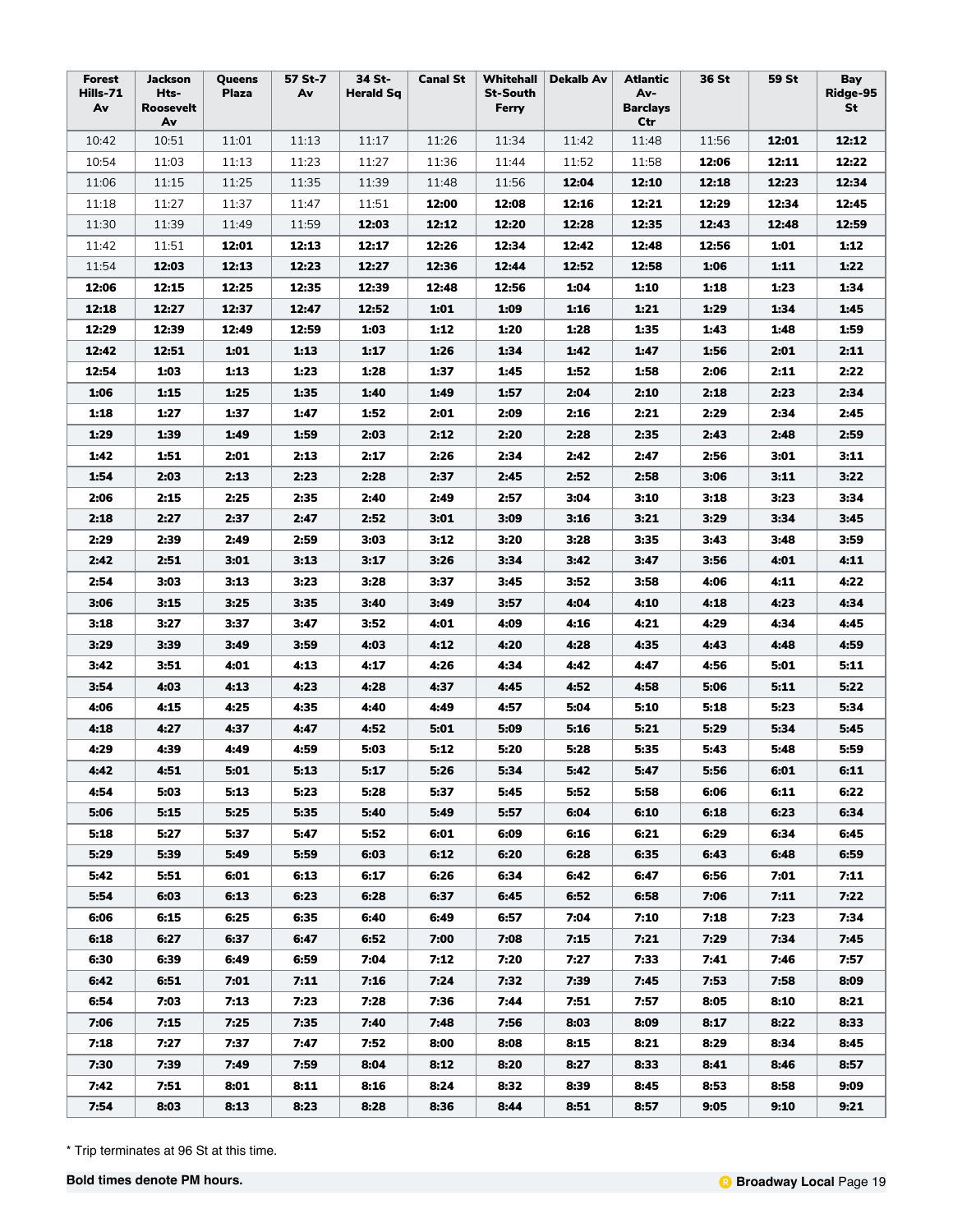| Forest<br>Hills-71<br>Av | <b>Jackson</b><br>Hts-<br><b>Roosevelt</b><br>Av | <b>Oueens</b><br><b>Plaza</b> | 57 St-7<br>Av            | 34 St-<br><b>Herald Sq</b> | <b>Canal St</b>          | <b>Whitehall</b><br><b>St-South</b><br>Ferry | <b>Dekalb Av</b> | <b>Atlantic</b><br>Av-<br><b>Barclays</b><br>Ctr | 36 St | 59 St | Bay<br>Ridge-95<br><b>St</b> |
|--------------------------|--------------------------------------------------|-------------------------------|--------------------------|----------------------------|--------------------------|----------------------------------------------|------------------|--------------------------------------------------|-------|-------|------------------------------|
| 8:06                     | 8:15                                             | 8:25                          | 8:35                     | 8:40                       | 8:48                     | 8:56                                         | 9:03             | 9:09                                             | 9:17  | 9:22  | 9:33                         |
| 8:18                     | 8:27                                             | 8:37                          | 8:47                     | 8:52                       | 9:00                     | 9:08                                         | 9:15             | 9:21                                             | 9:29  | 9:34  | 9:45                         |
| 8:30                     | 8:39                                             | 8:49                          | 8:59                     | 9:04                       | 9:12                     | 9:20                                         | 9:27             | 9:33                                             | 9:41  | 9:46  | 9:57                         |
| 8:42                     | 8:51                                             | 9:01                          | 9:11                     | 9:16                       | 9:24                     | 9:32                                         | 9:39             | 9:45                                             | 9:53  | 9:58  | 10:10                        |
| 8:54                     | 9:03                                             | 9:13                          | 9:23                     | 9:28                       | 9:36                     | 9:44                                         | 9:51             | 9:57                                             | 10:05 | 10:10 | 10:22                        |
| 9:06                     | 9:15                                             | 9:25                          | 9:35                     | 9:40                       | 9:48                     | 9:56                                         | 10:03            | 10:09                                            | 10:17 | 10:22 | 10:33                        |
| 9:18                     | 9:27                                             | 9:37                          | 9:47                     | 9:52                       | 10:00                    | 10:08                                        | 10:15            | 10:21                                            | 10:29 | 10:34 | 10:45                        |
| 9:30                     | 9:39                                             | 9:49                          | 9:59                     | 10:04                      | 10:12                    | 10:20                                        | 10:27            | 10:33                                            | 10:41 | 10:46 | 10:57                        |
| 9:40                     | 9:50                                             | 10:00                         | 10:11                    | 10:16                      | 10:24                    | 10:32                                        | 10:39            | 10:45                                            | 10:53 | 10:58 | 11:09                        |
| 9:52                     | 10:02                                            | 10:12                         | 10:23                    | 10:28                      | 10:36                    | 10:44                                        | 10:51            | 10:57                                            | 11:05 | 11:10 | 11:21                        |
| 10:05                    | 10:14                                            | 10:24                         | 10:35                    | 10:40                      | 10:48                    | 10:56                                        | 11:03            | 11:10                                            | 11:18 | 11:23 | 11:33                        |
| 10:17                    | 10:26                                            | 10:36                         | 10:47                    | 10:52                      | 11:00                    | 11:08                                        | 11:15            | 11:18                                            | 11:27 | 11:32 | 11:42                        |
| 10:27                    | 10:37                                            | 10:47                         | 10:56                    | 11:01                      | 11:09                    | 11:17                                        | 11:24            | 11:27                                            | 11:35 | 11:40 | 11:50                        |
| 10:39                    | 10:49                                            | 10:59                         | 11:08                    | 11:13                      | 11:21                    | 11:28                                        | 11:35            | 11:38                                            | 11:47 | 11:52 | 12:02                        |
| $\overline{\phantom{a}}$ | $\overline{\phantom{a}}$                         |                               | $\overline{\phantom{0}}$ | $\overline{a}$             | $\overline{\phantom{a}}$ | 11:35                                        | 11:42            | 11:47                                            | 11:56 | 12:01 | 12:08                        |
| $\overline{\phantom{a}}$ |                                                  |                               |                          |                            | $\overline{\phantom{a}}$ | 11:55                                        | 12:02            | 12:08                                            | 12:16 | 12:21 | 12:28                        |

<sup>\*</sup> Trip terminates at 96 St at this time.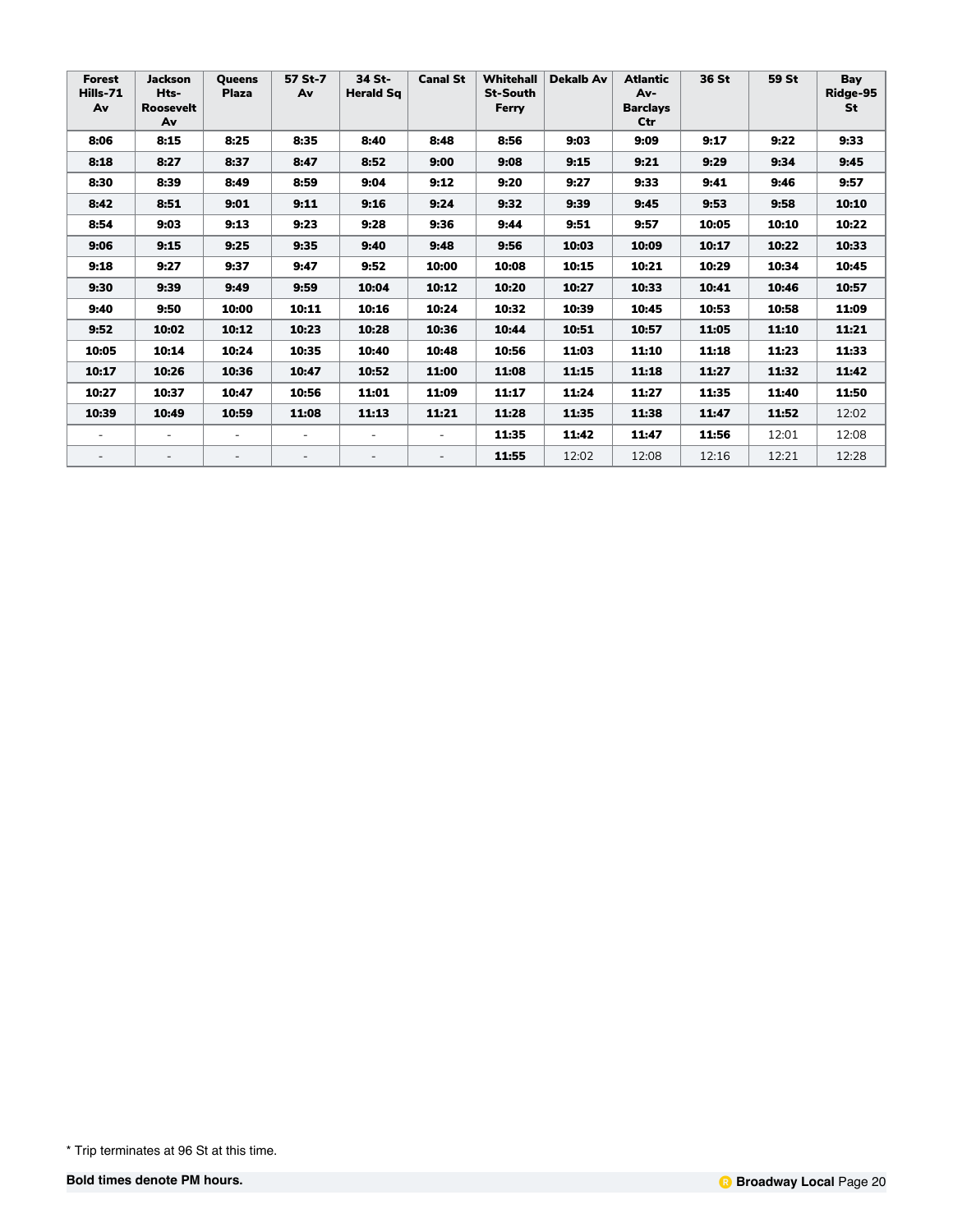

tr00ra22004